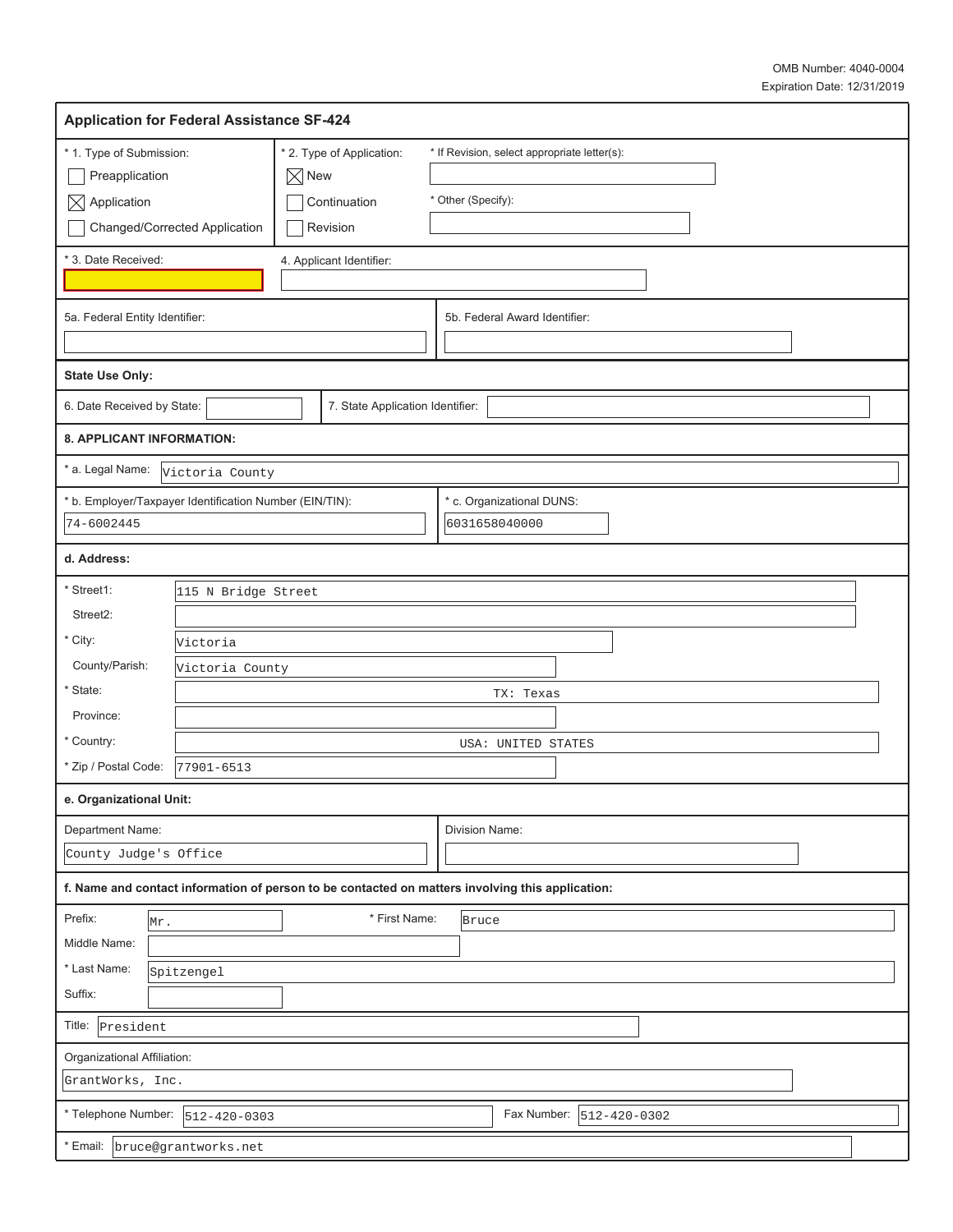| <b>Application for Federal Assistance SF-424</b>                                                                                                                          |
|---------------------------------------------------------------------------------------------------------------------------------------------------------------------------|
| * 9. Type of Applicant 1: Select Applicant Type:                                                                                                                          |
| B: County Government                                                                                                                                                      |
| Type of Applicant 2: Select Applicant Type:                                                                                                                               |
|                                                                                                                                                                           |
| Type of Applicant 3: Select Applicant Type:                                                                                                                               |
|                                                                                                                                                                           |
| * Other (specify):                                                                                                                                                        |
|                                                                                                                                                                           |
| * 10. Name of Federal Agency:                                                                                                                                             |
| Department of Housing and Urban Development                                                                                                                               |
| 11. Catalog of Federal Domestic Assistance Number:                                                                                                                        |
| 14.228                                                                                                                                                                    |
| <b>CFDA Title:</b>                                                                                                                                                        |
| Community Development Block Grant                                                                                                                                         |
|                                                                                                                                                                           |
| * 12. Funding Opportunity Number:                                                                                                                                         |
| DR-4332                                                                                                                                                                   |
| * Title:                                                                                                                                                                  |
| Hurricane Harvey State of Texas Plan for Disaster Recovery, and HUD 83 FR 5844 of the Continuing<br>Appropriations Act, 2017 (Pub. L. 115-56, published September 8, 2017 |
|                                                                                                                                                                           |
|                                                                                                                                                                           |
| 13. Competition Identification Number:                                                                                                                                    |
|                                                                                                                                                                           |
| Title:                                                                                                                                                                    |
|                                                                                                                                                                           |
|                                                                                                                                                                           |
|                                                                                                                                                                           |
| 14. Areas Affected by Project (Cities, Counties, States, etc.):                                                                                                           |
| Add Attachment<br>Delete Attachment<br>View Attachment<br>P1_Projects_Maps.pdf                                                                                            |
|                                                                                                                                                                           |
| * 15. Descriptive Title of Applicant's Project:                                                                                                                           |
| Drainage and Road Projects                                                                                                                                                |
| (see attached maps for Precinct 2-4 below)                                                                                                                                |
| Attach supporting documents as specified in agency instructions.                                                                                                          |
| <b>Add Attachments</b><br>Delete Attachments<br><b>View Attachments</b>                                                                                                   |
|                                                                                                                                                                           |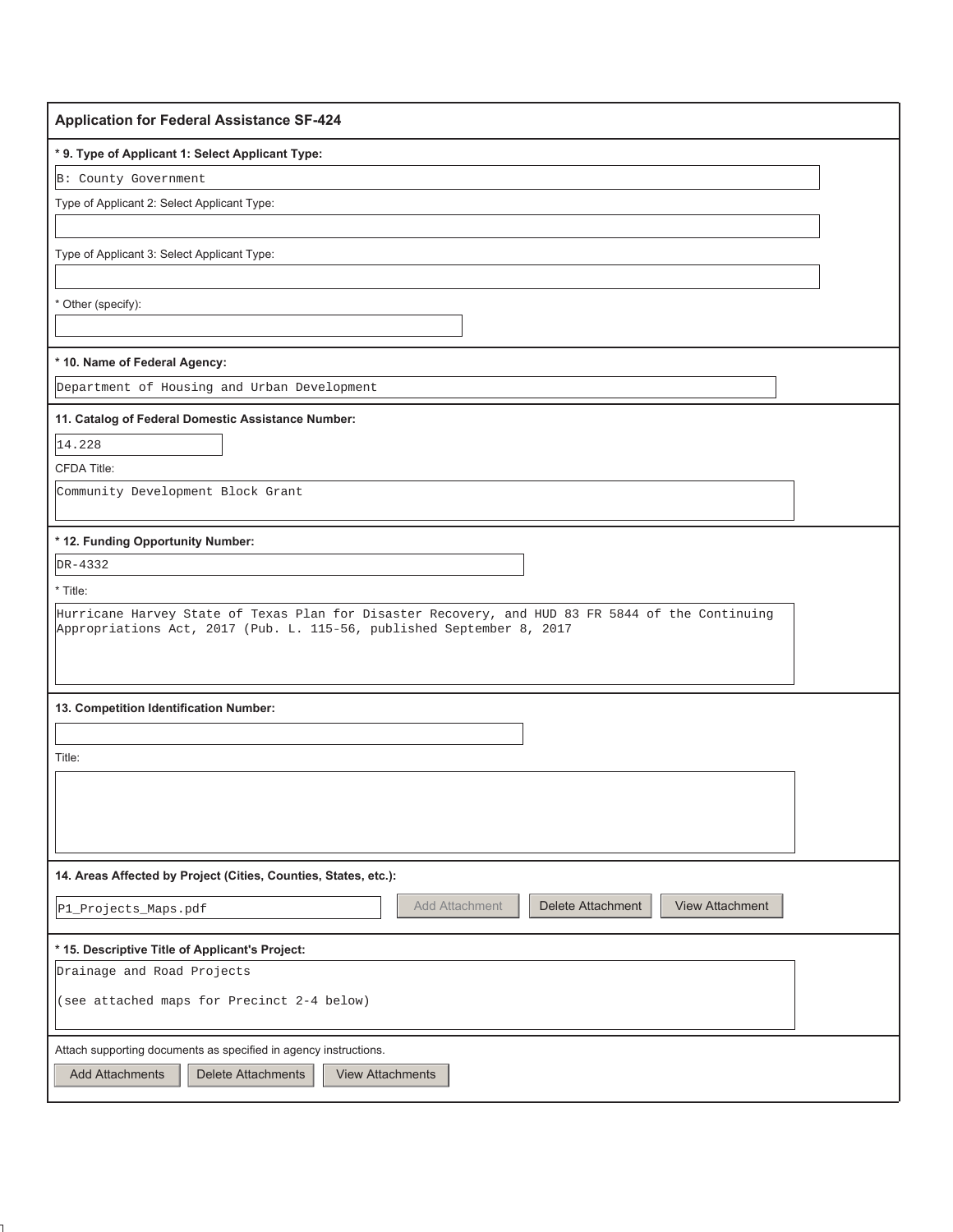| <b>Application for Federal Assistance SF-424</b>                                                                                                                                                                                                                                                                                                                                                                                                                                                                |
|-----------------------------------------------------------------------------------------------------------------------------------------------------------------------------------------------------------------------------------------------------------------------------------------------------------------------------------------------------------------------------------------------------------------------------------------------------------------------------------------------------------------|
| 16. Congressional Districts Of:                                                                                                                                                                                                                                                                                                                                                                                                                                                                                 |
| * b. Program/Project<br>* a. Applicant<br>27<br>27                                                                                                                                                                                                                                                                                                                                                                                                                                                              |
| Attach an additional list of Program/Project Congressional Districts if needed.                                                                                                                                                                                                                                                                                                                                                                                                                                 |
| Delete Attachment<br><b>View Attachment</b><br><b>Add Attachment</b>                                                                                                                                                                                                                                                                                                                                                                                                                                            |
| 17. Proposed Project:                                                                                                                                                                                                                                                                                                                                                                                                                                                                                           |
| * a. Start Date:<br>* b. End Date:<br>07/01/2019<br>06/30/2021                                                                                                                                                                                                                                                                                                                                                                                                                                                  |
| 18. Estimated Funding (\$):                                                                                                                                                                                                                                                                                                                                                                                                                                                                                     |
| * a. Federal<br>3,515,651.00                                                                                                                                                                                                                                                                                                                                                                                                                                                                                    |
| * b. Applicant                                                                                                                                                                                                                                                                                                                                                                                                                                                                                                  |
| * c. State                                                                                                                                                                                                                                                                                                                                                                                                                                                                                                      |
| * d. Local                                                                                                                                                                                                                                                                                                                                                                                                                                                                                                      |
| * e. Other                                                                                                                                                                                                                                                                                                                                                                                                                                                                                                      |
| * f. Program Income                                                                                                                                                                                                                                                                                                                                                                                                                                                                                             |
| * g. TOTAL<br>3,515,651.00                                                                                                                                                                                                                                                                                                                                                                                                                                                                                      |
| * 19. Is Application Subject to Review By State Under Executive Order 12372 Process?                                                                                                                                                                                                                                                                                                                                                                                                                            |
| a. This application was made available to the State under the Executive Order 12372 Process for review on                                                                                                                                                                                                                                                                                                                                                                                                       |
| b. Program is subject to E.O. 12372 but has not been selected by the State for review.                                                                                                                                                                                                                                                                                                                                                                                                                          |
| c. Program is not covered by E.O. 12372.<br>M                                                                                                                                                                                                                                                                                                                                                                                                                                                                   |
|                                                                                                                                                                                                                                                                                                                                                                                                                                                                                                                 |
| * 20. Is the Applicant Delinquent On Any Federal Debt? (If "Yes," provide explanation in attachment.)                                                                                                                                                                                                                                                                                                                                                                                                           |
| $\boxtimes$ No<br>Yes                                                                                                                                                                                                                                                                                                                                                                                                                                                                                           |
| If "Yes", provide explanation and attach                                                                                                                                                                                                                                                                                                                                                                                                                                                                        |
| <b>Add Attachment</b><br><b>Delete Attachment</b><br><b>View Attachment</b>                                                                                                                                                                                                                                                                                                                                                                                                                                     |
| 21. *By signing this application, I certify (1) to the statements contained in the list of certifications** and (2) that the statements<br>herein are true, complete and accurate to the best of my knowledge. I also provide the required assurances** and agree to<br>comply with any resulting terms if I accept an award. I am aware that any false, fictitious, or fraudulent statements or claims may<br>subject me to criminal, civil, or administrative penalties. (U.S. Code, Title 218, Section 1001) |
| $\bowtie$<br>** I AGREE                                                                                                                                                                                                                                                                                                                                                                                                                                                                                         |
| ** The list of certifications and assurances, or an internet site where you may obtain this list, is contained in the announcement or agency<br>specific instructions.                                                                                                                                                                                                                                                                                                                                          |
| <b>Authorized Representative:</b>                                                                                                                                                                                                                                                                                                                                                                                                                                                                               |
| Prefix:<br>* First Name:<br>Ben<br>Mr.                                                                                                                                                                                                                                                                                                                                                                                                                                                                          |
| Middle Name:                                                                                                                                                                                                                                                                                                                                                                                                                                                                                                    |
| * Last Name:<br>Zeller                                                                                                                                                                                                                                                                                                                                                                                                                                                                                          |
| Suffix:                                                                                                                                                                                                                                                                                                                                                                                                                                                                                                         |
| * Title:<br>County Judge                                                                                                                                                                                                                                                                                                                                                                                                                                                                                        |
| * Telephone Number:  <br>Fax Number: 361-573-3028<br>361-575-4558                                                                                                                                                                                                                                                                                                                                                                                                                                               |
|                                                                                                                                                                                                                                                                                                                                                                                                                                                                                                                 |
| * Email:  rknipling@vctx.org                                                                                                                                                                                                                                                                                                                                                                                                                                                                                    |
| * Date Signed:<br>* Signature of Authorized Representative:                                                                                                                                                                                                                                                                                                                                                                                                                                                     |
|                                                                                                                                                                                                                                                                                                                                                                                                                                                                                                                 |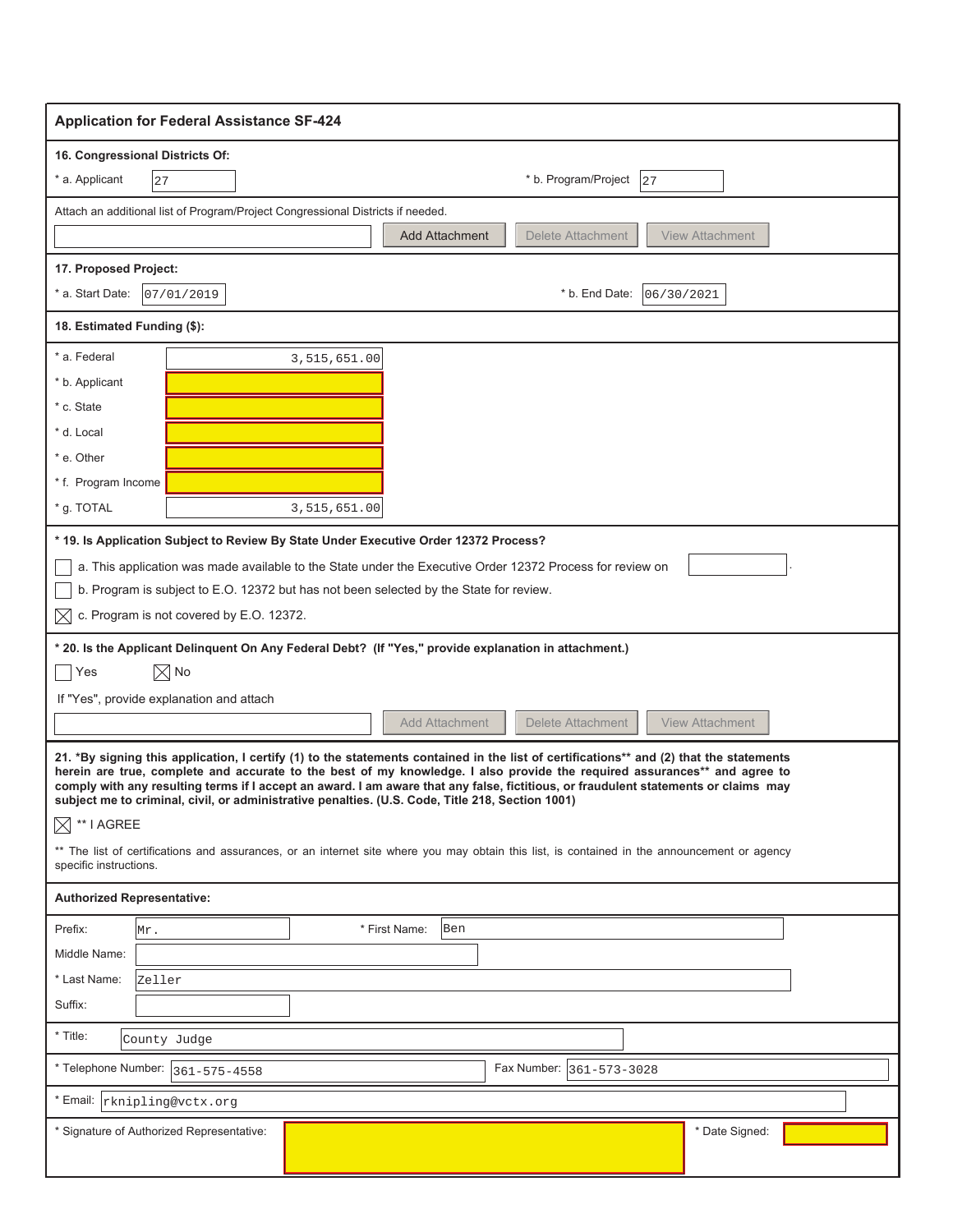

# **COMMUNITY DEVELOPMENT & REVITALIZATION**

# **Hurricane Harvey Infrastructure Application**

Texas General Land Office P.O. Box 12873, Austin, Texas 78711-2873 1-844-893-8937 (Toll Free) or 512-475-5000 cdr@recovery.texas.gov

# **VICTORIA COUNTY**

# APPLICANT NAME

**Victoria**

**COUNTY** 

**GCRPC**

COG/Regional Planning Commission

DR-4332 - 2017

Disaster Declaration Number(s) and Year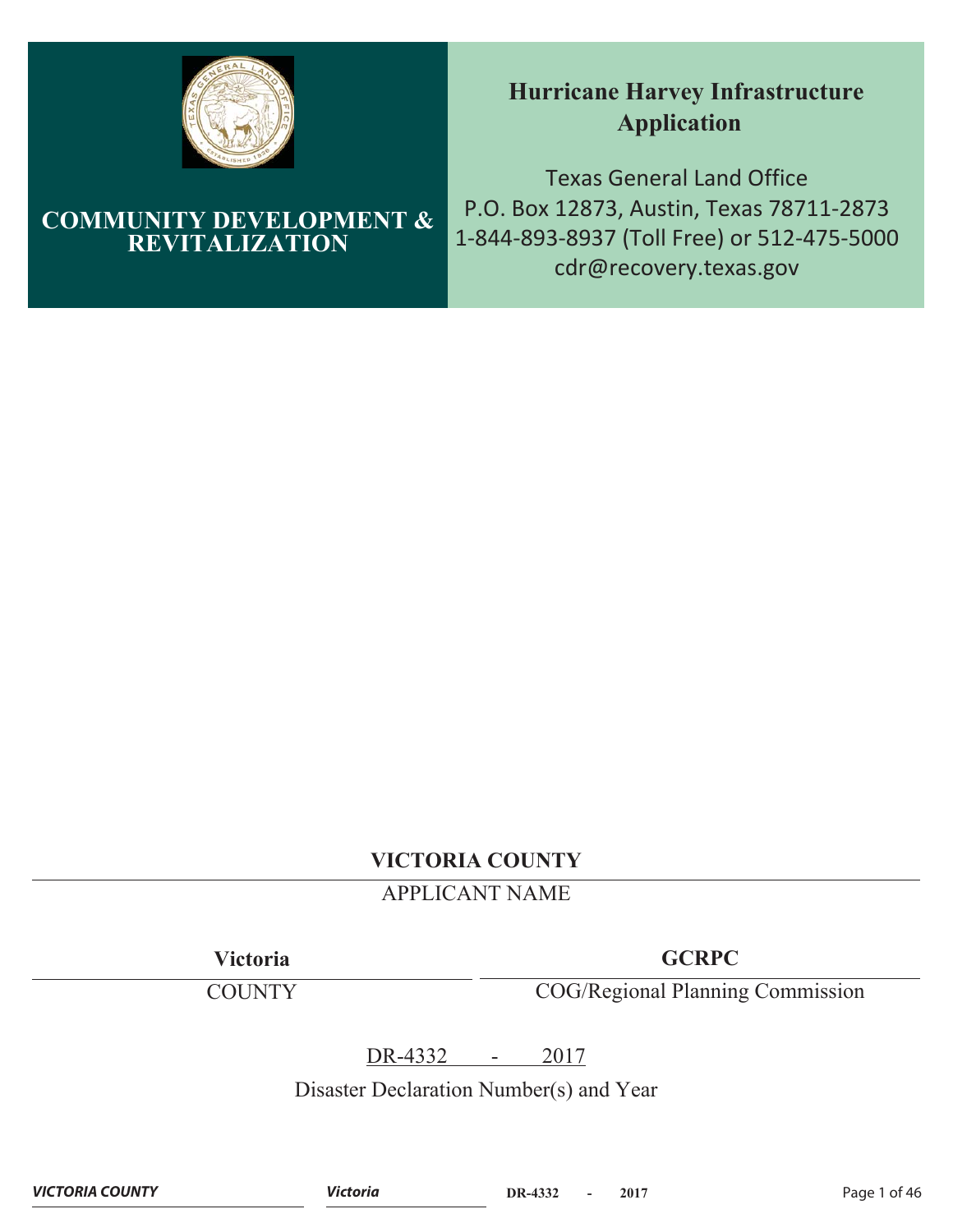### **APPLICATION FOR FEDERAL ASSISTANCE SF-424**

Each applicant for Community Development Block Grant Disaster Recovery (CDBG-DR) funding must certify by signing Form SF-424 that local certifications governing this funding have been followed in the preparation of any CDBG-DR program application, and, if funded, will continue to be followed. *(Note: False certification can result in legal action against the jurisdiction)*.

Further, by signing the SF-424 and submitting with the application, the signee authorizes the state or any of its duly authorized representatives to verify the information contained therein. Title 18, Section 1001 of the U.S. code states that a person is guilty of a FELONY for knowingly and willingly making false statements to any department of the United States Government.

All applications must be accompanied by a completed and signed Application for Federal Assistance SF-424, OMB Number: 4040-0004, Expiration Date: 10/31/2019. SF424\_2\_1-V2.1

This form is available on the GLO-CDR website with detailed instructions available in the CDR Application Guide. http://recovery.texas.gov/files/resources/housing/s2-form424.pdf

or www.TexasRebuilds.org

### **INTRODUCTION AND INSTRUCTIONS**

**INTRODUCTION:** This application is for Hurricane Harvey CDBG-DR **Infrastructure** funding. It is created to be used for infrastructure activities needed to fulfill an unmet need resulting from the Hurricane Harvey disaster declaration.

To be eligible for funding, all activities must have documented proof of an impact by the DR-4332 disaster declarations of 2017 and allowed under the State of Texas Action Plan for Disaster Recovery. CDBG-DR funds must be used for disaster-related expenses in the most impacted and distressed areas. An activity underway prior to a Presidential disaster declaration will not qualify unless the disaster impacted the project.

Once disaster-related impact to infrastructure, housing, and economic revitalization in the HUD and State identified most impacted and distressed areas has been established and assessed, Applicants are required to provide sufficient detail about each proposed project to identify the National Objective, the population that will receive benefit, the estimated costs and materials needed, the projected schedule to completion, any potential environmental impact, and other details specific to the type of project involved. **Please be thorough in completing this application to ensure prompt review.**

Applicants are encouraged to develop these recovery projects in a manner that considers an integrated approach to housing, fair housing obligations, economic revitalization, and overall community recovery. The Applicant must document how the proposed project(s) will address long-term recovery and community resilience.

#### **INSTRUCTIONS:**

1. Complete and sign the SF-424 as indicated above.

2. Complete this Infrastructure application. Be thorough to ensure prompt review.

3. AUDIT: If applicable, provide the most recent Single Audit in accordance with 2 CFR Part 200, Subchapter F. Texas General Land Office (GLO) - Community Development and Revitalization (CDR) Staff will review single audit requirements for applicable recipients, who have open contracts with GLO.

4. ANNUAL FINANCIAL STATEMENTS: Provide the most recent financial statement prepared in accordance with 2 CFR 200.510. Include a schedule of expenditures and schedule of findings and questioned costs.

5. KEY STAFF: Provide the names and contact information for key staff, and their qualifications, that will be working on the proposed project if awarded, along with who will provide local oversight of the application, the potential contract, and all applicable requirements. 6. Provide LOCAL PROCUREMENT POLICIES AND PROCEDURES along with other required documentation.

Submit completed application and all required documentation via email to:  $cdr(\hat{a})$  recovery.texas.gov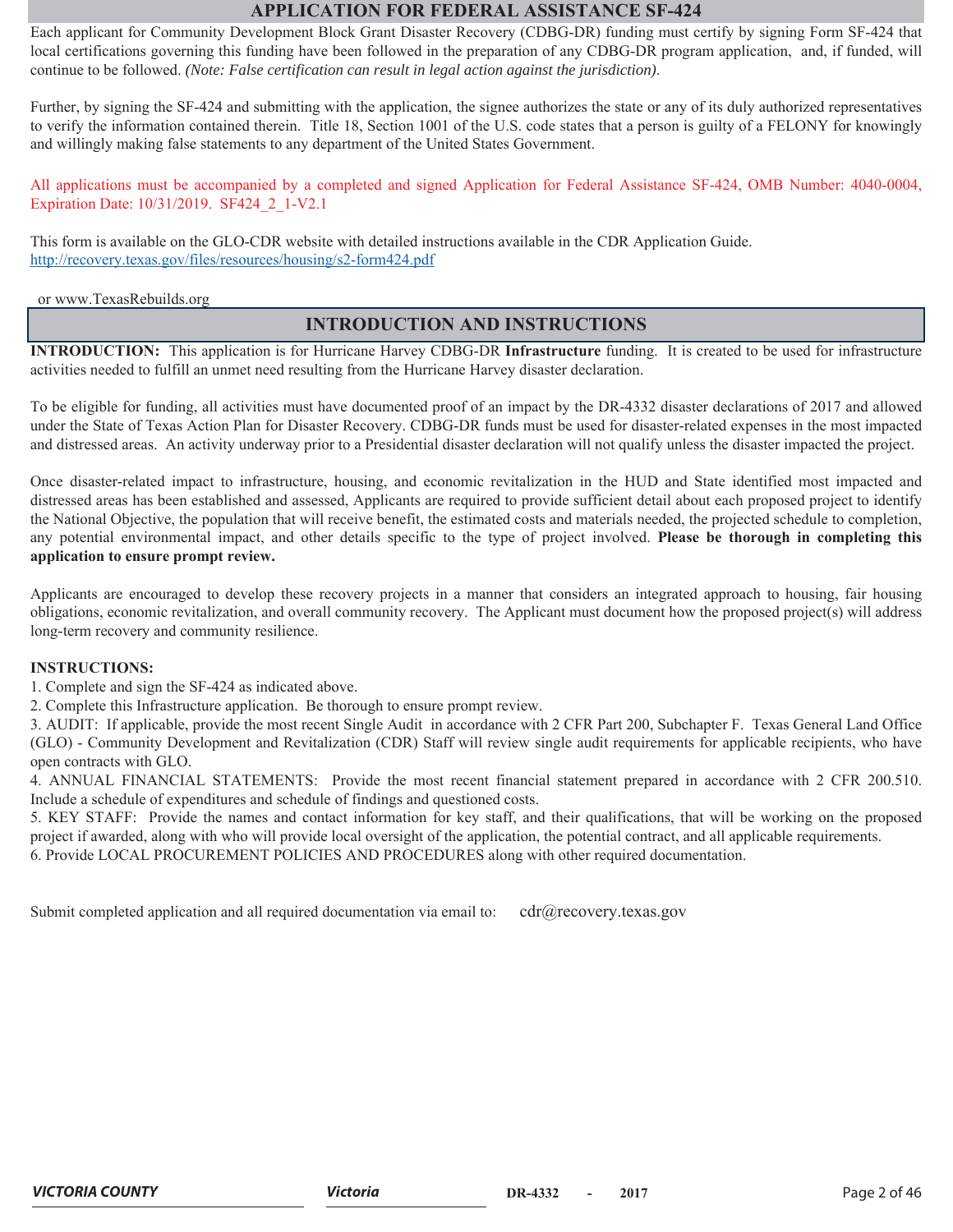| Infrastructure Application:                                                                                                                                                                                                                                                                                                                                                                                                                                                                 |                  |
|---------------------------------------------------------------------------------------------------------------------------------------------------------------------------------------------------------------------------------------------------------------------------------------------------------------------------------------------------------------------------------------------------------------------------------------------------------------------------------------------|------------------|
| <b>DISASTER IMPACT</b>                                                                                                                                                                                                                                                                                                                                                                                                                                                                      |                  |
| The proposed project is presumed to have threatened human life, health and safety or posed an imminent threat to human life,<br>health, and/or safety as a result of the declared disaster.                                                                                                                                                                                                                                                                                                 |                  |
| 1. Damages to the proposed project were unanticipated and beyond the control of the local government.                                                                                                                                                                                                                                                                                                                                                                                       | <b>Yes</b><br>No |
| 2. The date this situation addressed in this application first occurred:                                                                                                                                                                                                                                                                                                                                                                                                                    | August 25, 2017  |
| 3. Describe the impact of taking no action to repair the damaged facilities:                                                                                                                                                                                                                                                                                                                                                                                                                |                  |
| Victoria County will be prone to flooding due to inadequate storm drainage resulting in substantial negative impacts to residents and streets.                                                                                                                                                                                                                                                                                                                                              |                  |
| The proposed improvements will diminish impact of storms with exceptions of major events that could occur in the future                                                                                                                                                                                                                                                                                                                                                                     |                  |
| <b>CITIZEN PARTICIPATION PLAN</b>                                                                                                                                                                                                                                                                                                                                                                                                                                                           |                  |
| "To permit a more streamlined process, and ensure disaster recovery grants are awarded in a timely manner, provisions of 42 U.S.C. 5304(a)<br>(2) and (3), 42 U.S.C. 12707, 24 CFR 570.486, 24 CFR 1003.604, and 24 CFR 91.115(b) and (c), with respect to citizen participation<br>requirements, are waived and replaced by the requirements for reasonable opportunity (at least 30 days) for citizen comment and ongoing<br>citizen access to information about the use of grant funds." |                  |
| Did the applicant provide a reasonable opportunity (at least 30 days) for citizen comment?                                                                                                                                                                                                                                                                                                                                                                                                  | Yes No<br>M      |
| List all opportunities citizens were given to participate in the determination of these needs. Click the "+" to add events, "X" to remove events.                                                                                                                                                                                                                                                                                                                                           |                  |
| Opportunity: Other (provide detail in Comments)<br>From:                                                                                                                                                                                                                                                                                                                                                                                                                                    | To:              |

Comments:

### **COMMUNITY NEEDS ASSESSMENT**

### **DESCRIPTION OF THE DAMAGE**

In this section, provide information about how the declared disaster impacted the community and the overall plan for recovery and resiliency. Descriptions should identify the specific disaster (date and duration), describe how the disaster threatened health and safety in the community, the facilities that were damaged, the current condition of those facilities, and detail of how the specific project will resolve the issue and ensure a more safe and resilient community.

All activities must show documented proof of impact by the declared disaster. CDBG-DR funds must only be used for disaster-related expenses.

2. Describe the current condition of the facilities. Describe any actions taken on the proposed project(s) to address the damage.

County roads and bridges were inundated with flood waters due to inadequate drainage. County has removed debris but inadequately size culverts and low water crossings need additional funds to be replaced.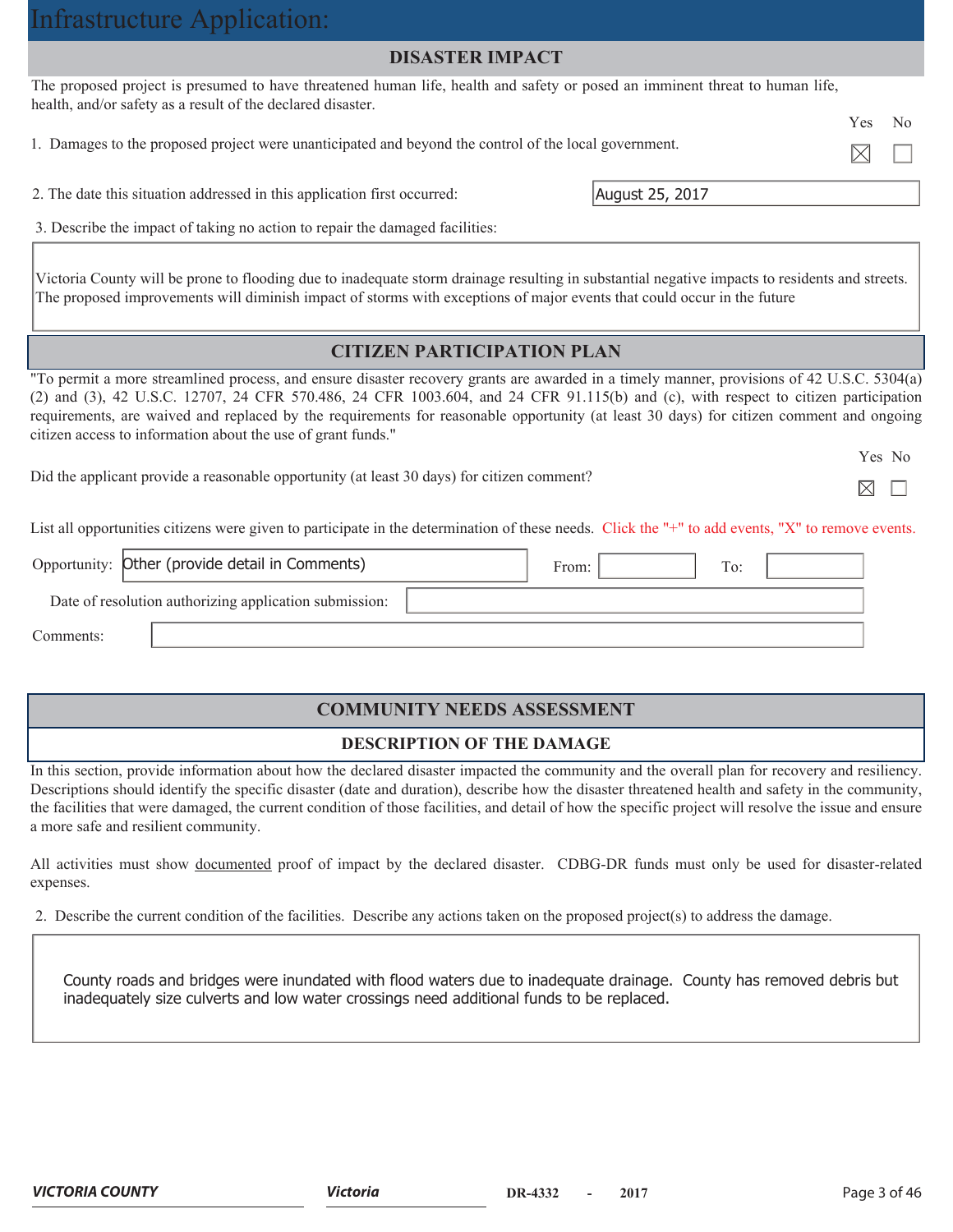3. List and attach documentation of the specific disaster condition. Provide photos (dated with specific location detail enough to identify the proposed project site(s)), maps, national weather information, FEMA project worksheets, news reports, local declarations, Disaster Summary Outlines (DSO), and any other relevant documentation to provide evidence of the specific damage(s) to the proposed project(s) addressed in this application. For any photos included, provide a map identifying each photo location by number.

State of Texas Federal Disaster Proclamation Map of Affected Area Newspaper Articles/Reports FEMA PA Data Project Photos Project Location Maps

1. Describe the specific disaster-related impact to infrastructure, housing, and economic revitalization in the HUD and State identified most impacted and distressed areas (include date and duration), the facilities involved, and the threat that was posed to public health and safety:

From August 25-31, 2017 - The residential area surrounding the Victoria County's projects is subject to periodic flooding due to inadequately sized drainage system. The residential area is negatively impacted as a direct result of flooding of streets causing the restriction of emergency vehicles to access residents as well as causing residents to have limited egress and ingress to their homes as for evacuation as needed. Flooding of sewer infrastructure significantly increases the risk to and safety due to the risks of contamination of storm water and the related pathogens. the public health and safety due to the risks of contamination of storm water and the related pathogens

### **HOUSING NEEDS ASSESSMENT**

Any locality receiving CDBG-DR infrastructure funds must identify and assess their housing needs as part of their recovery plan and indicate how their housing needs are addressed with the proposed infrastructure project. Provide the following information regarding the housing needs assessment.

1. Describe the jurisdiction's current supply of housing units available at affordable rents (Public Housing, Section 8 assisted, Rural Housing Service (RHS) assisted, HOME program assisted, Texas Department of Housing and Community Affairs assisted, Local Housing Development Corp. assisted, etc.).

Victoria County does not have a housing authority and no LIHTC properties are located in the unincorporated areas of the county.

2. Describe past efforts to increase the supply of affordable housing.

In the early 2000's, Victoria County, along with other counties in the Golden Crescent Region formed a Housing Finance Corporation to assist with housing needs in our area.

3. Describe efforts planned that will increase the supply of affordable housing.

Victoria County is open to housing opportunities that address affordable housing in our small unincorporated communities. Grant efforts and other solutions will be researched to determine feasibility for the local community.

4. Describe any instances, within the past 5 years, where the applicant has applied for affordable housing funds and did not receive the funding.

NONE

5. Describe any instances, within the past 5 years, where the applicant has not accepted funds for affordable housing.

NONE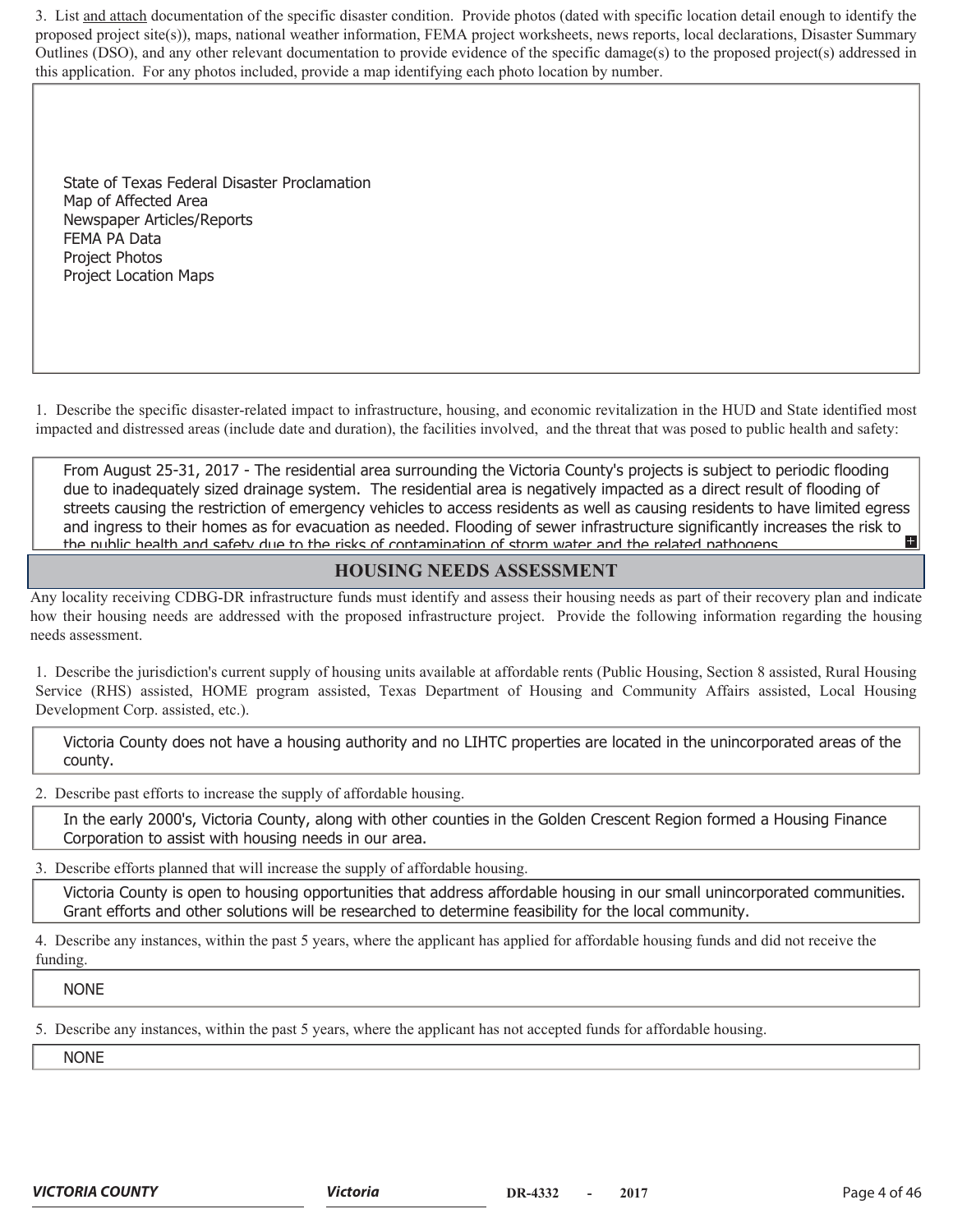6. Describe any current and/or future planned **compliance codes** to mitigate hazard risks.

NONE

## **AFFIRMATIVELY FURTHERING FAIR HOUSING**

Any locality receiving CDBG-DR funds must certify that it will affirmatively further fair housing. Using the drop-down box below, identify the activities already achieved to affirmatively further fair housing, and those new activities to be undertaken if an award is made by CDBG-DR and when that activity will be complete. Localities should be aware that, in the event of funding, these fair housing efforts will be monitored. Other activities may be eligible, and the applicant may contact GLO-CDR to determine eligibility.

What methods and criteria were used to prioritize the projects in the application, including affirmatively furthering fair housing?

Victoria County considered relevant factors when developing and prioritizing projects in the disaster impacted areas including overall community recovery, Fair Housing obligation, housing needs and areas that are under-served with public infrastructure and have poverty concentrations. The County encouraged citizen participation and sought public comment on proposed activities including local housing and community development needs. The County also established a local complaints and monitoring process.

#### **Fair Housing Activity(ies)**

Establishing a local complaint and monitoring process

Date Achieved Mar 31, 2020 To Be Complete By

Apr 30, 2020

Designating a Fair Housing Month

Date Achieved Mar 31, 2020 To Be Complete By

Apr 30, 2020

## **LIST OF UNMET NEEDS**

Taking into consideration the disaster-related impact to infrastructure, housing, and economic revitalization in the HUD and State identified most impacted and distressed areas described, citizen participation responses, and the assessment of housing and affirmatively furthering fair housing, provide a list (in priority order) of all the disaster-related needs still unmet from Hurricane Harvey.

#### Use the + to add a line. Use X to delete a line as needed.

- The following is a list, in priority order, of disaster-related still unmet needs from Hurricane Harvey
- 1. Drainage system improvements to accommodate surface drainage issues caused by significant rainfall
- 2. Emergency back-up power systems to support critical community facilities
- 3. Street Improvements repair & upgrade street surfaces and base damaged by water inundation
- 4. Improvements to sewer system sections damaged by Hurricane Harvey to mitigate infiltration and inflow issues
- 5. Community and public building upgrades and repairs
- 6. Community shelter facilities

## **LONG-TERM PLANNING**

Applicants must develop their community recovery projects in a manner that considers an integrated approach to housing, fair housing obligations, infrastructure, economic revitalization, and overall community recovery. Consideration of long-term planning processes is also highly encouraged. Disaster recovery presents communities with unique opportunities to examine a wide range of issues including (1) housing quality and availability, (2) road and rail networks, (3) environmental issues, (4) the adequacy of existing infrastructure, (5) opportunities for the modernization of public facilities and the built environment, (6) the development of regional and integrated systems, and (7) the stimulation of the local economy impacted by the disaster.

Applicants must provide a brief description of how the project addressed in this application form part of an integrated approach to recovery.

1. Considering the local post-disaster evaluation of hazard risks, responsible flood plain management, future extreme weather/natural disaster events, and long-term risks, describe how the proposed project promotes sustainable long-term recovery.

Victoria County has evaluated all opportunities to promote sustainable long-term recovery. After thoroughly considering post-disaster issues, it was determine making repairs and improvements to the Hurricane Harvey sections of the county's drainage system would have the most lasting impact. The long-term impact of these projects would 1)mitigate risk of public health issues 2)accommodate storm surge and

x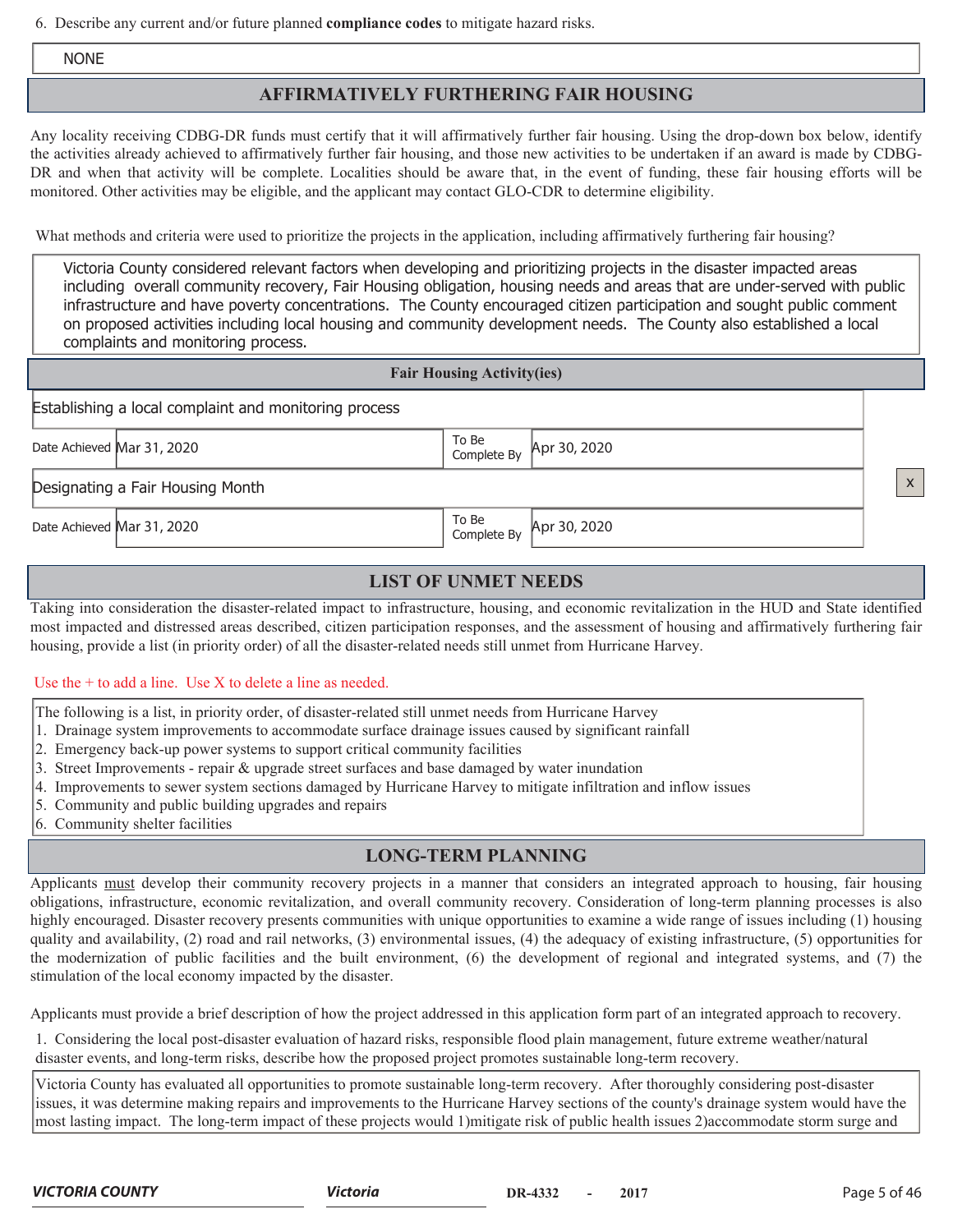excess rainfall 3)promote environmentally sound method of storm water collection 4) mitigate negative community aspect of inadequate storm water removal 5) provide adequate infrastructure to support housing and economic activities.

2. Describe how the proposed project coordinates with local and regional planning efforts to ensure consistency with and promote community-level and/or regional post-disaster recovery and mitigation planning.

Victoria County is an active participant in the CGRPC. Local officials are voting members of the Board, work closely with other members to insure consistency and a regional approach to recovery. The projects for this application (drainage facilities and roads) are located throughout the county.

3. Describe how the proposed project integrates mitigation measures into rebuilding activities and achieves objectives outlined in community-level and/or regional post-disaster recovery and mitigation planning to reduce future risk.

The proposed projects for this application (drainage facilities and roads) are located county-wide which impacts several communities. A regional approach to mitigation impact to the area was also considered as part of project selection. Repairing the drainage and roads in this application would assist the regional in post disaster recovery and mitigate for future disasters.

4. Describe the cost and benefit analysis used in the selection of the proposed project and how they inform community-level and/or regional post-disaster recovery and mitigation planning.

Each project proposed by Victoria County was established using a cost-benefit analysis to the overall Long Term Plan and regional approach to funding and mitigation. The projects provide a regional benefit. County chose to prioritize drainage and road improvement projects that benefit:

1) Residential areas that were directly impacted by the Hurricane Harvey

2) Areas with significant low and moderate income populations directly impacted by the Hurricane Harvey

3) Areas with repeated flooding damages directly impacted by the Hurricane Harvey

5. Describe how the proposed project will avoid disproportionate impact on vulnerable populations and create opportunities to address economic inequities facing the local community.

The projects selected will address areas in most overall total needs with the funds available. As a result of Hurricane Harvey, the county sustained area-wide damages, but the county is concentrating funding selection for areas of most need to avoid disproportionate impact. The selected improvement projects addresses long-term recovery by reducing the risk of flooding.

6. Describe how the proposed project aligns with investments from other state or local capital improvements and infrastructure development efforts. Identify sources and amounts of additional infrastructure funding (state and local capital improvements projects and/or private investments.) NOTE: This information will be required again in the "Other Funding" section of this application.

These projects do not have any additional funding sources at this time. FEMA PA have been submitted.

7. Describe how the proposed project will employ adaptable and reliable technologies to guard against premature obsolescence.

Victoria County has procured an engineering firm to assess damage and needed improvements to the drainage ditch and roads. As part of the long term planning process, the most current use of materials will be used to guard against future disasters.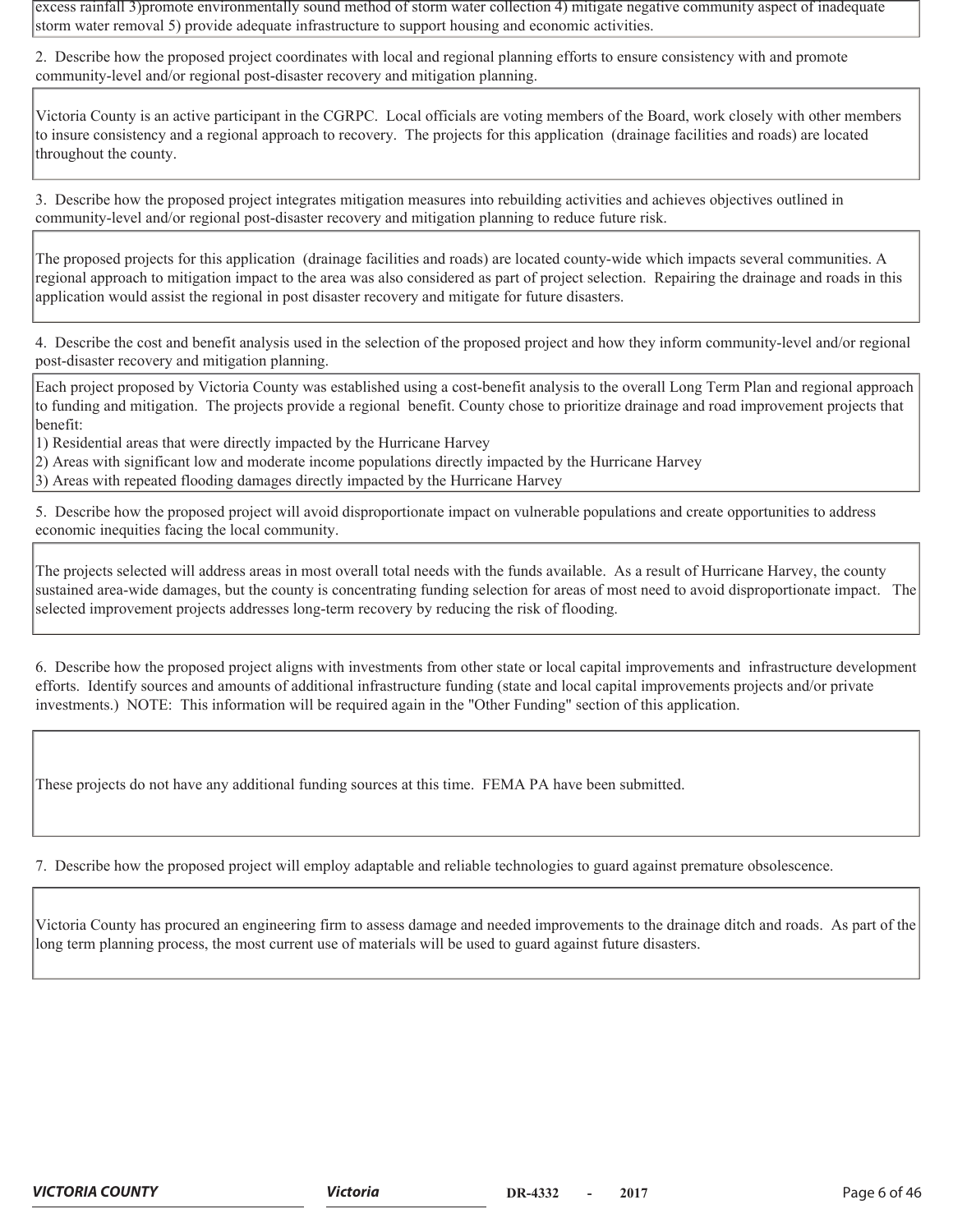Describe the applicant's overall recovery plan and how the project addressed in this application further that plan. Include information about how the project will specifically address the long-term recovery and restoration of housing in the most impacted and distressed areas. Also, include how the community will be more resilient against future disasters as a result of these projects.

Victoria County sustained winds of near 130 miles per hour and Hurricane Harvey came ashore. The most devastating wind and rain occurred on August 25-26, 2017. Electrical power was out for three-days and many area homes and businesses were destroyed.

The several drainage and road projects located throughout the county have been selected in consideration of infrastructure, housing and overall community recovery from Hurricane Harvey. These areas were heavily damaged by floodwaters resulting in massive destruction to nearby LMI residence. Victoria County's Recovery Plan lists housing, drainage and roads as priority goals. Funding of these projects will protect the area housing from future damages, repair damage to critical infrastructure and repair roads leading in and out of neighborhoods to aid in evacuations and recovery efforts. Drainage projects from roads throughout the county will improve drainage and relieve residential flooding.

## **PROCUREMENT INFORMATION**

**All** applicants are required to follow the procurement process guidelines set forth in 2 CFR §200.318-§200.326 for grant administration, environmental, and engineering services if using CDBG-DR funds to pay third-party vendors for those services.

*Along with this application, applicants must provide a copy of local procurement policies and procedures.*

|                                                                                                           | Yes No        |
|-----------------------------------------------------------------------------------------------------------|---------------|
| 1. Has the applicant chosen to use a third-party <b>administrator</b> to administer the proposed project? | $\times \Box$ |
|                                                                                                           | Yes No        |
| If Yes, will the vendor also provide environmental services?                                              | $\frac{1}{2}$ |

If Yes to either question, and the vendor has been procured, provide the vendor's name, phone, and email.

If Yes, but the vendor has not been procured, adhere to 2 CFR §200.318-§200.326 regulations in the procurement process with each application.

|                     | Company Name GrantWorks, Inc. |       |                    |
|---------------------|-------------------------------|-------|--------------------|
| <b>Contact Name</b> | <b>Bruce Spitzengel</b>       | Phone | $512 - 420 - 0303$ |
| Email               | $ $ bruce@grantworks.net      |       |                    |

2. Has the applicant chosen to use a third-party **environmental services provider** to ensure environmental compliance for the Yes No proposed project?

If Yes, and the vendor has been procured, provide the vendor's name, phone, and email.

If Yes, but the vendor has not been procured, adhere to 2 CFR §200.318-§200.326 regulations in the procurement process with each application.

| Company Name See above |       |  |
|------------------------|-------|--|
| <b>Contact Name</b>    | Phone |  |
| Email                  |       |  |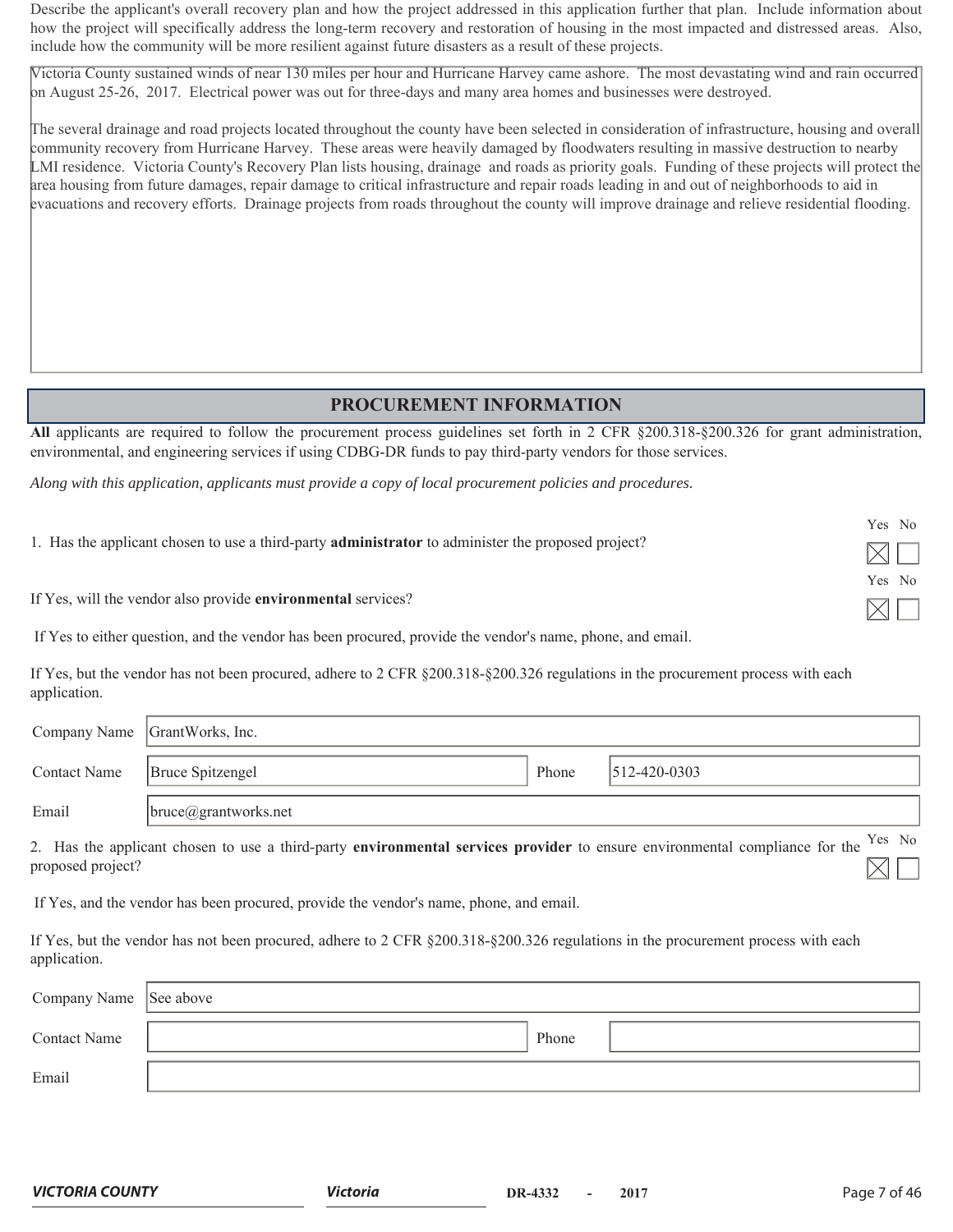3. Has the applicant chosen to use a third-party **engineer** to perform **engineering services** for the proposed project?

Yes No

If Yes, and the vendor has been procured, provide the vendor's name, phone, and email.

If Yes, but the vendor has not been procured, adhere to 2 CFR §200.318-§200.326 regulations in the procurement process with each application.

| Company Name CivilCorp |                      |       |                    |
|------------------------|----------------------|-------|--------------------|
| <b>Contact Name</b>    | Randy Janak, PE, CFM | Phone | $(361) 570 - 7500$ |
| Email                  | Rjanak@Civilcorp.us  |       |                    |

# **FUNDING INFORMATION**

NOTICE: Any and all funds expended toward a CDBG-DR award are subject to ALL rules and regulations governing the award.

### **FEMA Coverage**

Any and all FEMA funds received for benefit of any project proposed in this application must be fully disclosed and detailed to ensure the best cross-agency coordination and that duplication of benefit does not occur.

| 1. Was FEMA contacted regarding the proposed project's eligibility?                                                                                                                                                                                                                                                    | Yes No                |
|------------------------------------------------------------------------------------------------------------------------------------------------------------------------------------------------------------------------------------------------------------------------------------------------------------------------|-----------------------|
| If yes, provide all relevant FEMA project worksheets, FEMA project type, and evidence of funds committed/received/expended<br>on the proposed project. Also, explain why funds are needed above and beyond the FEMA funding. Any project that sustained<br>direct damage must have applied for FEMA Public Assistance. | $\boxtimes$ l         |
| 2. Is this project a proposed FEMA funding match?                                                                                                                                                                                                                                                                      | Yes No                |
| If Yes, include information in the specific Project Detail section and in the Budget Table on Table 1.                                                                                                                                                                                                                 | $\overline{ \times }$ |

#### **Insurance Coverage**

Any and all insurance proceeds received for benefit of any project proposed in this application must be fully disclosed and detailed to ensure that funds are used most efficiently and that duplication of benefit does not occur.

1. Did the applicant have insurance coverage on the proposed project?

| If yes, provide the information below. (If more than one insurance company/claim, include here or attach additional information.) |  |  |
|-----------------------------------------------------------------------------------------------------------------------------------|--|--|
|                                                                                                                                   |  |  |

Insurance company:

| Insurance company:                       |  |
|------------------------------------------|--|
| Amount claimed/received for the project: |  |

2. If the applicant had insurance coverage, but a claim was not filed, explain below.

#### **Other Funding**

Any and all funds identified for use on any project proposed in this application must be fully disclosed and detailed to ensure accuracy in the budget and that a duplication of benefit does not occur. Make sure information is complete and matches the Long-Term Planning information provided.

| 1. Are local or other funds available to address the proposed project in whole or in part? | Yes No |
|--------------------------------------------------------------------------------------------|--------|
|--------------------------------------------------------------------------------------------|--------|

If Yes, report all sources of funding and the amount available. (If additional space is needed, attach pages.)

2. Disclose source(s) and use(s) of non-CDBG-DR funds. Use "+" to add additional sources. Use "x" to remove that line.

**VICTORIA COUNTY Victoria Victoria DR-4332** - 2017 **Page 8 of 46** 

Yes No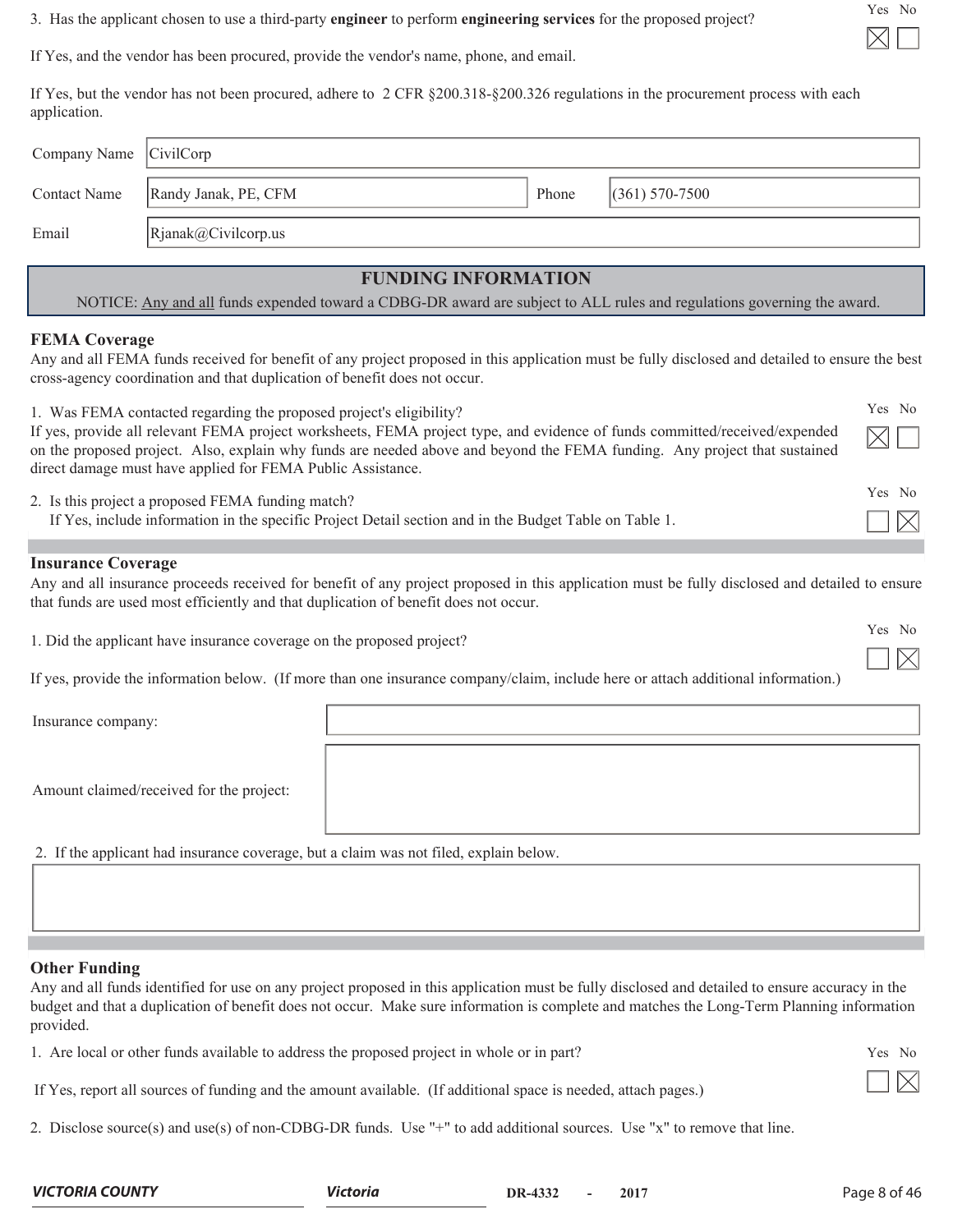| Source of Funds | smount | Use of Funds |                              |
|-----------------|--------|--------------|------------------------------|
|                 |        |              | $\mathbf{v}$<br>$\mathbf{A}$ |

3. What other state and/or federal agencies has the applicant contacted concerning funding for the proposed project, and what were the results?

The sole source of funding is CDBG-DR.

#### **Financial Interest**

1. Are there any persons/entities with a reportable financial interest to disclose?

Submit a complete FINANCIAL INTEREST REPORT (A503 form) with this application for each person/entity with a reportable financial interest. Include as appropriate for Grant Administration, Environmental, and/or Engineering. This form can be found at http://recovery.texas. gov/ or http://recovery.texas.gov/files/resources/housing/s2-financial-interest-report.pdf

Yes No

 $\times$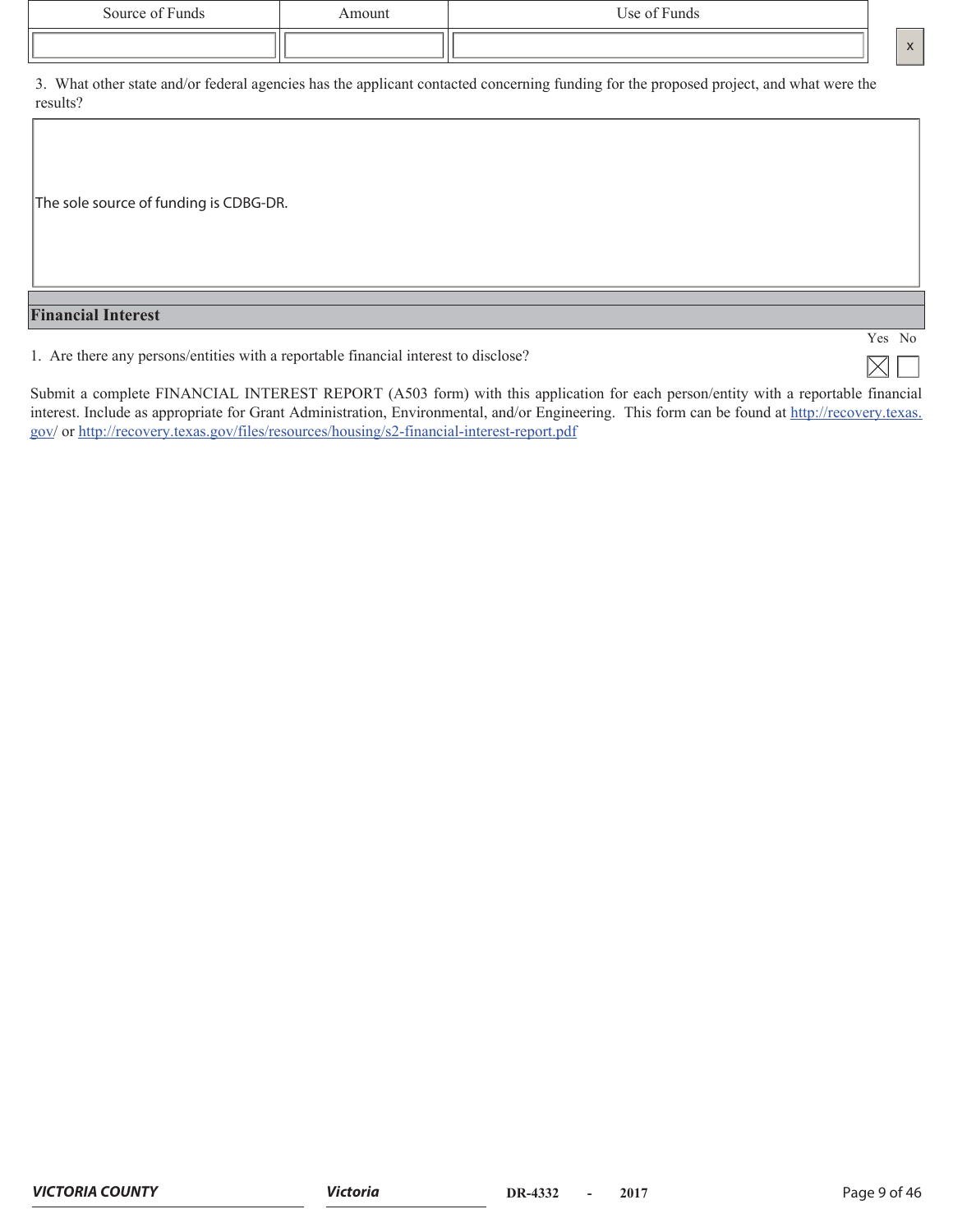#### **PROJECT DETAIL**

#### **PROJECT DETAIL must be completed for every proposed project.**

A *project* is defined as a discrete combination of: entity (i.e., city or county), activity (i.e., water, sewer, etc.), beneficiary population, and national objective. A *site* is defined as a discrete location for activities within a project. A project can have one or more sites. For example, one water project that consists of three generators throughout a city consists of three sites, one for each generator.

Each Project Detail must provide sufficient information to clearly identify the proposed project, define the location, indicate whether acquisition (i.e. real property, easements or rights-of-way) is required, clearly describe the scope of work, specify the populations who will receive benefit from the project, identify environmental assessment information, and outline funding detail to include any non-CDBG-DR funds to be used.

. Select the type of project proposed:

Flood and Drainage Facilities

2. Provide a title for the proposed project.

NOTE: For the title, the spelling and capitalization of the project title and any associated site number(s) identified in the application must be consistently used throughout the application to ensure clear identification of each project and site number. e.g., a project title of "Green Acres, Site 3" here should appear as "Green Acres, Site 3" at every other reference in this application. A reference to some other title such as "green acres subdivision" or "#3 Green Street" elsewhere in the application could cause delays in the eligibility review process.

Project Title: County Drainage and Road Improvements

3. Provide a physical address and the approximate GPS coordinates (in decimal degrees) for each proposed site along with project and beneficiary maps.

If the proposed project includes only one site, include the physical address and the GPS coordinates (in decimal degrees) for the site.

If the proposed project does not have a physical address, provide a site description.

If the proposed project includes more than one site, start with Site #1 from the drop-down list and use the + button to add additional sites.

Use sequential numbering for additional sites.

For proposed work involving a length of road, ditch, channel, etc., use the approximate midpoint coordinates for latitude and longitude, but identify the entire length of the proposed work and the assigned site number on the project map. Identify these type of sites in the application by completing the On-From-To fields. For instance, "On Main Street From Sycamore Street To Elm Street."

#### **Attach project/site and beneficiary map(s) as described in the Application Guide.**

Use the X button to remove a site as needed.

| Site #   1<br>Physical Address or<br><b>Site Description</b>                    | US 87 & Old Port Lavaca Road (Precinct 1)                                                                                                    |  |  |  |  |  |  |  |  |
|---------------------------------------------------------------------------------|----------------------------------------------------------------------------------------------------------------------------------------------|--|--|--|--|--|--|--|--|
| From:<br>Broadway Road                                                          | To: Preston                                                                                                                                  |  |  |  |  |  |  |  |  |
| Latitude                                                                        | Longitude                                                                                                                                    |  |  |  |  |  |  |  |  |
| <b>Construction Completion Method:</b>                                          | Contract                                                                                                                                     |  |  |  |  |  |  |  |  |
| scope of the project in linear feet (lf).                                       | Provide a detailed description of the scope of work proposed. For proposed work involving a length of road, ditch, channel, etc., report the |  |  |  |  |  |  |  |  |
| roadway ditches for added capacity, installation of box culverts and headwalls. | During Hurricane Harvey, US 87 & Old Port Lavaca Road (Precinct 1) were inundated with floodwaters. The scope included excavation of         |  |  |  |  |  |  |  |  |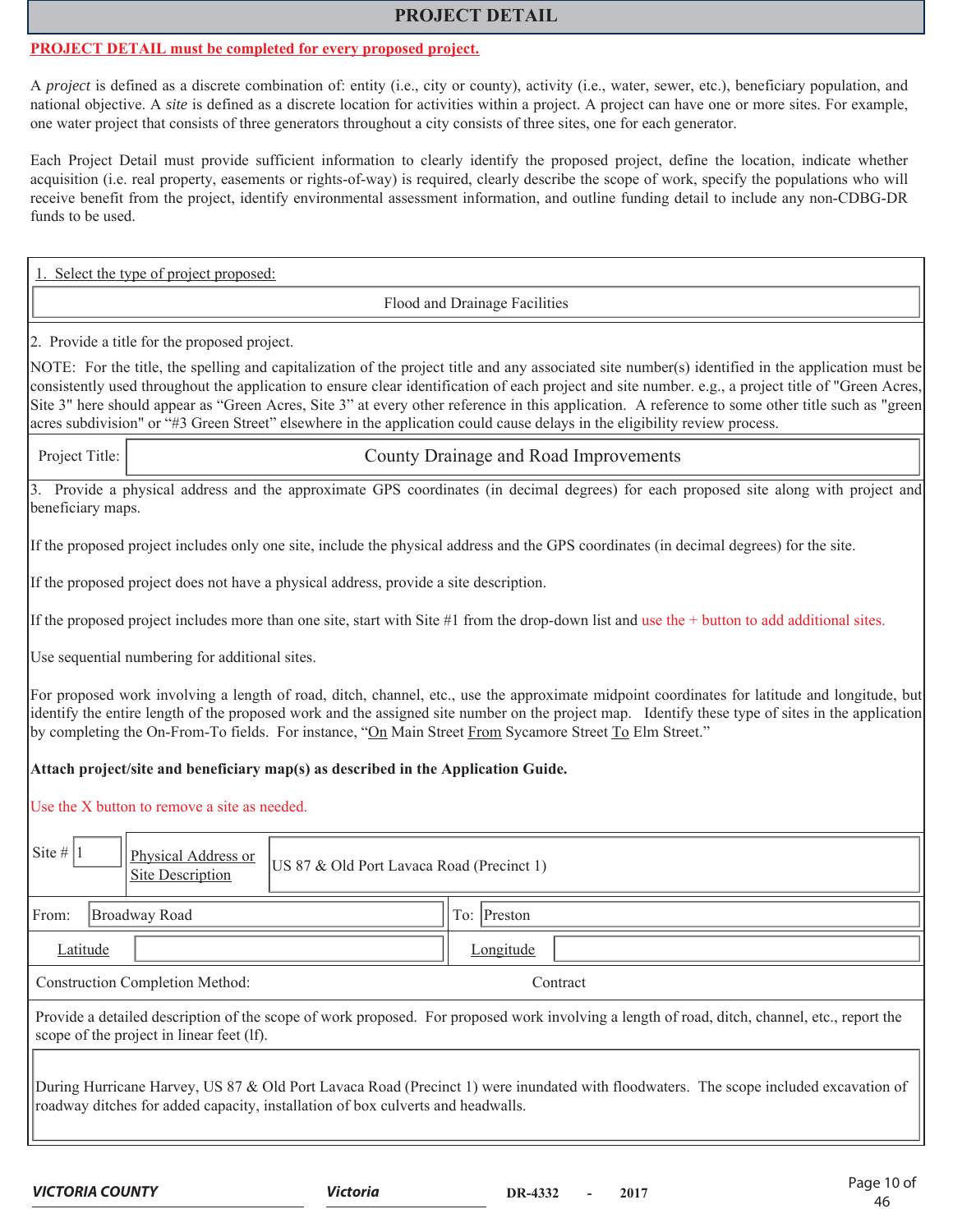| Site # $ 2 $<br>Physical Address or<br>Diebel Road (Precinct 1)<br><b>Site Description</b>                                                                                                                                                                                                                                                                                                                                                                                                 |                                                                                                                                                                                                                                                                                         |  |  |  |  |  |  |  |
|--------------------------------------------------------------------------------------------------------------------------------------------------------------------------------------------------------------------------------------------------------------------------------------------------------------------------------------------------------------------------------------------------------------------------------------------------------------------------------------------|-----------------------------------------------------------------------------------------------------------------------------------------------------------------------------------------------------------------------------------------------------------------------------------------|--|--|--|--|--|--|--|
| Diebel<br>From:                                                                                                                                                                                                                                                                                                                                                                                                                                                                            | To: SH 185                                                                                                                                                                                                                                                                              |  |  |  |  |  |  |  |
| Latitude                                                                                                                                                                                                                                                                                                                                                                                                                                                                                   | Longitude                                                                                                                                                                                                                                                                               |  |  |  |  |  |  |  |
| <b>Construction Completion Method:</b>                                                                                                                                                                                                                                                                                                                                                                                                                                                     | Contract                                                                                                                                                                                                                                                                                |  |  |  |  |  |  |  |
| Provide a detailed description of the scope of work proposed. For proposed work involving a length of road, ditch, channel, etc., report the<br>scope of the project in linear feet (lf).                                                                                                                                                                                                                                                                                                  |                                                                                                                                                                                                                                                                                         |  |  |  |  |  |  |  |
| end treatment.                                                                                                                                                                                                                                                                                                                                                                                                                                                                             | During Hurricane Harvey, US 87 & Old Port Lavaca Road (Precinct 1) were inundated with floodwaters. The scope included excavation of<br>roadway ditches for added capacity, installation of culverts, intersection box culverts, road and driveway repairs, erosion control and pipe    |  |  |  |  |  |  |  |
| Site # $ 3 $<br>Physical Address or<br>Old Port Lavaca Road at FM 616 (Precinct 1)<br><b>Site Description</b>                                                                                                                                                                                                                                                                                                                                                                              |                                                                                                                                                                                                                                                                                         |  |  |  |  |  |  |  |
| <b>US 87</b><br>From:                                                                                                                                                                                                                                                                                                                                                                                                                                                                      | To: Old Lavaca Rd                                                                                                                                                                                                                                                                       |  |  |  |  |  |  |  |
| Latitude                                                                                                                                                                                                                                                                                                                                                                                                                                                                                   | Longitude                                                                                                                                                                                                                                                                               |  |  |  |  |  |  |  |
| <b>Construction Completion Method:</b>                                                                                                                                                                                                                                                                                                                                                                                                                                                     | Contract                                                                                                                                                                                                                                                                                |  |  |  |  |  |  |  |
| scope of the project in linear feet (lf).                                                                                                                                                                                                                                                                                                                                                                                                                                                  | Provide a detailed description of the scope of work proposed. For proposed work involving a length of road, ditch, channel, etc., report the                                                                                                                                            |  |  |  |  |  |  |  |
| seal, all driveways will be repaired.                                                                                                                                                                                                                                                                                                                                                                                                                                                      | During Hurricane Harvey, River Rid to Tibiletti Road (Precinct 2) was inundated with floodwaters. Scope of work will include removal of<br>driveway culverts (18"), reshape ditches, installation of pipe culverts and headwalls. Road will be resurfaced with limestone and a 2-course |  |  |  |  |  |  |  |
| Site # $ 4$<br>Physical Address or<br>Nursery Road (Precinct 2)<br><b>Site Description</b>                                                                                                                                                                                                                                                                                                                                                                                                 |                                                                                                                                                                                                                                                                                         |  |  |  |  |  |  |  |
| From:<br>Nursery Road                                                                                                                                                                                                                                                                                                                                                                                                                                                                      | To: Nursery Road Bridge                                                                                                                                                                                                                                                                 |  |  |  |  |  |  |  |
| Latitude                                                                                                                                                                                                                                                                                                                                                                                                                                                                                   | Longitude                                                                                                                                                                                                                                                                               |  |  |  |  |  |  |  |
| <b>Construction Completion Method:</b>                                                                                                                                                                                                                                                                                                                                                                                                                                                     | Contract                                                                                                                                                                                                                                                                                |  |  |  |  |  |  |  |
| scope of the project in linear feet (lf).                                                                                                                                                                                                                                                                                                                                                                                                                                                  | Provide a detailed description of the scope of work proposed. For proposed work involving a length of road, ditch, channel, etc., report the                                                                                                                                            |  |  |  |  |  |  |  |
| During Hurricane Harvey Nursery Road was inundated with floodwaters. Residence were unable to evacuate and emergency services were<br>unavailable. Nursery Road Project is a 3-part project (Nursery Road A, Nursery Road B and Nursery Road C). Scope on each project will<br>remain consistent. Work will include excavating of ditches for additional capacity, installation of culverts and box culverts, cement<br>treatment and prime coat of existing roadway, and erosion control. |                                                                                                                                                                                                                                                                                         |  |  |  |  |  |  |  |
| Site # $\vert 5 \vert$<br>Physical Address or<br>Cologne & Winding Way Road (Precinct 3)<br><b>Site Description</b>                                                                                                                                                                                                                                                                                                                                                                        |                                                                                                                                                                                                                                                                                         |  |  |  |  |  |  |  |
| To: Winding Way<br>From:<br>Cologne                                                                                                                                                                                                                                                                                                                                                                                                                                                        |                                                                                                                                                                                                                                                                                         |  |  |  |  |  |  |  |
| Latitude                                                                                                                                                                                                                                                                                                                                                                                                                                                                                   | Longitude                                                                                                                                                                                                                                                                               |  |  |  |  |  |  |  |
| <b>Construction Completion Method:</b>                                                                                                                                                                                                                                                                                                                                                                                                                                                     | Contract                                                                                                                                                                                                                                                                                |  |  |  |  |  |  |  |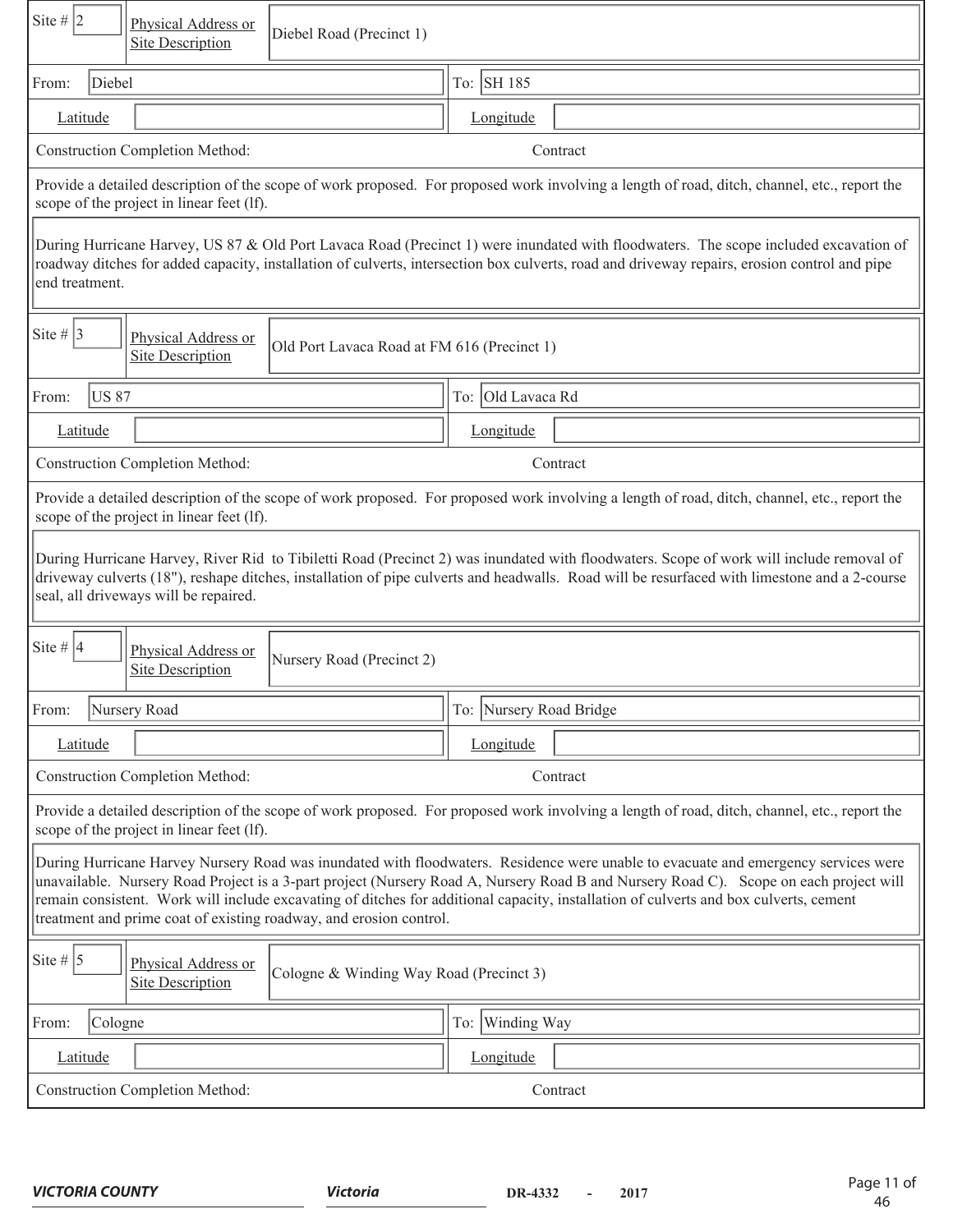| Provide a detailed description of the scope of work proposed. For proposed work involving a length of road, ditch, channel, etc., report the<br>scope of the project in linear feet (lf).                                      |                                                                                                                                              |  |  |  |  |  |  |  |  |
|--------------------------------------------------------------------------------------------------------------------------------------------------------------------------------------------------------------------------------|----------------------------------------------------------------------------------------------------------------------------------------------|--|--|--|--|--|--|--|--|
| During Hurricane Harvey, Cologne & Winding Way Road (Precinct 3) were inundated with floodwaters. Scope of projects will include<br>erosion and sediment control as well as installation of gabion baskets.                    |                                                                                                                                              |  |  |  |  |  |  |  |  |
| Site # $ 6 $<br>Physical Address or<br>Fordyce Culvert Replacement<br><b>Site Description</b>                                                                                                                                  |                                                                                                                                              |  |  |  |  |  |  |  |  |
| Fordyce Road<br>From:                                                                                                                                                                                                          | To:                                                                                                                                          |  |  |  |  |  |  |  |  |
| Latitude                                                                                                                                                                                                                       | Longitude                                                                                                                                    |  |  |  |  |  |  |  |  |
| <b>Construction Completion Method:</b>                                                                                                                                                                                         | Contract                                                                                                                                     |  |  |  |  |  |  |  |  |
| scope of the project in linear feet (lf).                                                                                                                                                                                      | Provide a detailed description of the scope of work proposed. For proposed work involving a length of road, ditch, channel, etc., report the |  |  |  |  |  |  |  |  |
| capacity, blading, installation of box culverts, wingwalls, pedestrian rails and erosion control.                                                                                                                              | During Hurricane Harvey, Fordyce Bridge was inundated with floodwaters. Scope of work will include excavation of ditches to increase         |  |  |  |  |  |  |  |  |
| Site #  7<br>Physical Address or<br><b>Site Description</b>                                                                                                                                                                    | Road Elevations (Precinct 4) - Minatre, Hiller, Gin, and Leita Roads                                                                         |  |  |  |  |  |  |  |  |
| Hiller Road<br>From:                                                                                                                                                                                                           | To: Leita Road                                                                                                                               |  |  |  |  |  |  |  |  |
| Latitude                                                                                                                                                                                                                       | Longitude                                                                                                                                    |  |  |  |  |  |  |  |  |
| <b>Construction Completion Method:</b>                                                                                                                                                                                         | Contract                                                                                                                                     |  |  |  |  |  |  |  |  |
| scope of the project in linear feet (lf).                                                                                                                                                                                      | Provide a detailed description of the scope of work proposed. For proposed work involving a length of road, ditch, channel, etc., report the |  |  |  |  |  |  |  |  |
| capacity and resurface 20' Roads (6" Limestone, 2-Course Seal), installation of culverts and erosion control.<br>Minatre Road - 12,100 lf<br>Hiller Road - 10,100 lf<br>Gin Road - 5,340 lf<br>Leita Road - 5,600 lf           | During Hurricane Harvey, various roads were inundated with floodwaters. The scope included excavation of roadway ditches for added           |  |  |  |  |  |  |  |  |
| Site # $ 8 $<br>Physical Address or<br>Preston Road Culverts<br><b>Site Description</b>                                                                                                                                        |                                                                                                                                              |  |  |  |  |  |  |  |  |
| Preston Rd<br>From:                                                                                                                                                                                                            | To: Houston St.                                                                                                                              |  |  |  |  |  |  |  |  |
| Latitude                                                                                                                                                                                                                       | Longitude                                                                                                                                    |  |  |  |  |  |  |  |  |
| <b>Construction Completion Method:</b>                                                                                                                                                                                         | Contract                                                                                                                                     |  |  |  |  |  |  |  |  |
| scope of the project in linear feet (lf).                                                                                                                                                                                      | Provide a detailed description of the scope of work proposed. For proposed work involving a length of road, ditch, channel, etc., report the |  |  |  |  |  |  |  |  |
| During Hurricane Harvey, various roads were inundated with floodwaters. The scope included excavation of roadway ditches for added<br>capacity, installation of driveway culverts, box culverts, street repairs and resurface. |                                                                                                                                              |  |  |  |  |  |  |  |  |
|                                                                                                                                                                                                                                |                                                                                                                                              |  |  |  |  |  |  |  |  |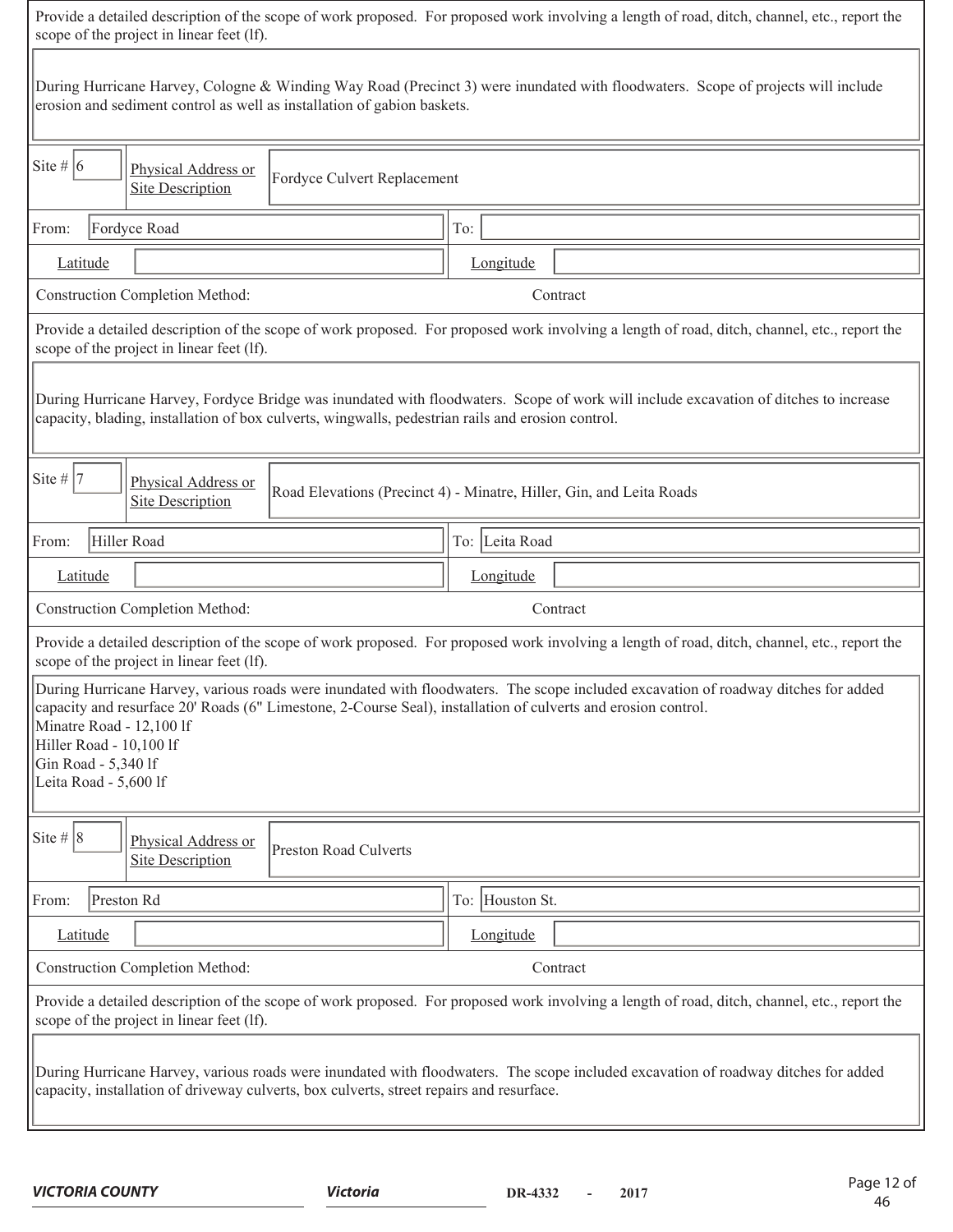| Site #  9<br>Physical Address or<br>Broadway<br><b>Site Description</b>                                                                                                                                                                                                                              |                            |                                            |        |  |  |  |
|------------------------------------------------------------------------------------------------------------------------------------------------------------------------------------------------------------------------------------------------------------------------------------------------------|----------------------------|--------------------------------------------|--------|--|--|--|
| Broadway<br>From:                                                                                                                                                                                                                                                                                    | To: Williams               |                                            |        |  |  |  |
| Latitude                                                                                                                                                                                                                                                                                             | Longitude                  |                                            |        |  |  |  |
| <b>Construction Completion Method:</b>                                                                                                                                                                                                                                                               | Contract                   |                                            |        |  |  |  |
| Provide a detailed description of the scope of work proposed. For proposed work involving a length of road, ditch, channel, etc., report the<br>scope of the project in linear feet (lf).                                                                                                            |                            |                                            |        |  |  |  |
| During Hurricane Harvey, various roads were inundated with floodwaters. The scope included excavation of roadway ditches for added<br>capacity, installation of driveway culverts, box culverts, street repairs and resurface.                                                                       |                            |                                            |        |  |  |  |
|                                                                                                                                                                                                                                                                                                      | <b>NATIONAL OBJECTIVES</b> |                                            |        |  |  |  |
| Choose one National Objective being met and provide justification of the beneficiary identification method used to meet that National<br>Objective.                                                                                                                                                  |                            |                                            |        |  |  |  |
| 1. Activities benefiting low-to-moderate income persons.<br>$\boxtimes$                                                                                                                                                                                                                              |                            |                                            |        |  |  |  |
| Method(s) used to determine the beneficiaries:                                                                                                                                                                                                                                                       |                            |                                            |        |  |  |  |
| $\boxtimes$<br>LMI Area Benefit:<br>LMI Housing Activity:                                                                                                                                                                                                                                            |                            | <b>LMI</b> Limited Clientele:<br>LMI Jobs: |        |  |  |  |
| 2. Prevention/Elimination of Slums or Blighted areas.                                                                                                                                                                                                                                                | Area Basis                 | Spot Basis                                 | Yes No |  |  |  |
| Has the proposed project area been officially designed as a slum or blighted area?                                                                                                                                                                                                                   |                            |                                            |        |  |  |  |
| If yes, what conditions are present in the area to designate and qualify the area as a slum or blighted area?                                                                                                                                                                                        |                            |                                            |        |  |  |  |
|                                                                                                                                                                                                                                                                                                      |                            |                                            |        |  |  |  |
| Describe the boundaries of the slum or blighted area. (Do not use this field to document the Census Tract / Block Group data.)                                                                                                                                                                       |                            |                                            |        |  |  |  |
|                                                                                                                                                                                                                                                                                                      |                            |                                            |        |  |  |  |
| Enter the percentage of deteriorated buildings/properties in the area at the time it was designated a slum or blighted area.<br>[Enter value as a decimal number. Example: .2526 = 25.26%]                                                                                                           |                            |                                            |        |  |  |  |
| If the activity qualifies for CDBG-DR assistance on the basis that public improvements throughout the area are in a general state of<br>deterioration, enter a description of each type of improvement in the area and its condition at the time the area was designated a slum or<br>blighted area. |                            |                                            |        |  |  |  |
|                                                                                                                                                                                                                                                                                                      |                            |                                            |        |  |  |  |
| Enter the year the area was designated as a slum or blighted area. If the period during which such designations are<br>valid has lapsed, the applicant entity must re-evaluate and re-designate the area.                                                                                            |                            |                                            |        |  |  |  |
| 3. Urgent Need                                                                                                                                                                                                                                                                                       |                            |                                            |        |  |  |  |
| Do the existing conditions pose a serious and immediate threat to the health or welfare of the community?                                                                                                                                                                                            |                            |                                            | Yes No |  |  |  |
| Were the existing conditions officially identified by the applicant as being of urgent need within 18 months of the event?<br>If yes, provide that documentation.                                                                                                                                    |                            |                                            | Yes No |  |  |  |
| Is the applicant able to finance the project on their own? Or are other sources of funding available?                                                                                                                                                                                                |                            |                                            | Yes No |  |  |  |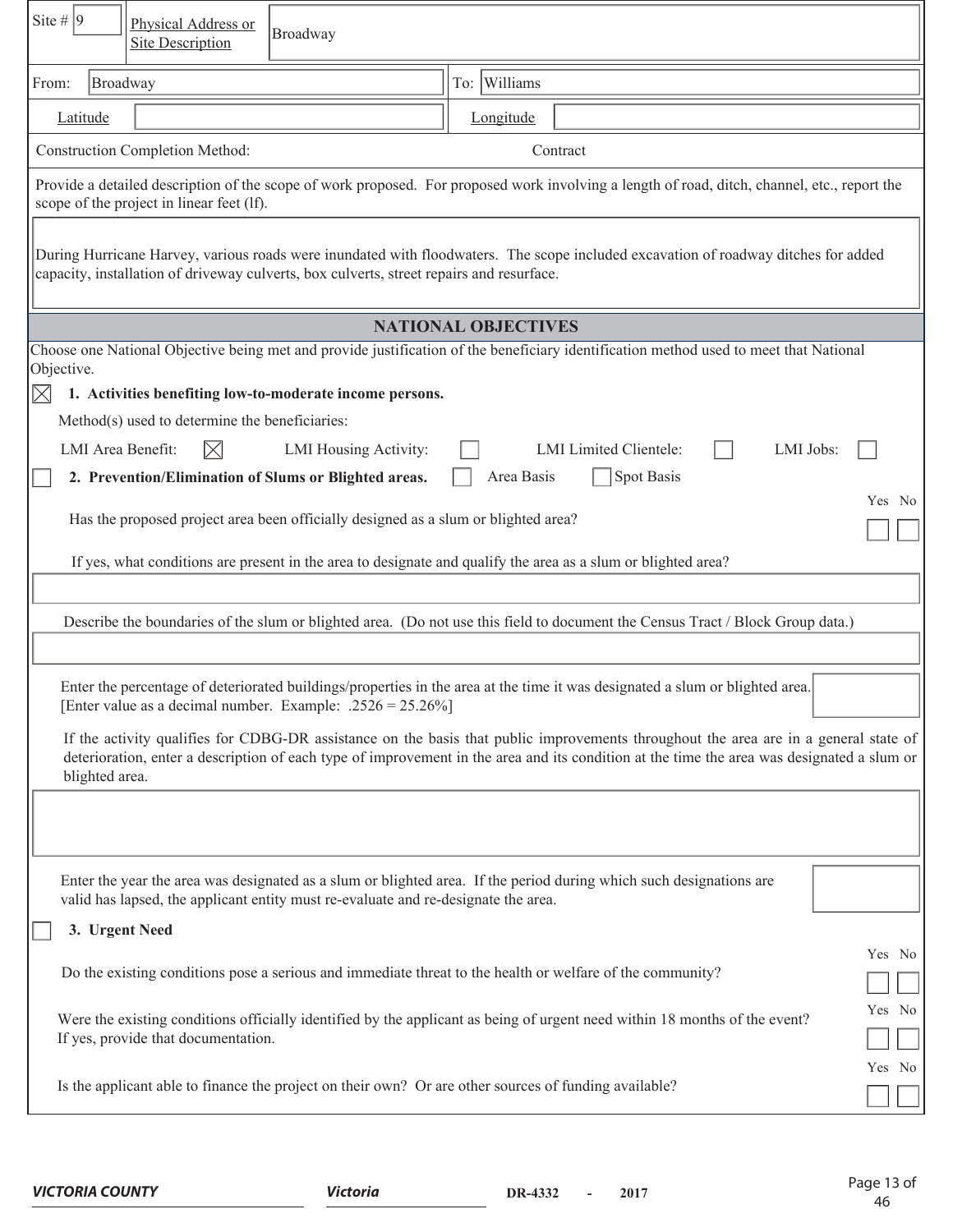Provide justification of the beneficiary identification method used to meet this National Objective:

### **ACQUISITION/UNIFORM RELOCATION ASSISTANCE**

Activities and projects assisted by CDBG-DR are subject to the Uniform Relocation Assistance and Real Property Acquisition Policies Act of 1970, as amended, (42 U.S.C. 4601 *et seq.*) (``URA'') and section 104(d) of the HCD Act (42 U.S.C. 5304(d)) (Section 104(d)). The implementing regulations for the URA are at 49 CFR part 24. The regulations for Section 104(d) are at 24 CFR part 42, subpart C.

For the purpose of promoting the availability of decent, safe, and sanitary housing in response to Hurricane Harvey, HUD has waived the following URA and Section 104(d) requirements for subrecipients:

a. *One-for-one replacement. The one-for-one replacement requirements at section 104(d)(2)(A)(i) and (d)(3) of the HCD Act and 25 CFR 42.375 are waived in connections with funds utilized for lower-income dwelling units that are damaged by the disaster and deemed not suitable, per the definition provided by the GLO, for rehabilitation.*

b. *Relocation assistance.The relocation assistance requirements at section 104(d)(2)(A) of the HCD Act and 24 CFR 42.350 are waived to the extent that they differ from the requirements of the URA. The URA and its implementing regulations are the sole standard for relocation assistance for projects in this program.*

*c. Arm's Length Voluntary Purchase. The requirements at 49 CFR 24.101(b)(2)(i) and (ii) are waived to the extent that they apply to a purchase carried out by a person who uses CDBG-DR funds and does not have the power of eminent domain.* 

*d. Rental Assistance for Displaced Persons. Section 414 of the Stafford Act (42 U.S.C 5181) is waived and homeowner occupants and tenants displaced from their homes as a result of Hurricane Harvey who would have otherwise been displaced as a direct result of any acquisition, rehabilitation, or demolition of real property for a federally funded program or project may be eligible for replacement housing notwithstanding their inability to meet occupancy requirements prescribed in the URA.* 

*e. Tenant-Based Rental Assistance. Sections 204 and 205 of the URA, 49 CFR 24.2(a)(6)(vii) , 24.2(a)(6)(ix), and 24.402(b) are waived to the extent necessary to permit a grantee to meet all or a portion of the replacement housing payment obligation to a displaced tenant by offering rental housing assistance provided that comparable replacement dwellings are made available to the tenant in compliance with 49 CFR 24.204(a).* 

*f. Moving Expenses.* 

*g. Optional Relocation Policies. 24 CFR 570.606(d) is waived and grantees receiving CDBG-DR funds may, but are not required to, establish optional relocation policies.*

| Does the project require acquisition of property, purchase of easements, relocation, or any other activity requiring compliance | Yes No |                 |  |
|---------------------------------------------------------------------------------------------------------------------------------|--------|-----------------|--|
| with URA outside the listed waived activities?                                                                                  |        | $\Box$ $\times$ |  |

| If yes, has acquisition of the project site(s) been completed, in progress, or will need to be acquired? |
|----------------------------------------------------------------------------------------------------------|
|----------------------------------------------------------------------------------------------------------|

| 91.4 | m<br><br>. | $\sim$ |
|------|------------|--------|
|      |            |        |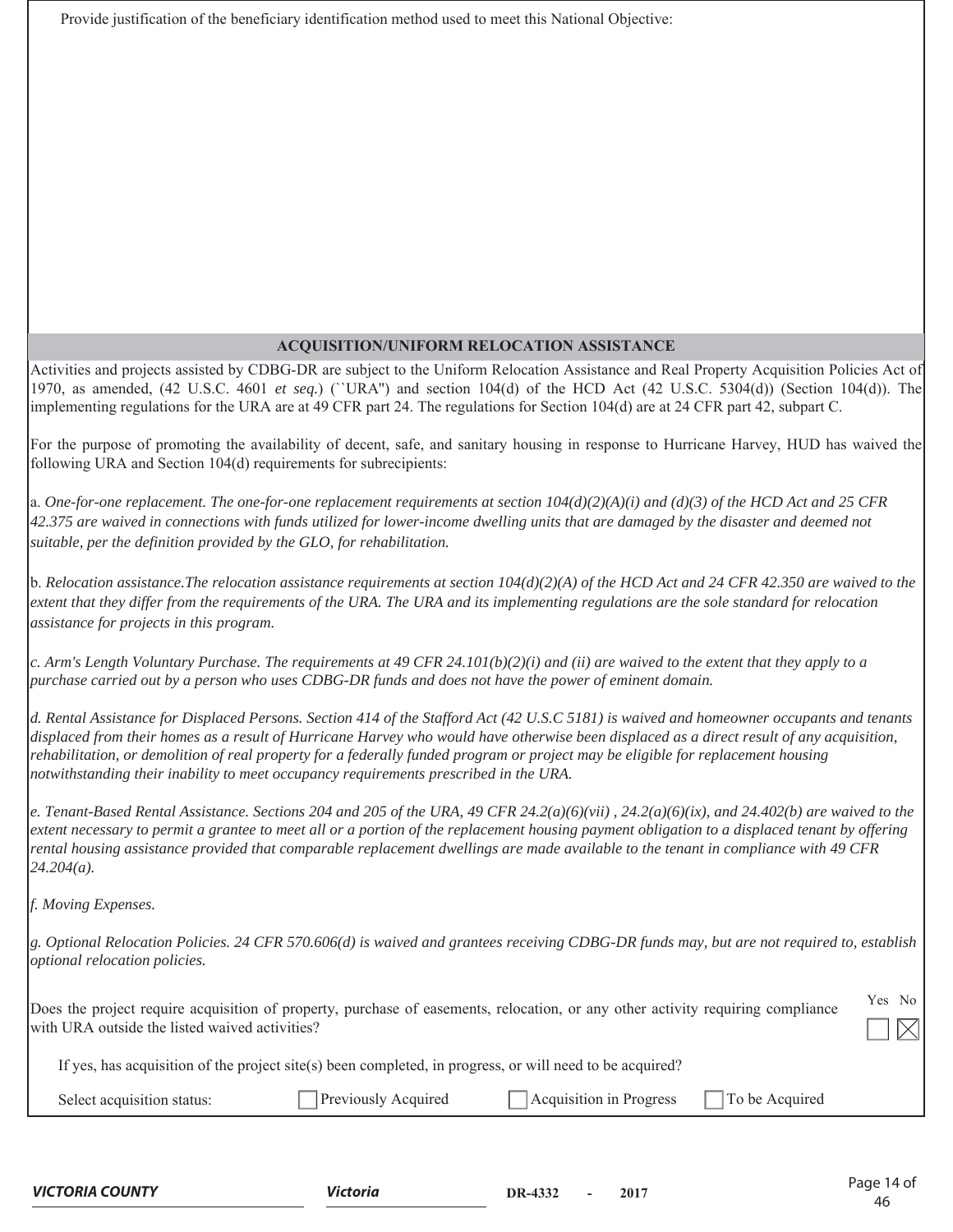Describe the type and purpose of all acquisition (easements, real property, etc.) associated with the proposed project. For acquisitions "Previously Acquired" or "Acquisition in Progress," include detailed information and supporting documentation to ensure compliance with all URA, 42 U.S.C. § 4601 et seq. and environmental review processes.

#### **RESIDENTIAL ANTI-DISPLACEMENT AND RELOCATION ASSISTANCE PLAN**

By signing this application, the signee certifies that they will establish and maintain a Residential Anti-displacement and Relocation Assistance Plan to minimize direct and indirect displacement of persons from their homes by including the steps noted below. Applicability of items on this checklist is dependent upon the proposed project objectives and related feasibility of each action.

- o Coordinate code enforcement with rehabilitation and housing assistance programs.
- o Evaluate housing codes and rehabilitation standards in reinvestment areas to prevent undue financial burden on established owners and tenants.
- o Stage rehabilitation of apartment units to remain in the building/complex during and after rehabilitation, working with empty units first.
- o Arrange for facilities to house persons who must be relocated temporarily during rehabilitation.
- o Adopt policies to identify and mitigate displacement resulting from intensive public investment in neighborhoods.
- o Adopt policies which provide protections for tenants faced with conversion to condominium or cooperative.
- o Adopt tax assessment policies, such as deferred tax payment plans, to reduce impact of increasing property tax assessments on lower income owner-occupants or tenants in revitalization areas.
- o Establish counseling centers to provide homeowners and tenants with information on assistance available to help them remain in their neighborhood.
- o Where feasible, give priority to rehabilitation of housing, as opposed to demolition, to avoid displacement.
- o If feasible, demolish or convert only dwelling units that are not occupied or vacant occupiable "dwelling units" (as defined in 24 CFR 42.305).
- o Target only those properties deemed essential to the need or success of the project.

#### **PERMITS AND ADDITIONAL PROJECT INFORMATION**

| 1. Does the project require any Federal, State, or other <b>permits, approvals, or waivers</b> to complete the proposed work? |
|-------------------------------------------------------------------------------------------------------------------------------|
| (i.e. Texas Department of Transportation, Texas Commission on Environmental Quality, U.S. Army Corps of Engineers, etc.)      |

 If yes, describe the type and purpose of each permit and its association with the proposed project. Provide a copy of each permit already executed.

| Permit Type:                 |                                                                                                                                                                                                                                                    |
|------------------------------|----------------------------------------------------------------------------------------------------------------------------------------------------------------------------------------------------------------------------------------------------|
| Purpose of Permit:           |                                                                                                                                                                                                                                                    |
|                              | Yes No<br>2. Does the project require any type of ratified, legally binding agreement between the applicant and any other entity to provide<br>continual operation upon completion? (i.e. Memoranda of Understanding, Interlocal Agreements, etc.) |
| already executed or drafted. | If yes, describe the type and purpose of each agreement and its association with the proposed project. Provide a copy of each agreement                                                                                                            |
| Agreement Type:              |                                                                                                                                                                                                                                                    |
| Purpose of Agreement:        |                                                                                                                                                                                                                                                    |

Yes No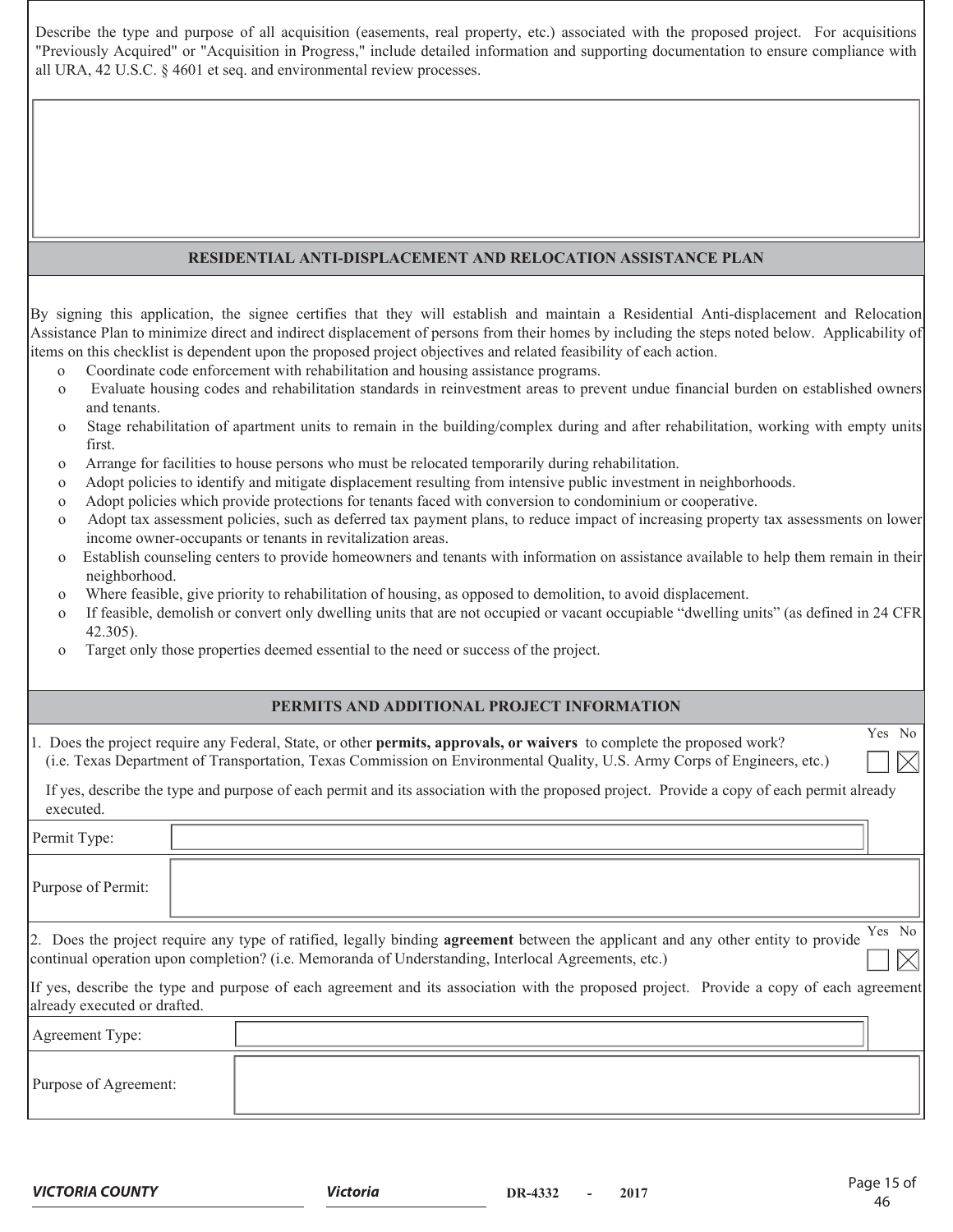| 3. For sewer and/or water facilities projects, does the applicant currently hold the Certificate of Convenience and Necessity Yes No N/A<br>(CCN) for the target area proposed in the application? If not, provide written documentation from the Public Utility<br>Commission of Texas (PUC) verifying the application has been filed. |                                 |               |  |             |                                              |  |  |  |
|-----------------------------------------------------------------------------------------------------------------------------------------------------------------------------------------------------------------------------------------------------------------------------------------------------------------------------------------|---------------------------------|---------------|--|-------------|----------------------------------------------|--|--|--|
| <b>ENVIRONMENTAL SPECIFIC INFORMATION</b>                                                                                                                                                                                                                                                                                               |                                 |               |  |             |                                              |  |  |  |
| All funded applications MUST comply with federal regulations regarding environmental clearance before funds will be released.                                                                                                                                                                                                           |                                 |               |  |             |                                              |  |  |  |
| NOTE: An Environmental Exemption form providing clearance for planning and administration activities must be attached.                                                                                                                                                                                                                  |                                 |               |  |             |                                              |  |  |  |
| 1. What is the current status of the project?                                                                                                                                                                                                                                                                                           | $\boxtimes$                     | Not yet begun |  | In progress | Completed                                    |  |  |  |
| 2. Will the assistance requested have any negative impact(s) or effect(s) on the environment?                                                                                                                                                                                                                                           |                                 |               |  |             | <b>YES</b><br>$\mathbb{M}$ No                |  |  |  |
| 3. Is the proposed project likely to require an archaeological assessment?                                                                                                                                                                                                                                                              |                                 |               |  |             | YES<br>NO<br>IXI                             |  |  |  |
| 4. Is the proposed site listed on the National Register of Historic Places?                                                                                                                                                                                                                                                             |                                 |               |  |             | YES<br>N <sub>O</sub>                        |  |  |  |
| 5. Is the project in a designated flood hazard area or a designated wetland?<br>If Yes, attach a map showing the FIRM and/or list permitting requirements in "Other Project Approvals"<br>Required" below.                                                                                                                              |                                 |               |  |             | <b>YES</b><br>N <sub>O</sub>                 |  |  |  |
| 7. Is any project site located in a known critical habitat for endangered species?                                                                                                                                                                                                                                                      |                                 |               |  |             | YES<br>N <sub>O</sub>                        |  |  |  |
| 8. Is any project site a known hazardous site?                                                                                                                                                                                                                                                                                          |                                 |               |  |             | <b>NO</b><br>YES                             |  |  |  |
| 9. Is any project site located on federal lands or at a federal installation?                                                                                                                                                                                                                                                           |                                 |               |  |             | <b>NO</b><br>YES                             |  |  |  |
| 10. Is any project site subject to or participating in Fixing America's Surface Transportation Action (FAST-41) (P.L.<br>$114-94$ ?                                                                                                                                                                                                     |                                 |               |  |             | <b>NO</b><br><b>YES</b>                      |  |  |  |
| 11. What level of environmental review is<br>likely needed for this project/site?                                                                                                                                                                                                                                                       | <b>Environmental Assessment</b> |               |  |             |                                              |  |  |  |
| Provide any additional detail or information relevant to Environmental Review:                                                                                                                                                                                                                                                          |                                 |               |  |             |                                              |  |  |  |
|                                                                                                                                                                                                                                                                                                                                         |                                 |               |  |             |                                              |  |  |  |
| Click here to ADD ANOTHER Project Detail                                                                                                                                                                                                                                                                                                |                                 |               |  |             | Click here to REMOVE the last Project Detail |  |  |  |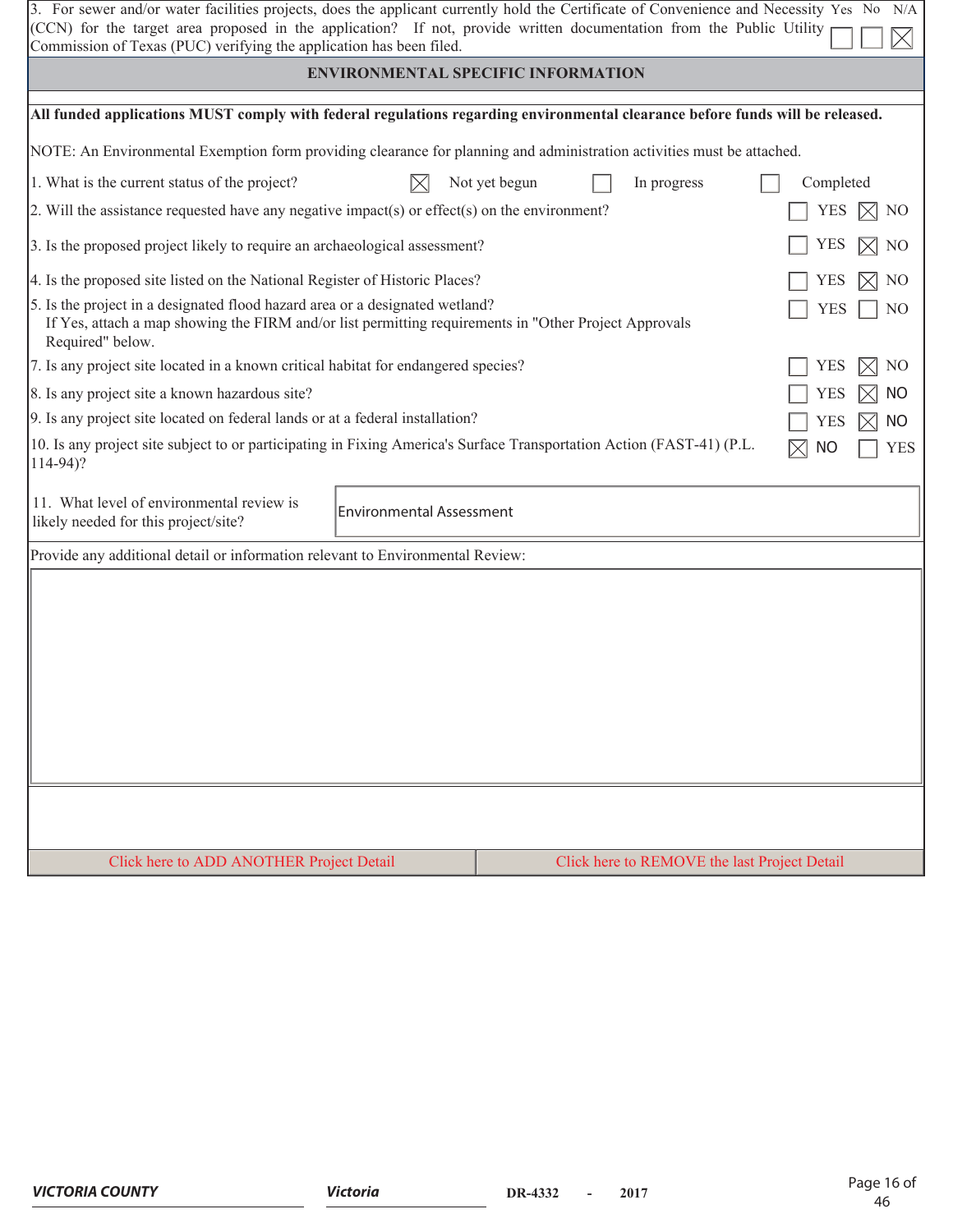#### **TABLE 1 - CONTRACT BUDGET AND BENEFICIARY IDENTIFICATION**

Provide comprehensive budget information to include construction, engineering, acquisition, environmental services, and administrative costs. Also include all other funds (FEMA, insurance, local, etc.) committed to the completion of the proposed projects.

A project is defined as a discrete combination of: entity (i.e., city or county), activity (i.e., water, sewer, etc.), beneficiary population, and national objective. A site is defined as a discrete location for activities within a project. A project can have one or more sites.

#### BUDGET TABLE:

| Project Title:                                                                                         | Tota<br>Benes                                      | LMI<br>Benes | LMI<br>$\%$ | CDBG-DR<br>Construction | CDBG-DR<br>Engineering      | CDBG-DR<br>Acquisition | CDBG-DR<br>Environmental | CDBG-DR<br>Admin | Total<br>CDBG-DR<br>Request  | Other<br>Funds | Activity<br>Total |
|--------------------------------------------------------------------------------------------------------|----------------------------------------------------|--------------|-------------|-------------------------|-----------------------------|------------------------|--------------------------|------------------|------------------------------|----------------|-------------------|
| #<br>County Drainage and Road Improvements                                                             | $\mathbf{0}$                                       |              | $0.00\%$    | \$2,884,550.0           | \$420,162.00                | \$0.00                 | \$7,500.00               |                  | $$203,439.00$ \$3,515,651.0  | \$0.00         | \$3,515,651.0     |
| <b>SUMMARY TOTALS:</b>                                                                                 | $\Omega$                                           | $\theta$     | $0.00\%$    |                         | $$2,884,550.0$ \$420,162.00 | \$0.00                 | \$7,500.00               |                  | $$203,439.00$ $$3,515,651.0$ | \$0.00         | \$3,515,651.0     |
|                                                                                                        | Beneficiary Identification Method(s) Per Project:  |              |             |                         |                             |                        |                          |                  |                              |                |                   |
| #<br>Project Title:                                                                                    | County Drainage and Road Improvements              |              |             |                         |                             |                        |                          |                  |                              |                |                   |
| <b>HUD National Objective</b>                                                                          | Benefiting low- and moderate- (L/M) income persons |              |             |                         |                             |                        |                          |                  |                              |                |                   |
| County-wide Benefit<br>City-wide Benefit<br>Direct Benefit<br>Select One Benefit Type:<br>Area Benefit |                                                    |              |             |                         |                             |                        |                          |                  |                              |                |                   |
| Select Beneficiary Identification Method:                                                              |                                                    |              |             |                         |                             |                        |                          |                  |                              |                |                   |

SURVEY: An approved TxCDBG survey was used to identify the beneficiaries for this activity.

 HUD LMISD information was used to identify the beneficiaries for this activity.  $\Box$ 

| Race                              | # Non-Hispanic<br>Beneficiaries | # Hispanic<br><b>Beneficiaries</b> | Total Activity<br>Beneficiaries       | REQUIRED - Census Geographic Area Data<br>County Code<br>Identify the census tract and block group(s) in which the project will take |
|-----------------------------------|---------------------------------|------------------------------------|---------------------------------------|--------------------------------------------------------------------------------------------------------------------------------------|
|                                   |                                 |                                    |                                       | place<br>0 <sub>3</sub><br>04<br>05<br>06<br>07<br>09<br>08 <sup>1</sup><br>02<br>01<br>10                                           |
|                                   |                                 |                                    |                                       | Census Tract (6-digit)                                                                                                               |
| Gender                            | Total<br>Males                  | Total<br>Females                   | Total<br>Benes                        |                                                                                                                                      |
|                                   |                                 |                                    |                                       |                                                                                                                                      |
| Click here to ADD ANOTHER Table 1 |                                 |                                    | Click here to REMOVE the last Table 1 |                                                                                                                                      |

Page 17 of 46 VICTORIA COUNTY *Victoria* **DR-4332 - 2017**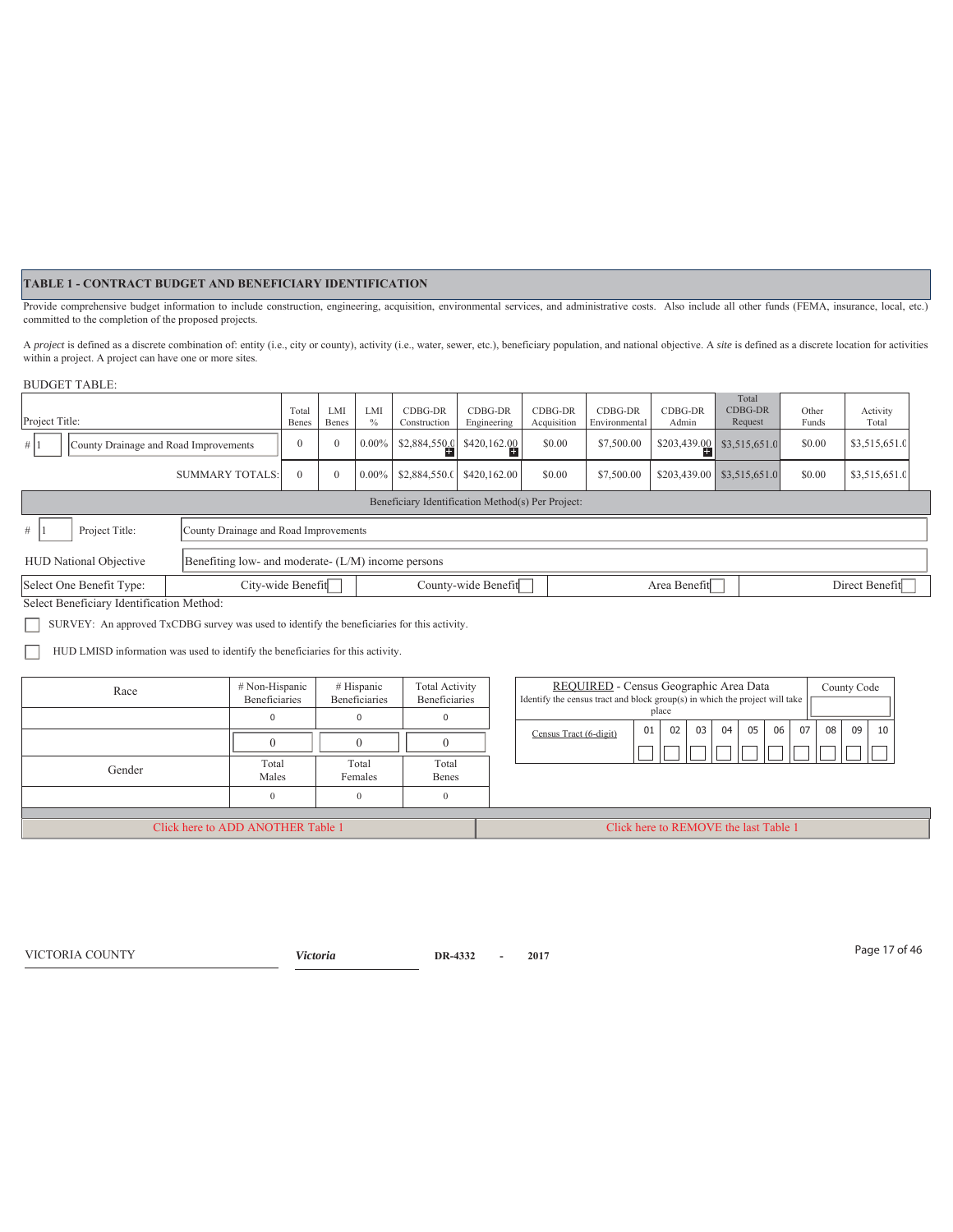Cost Verification Controls must be in place to assure that construction costs are reasonable and consistent with market costs at the time and place of construction.

| Project Title:<br>County Drainage and Road Improvements - US87 & Old Port Lavaca Road |                 |      |           |              |                 |           |
|---------------------------------------------------------------------------------------|-----------------|------|-----------|--------------|-----------------|-----------|
| Eligible Activity: Flood and Drainage Facilities                                      |                 |      |           |              | HUD Activity #: | 5         |
| Materials/Facilities/Services                                                         | \$/Unit         | Unit | Quantity  | Construction | Acquisition     | Total     |
| Excavate Ditches for Additional Capacity                                              | $$6.00$ LF      |      | 2,000     | \$12,000     | \$0             | \$12,000  |
| Box Culverts (5' x 2')                                                                | $$240.00$ LF    |      | 150       | \$36,000     | \$0             | \$36,000  |
| Remove Existing Culverts                                                              | $$750.00$ EA    |      |           | \$2,250      | \$0             | \$2,250   |
| Erosion and Sediment Controls                                                         | $$1,000.00$ LS  |      |           | \$1,000      | \$0             | \$1,000   |
| <b>Traffic Control and Signage</b>                                                    | \$1,000.00      | mo   | $\bigcap$ | \$2,000      | \$0             | \$2,000   |
| Mobilization<br>$+$                                                                   | $$15,462.00$ LS |      |           | \$15,462     | \$0             | \$15,462  |
| Safety End Treatment (Type 1) (S=5') (HW=3')                                          | $$7,000.00$ EA  |      | 8         | \$56,000     | \$0             | \$56,000  |
|                                                                                       |                 |      |           | \$124,712    | S <sub>0</sub>  | \$124,712 |

1. Identify and explain the annual projected operation and maintenance costs associated with the proposed activities.

Operational & Maintenance costs are anticipated to be approximately \$5000 per year which will be the responsibility of Victoria County

2. Identify and explain any special engineering activities.

**Signature of Registered Engineer/Architect Responsible For Budget Justification: Date: Phone Number**

Page 18 of 46 VICTORIA COUNTY *Victoria* **DR-4332 - 2017**

Seal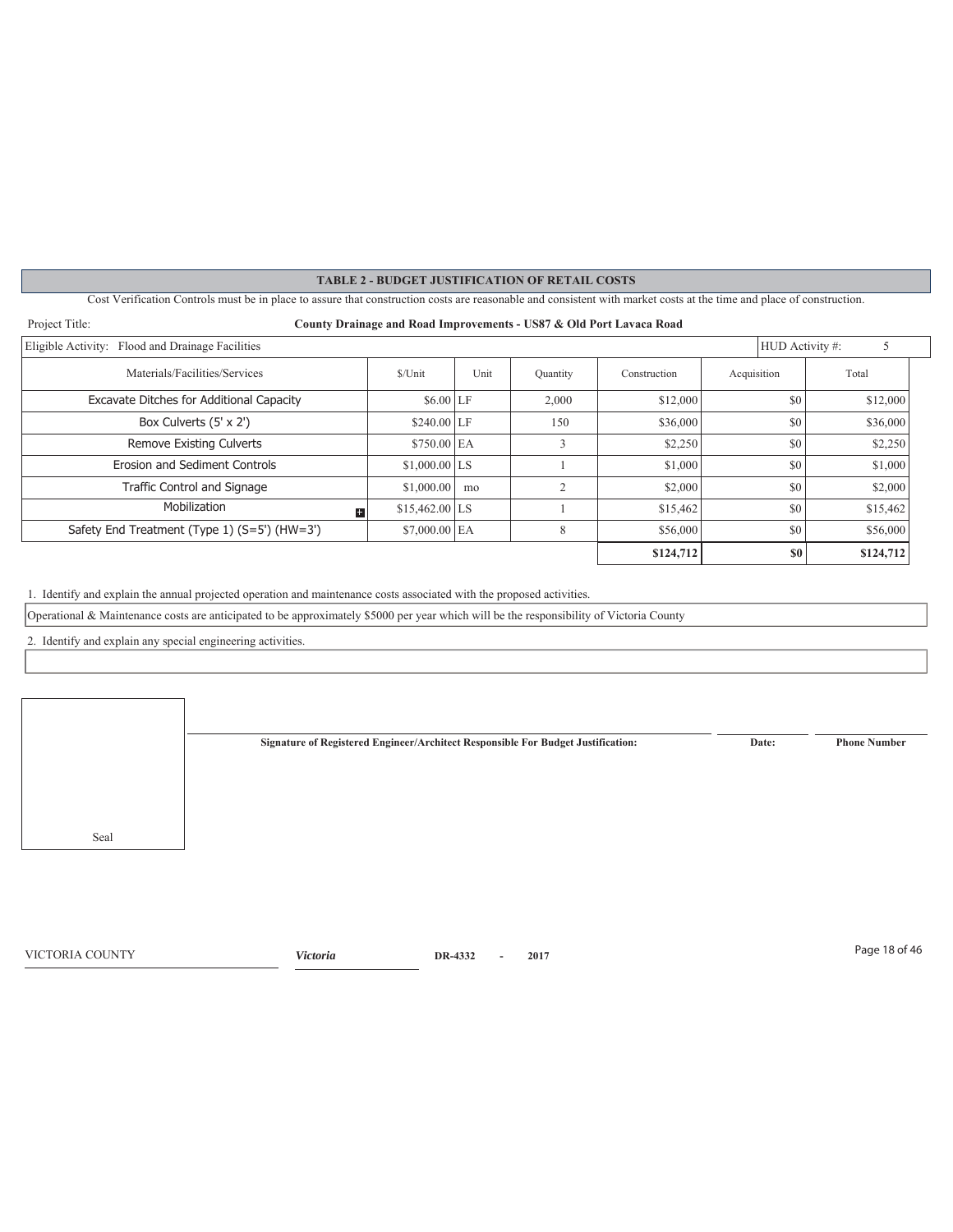Click here to ADD ANOTHER Table 2 Click here to REMOVE the last Table 2

Page 19 of 46 VICTORIA COUNTY *Victoria* **DR-4332 - 2017**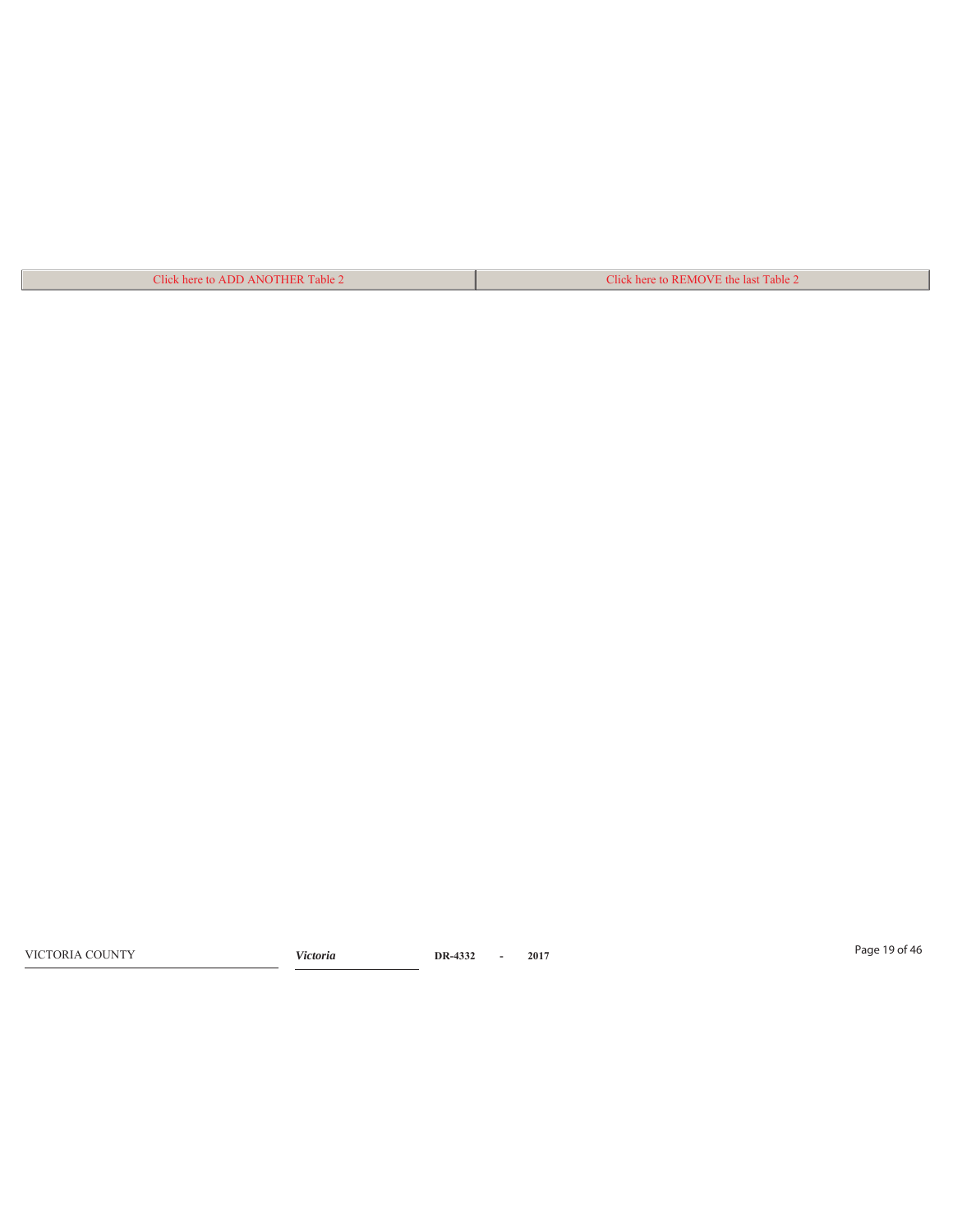Cost Verification Controls must be in place to assure that construction costs are reasonable and consistent with market costs at the time and place of construction.

| Project Title:<br><b>County Drainage and Road Improvement - Diebel Road</b> |                |      |          |              |                 |           |
|-----------------------------------------------------------------------------|----------------|------|----------|--------------|-----------------|-----------|
| Eligible Activity: Flood and Drainage Facilities                            |                |      |          |              | HUD Activity #: | 5         |
| Materials/Facilities/Services                                               | \$/Unit        | Unit | Quantity | Construction | Acquisition     | Total     |
| Excavate Ditches for Additional Capacity                                    | $$5.00\,$ CY   |      | 3,600    | \$18,000     | \$0             | \$18,000  |
| Erosion and Sediment Controls                                               | $$500.00$ LS   |      |          | \$500        | \$0             | \$500     |
| <b>Traffic Control and Signage</b>                                          | \$1,000.00     | mo   | 2        | \$2,000      | \$0             | \$2,000   |
| Remove Existing driveway culverts                                           | $$200.00$ EA   |      | 25       | \$5,000      | \$0             | \$5,000   |
| Install 18" CMP driveway culverts & repair                                  | $$70.00$ LF    |      | 900      | \$63,000     | \$0             | \$63,000  |
| Install 24" CMP driveway culverts & repair                                  | $$90.00$ LF    |      | 40       | \$3,600      |                 | \$3,600   |
| 18" Pipe Safety End Treatment                                               | $$1,000.00$ EA |      | 12       | \$12,000     | \$0             | \$12,000  |
| 24" Pipe Safety End Treatment                                               | $$1,500.00$ EA |      | 4        | \$6,000      | \$0             | \$6,000   |
| Mobilization                                                                | $$8,236.00$ LS |      |          | \$8,236      | \$0             | \$8,236   |
|                                                                             |                |      |          | \$118,336    | \$0             | \$118,336 |

1. Identify and explain the annual projected operation and maintenance costs associated with the proposed activities.

Operational & Maintenance costs are anticipated to be approximately \$5000 per year which will be the responsibility of Victoria County

2. Identify and explain any special engineering activities.

Seal **Signature of Registered Engineer/Architect Responsible For Budget Justification: Date: Phone Number**

Page 20 of 46 VICTORIA COUNTY *Victoria* **DR-4332 - 2017**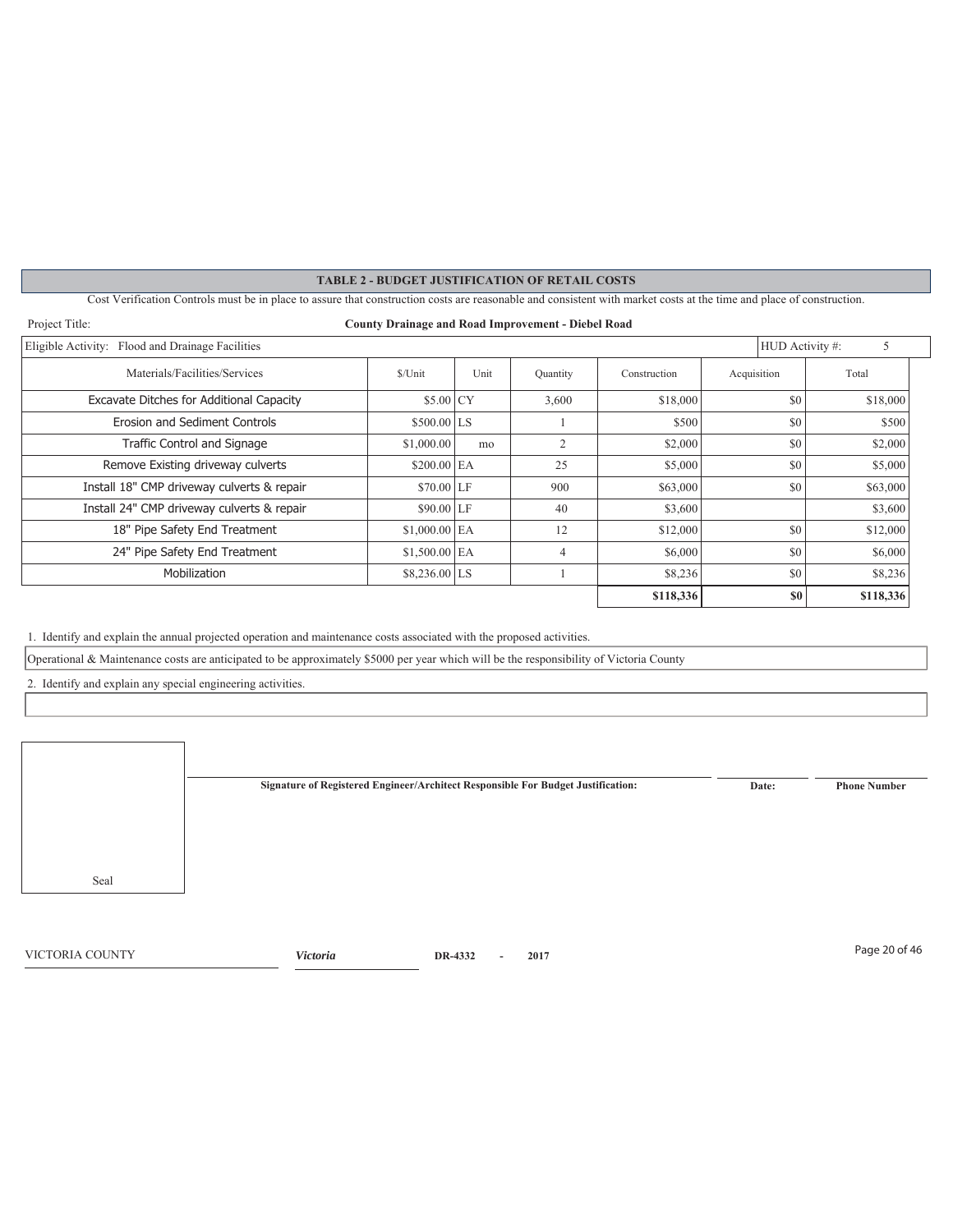| Click here to ADD ANOTHER Table 2 | Click here to REMOVE the last Table 2 |
|-----------------------------------|---------------------------------------|

Page 21 of 46 VICTORIA COUNTY *Victoria* **DR-4332 - 2017**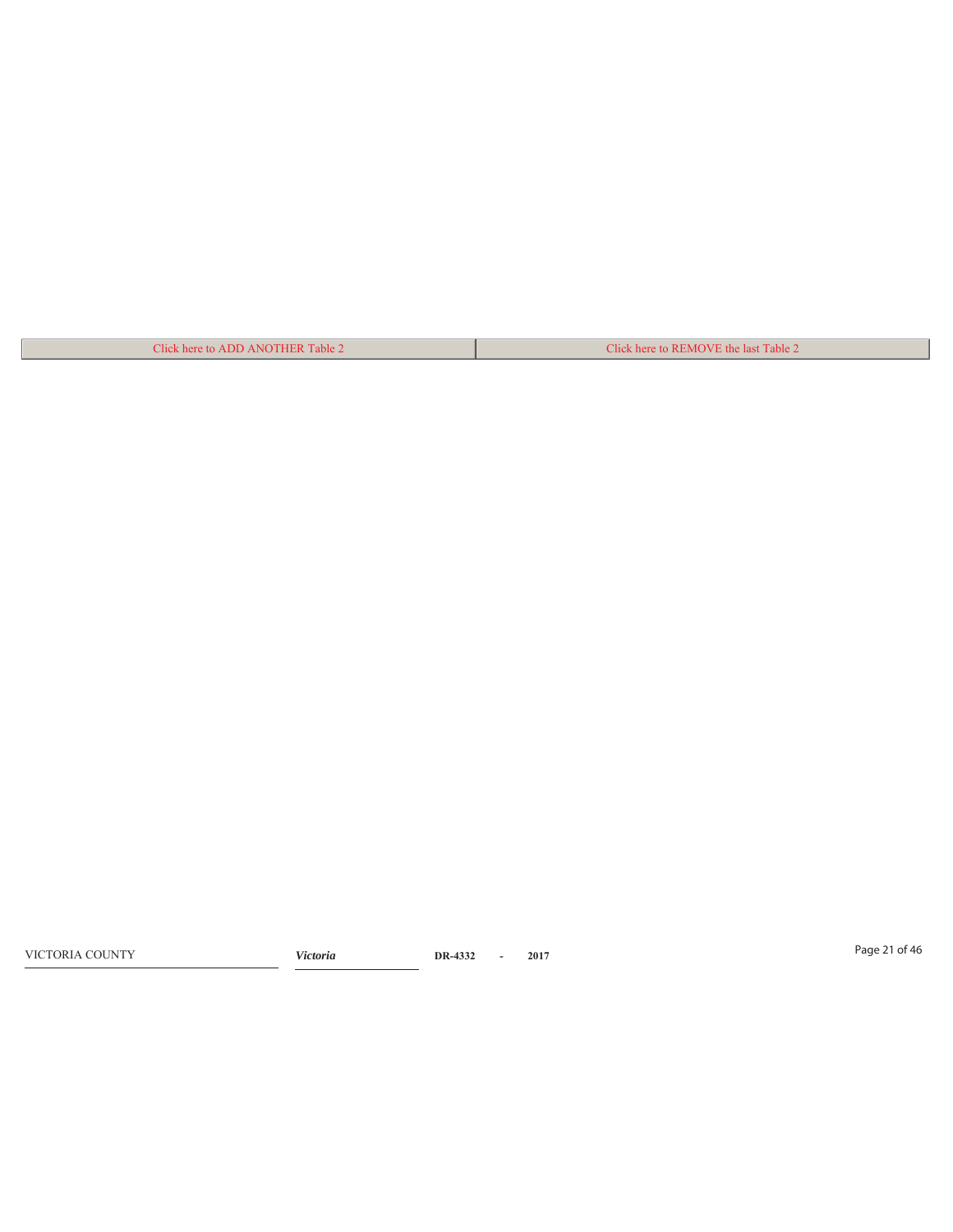Cost Verification Controls must be in place to assure that construction costs are reasonable and consistent with market costs at the time and place of construction.

| Project Title:<br>County Drainage and Road Improvement - Old Port Lavaca Road at FM 616 |                    |      |          |              |                 |           |
|-----------------------------------------------------------------------------------------|--------------------|------|----------|--------------|-----------------|-----------|
| Eligible Activity: Flood and Drainage Facilities                                        |                    |      |          |              | HUD Activity #: | 5         |
| Materials/Facilities/Services                                                           | \$/Unit            | Unit | Quantity | Construction | Acquisition     | Total     |
| Excavate Ditches for additional capacity                                                | $$6.00$ LF         |      | 11.300   | \$67,800     | \$0             | \$67,800  |
| Erosion and Sediment Control                                                            | $$2,000.00$ LF     |      |          | \$2,000      | \$0             | \$2,000   |
| Traffic Control and Signage                                                             | $$3.00 \text{ } m$ |      | 1,000    | \$3,000      | \$0             | \$3,000   |
| Concrete Box Culvert (7'x2')                                                            | $$600.00$ LF       |      | 35       | \$21,000     | \$0             | \$21,000  |
| Concrete Box Culvert (5'x2') & street repair                                            | $$240.00$ LF       |      | 30       | \$7,200      | \$0             | \$7,200   |
| Headwalls - 8'                                                                          | $$15,000.00$ EA    |      | 2        | \$30,000     | \$0             | \$30,000  |
| Headwalls - 4'                                                                          | $$8,500.00$ EA     |      | 2        | \$17,000     | \$0             | \$17,000  |
| Mobilization                                                                            | $$7,400.00$ LS     |      |          | \$7,400      | \$0             | \$7,400   |
|                                                                                         |                    |      |          | \$155,400    | S <sub>0</sub>  | \$155,400 |

1. Identify and explain the annual projected operation and maintenance costs associated with the proposed activities.

Operational & Maintenance costs are anticipated to be approximately \$5000 per year which will be the responsibility of Victoria County

2. Identify and explain any special engineering activities.

Seal **Signature of Registered Engineer/Architect Responsible For Budget Justification: Date: Phone Number**

Page 22 of 46 VICTORIA COUNTY *Victoria* **DR-4332 - 2017**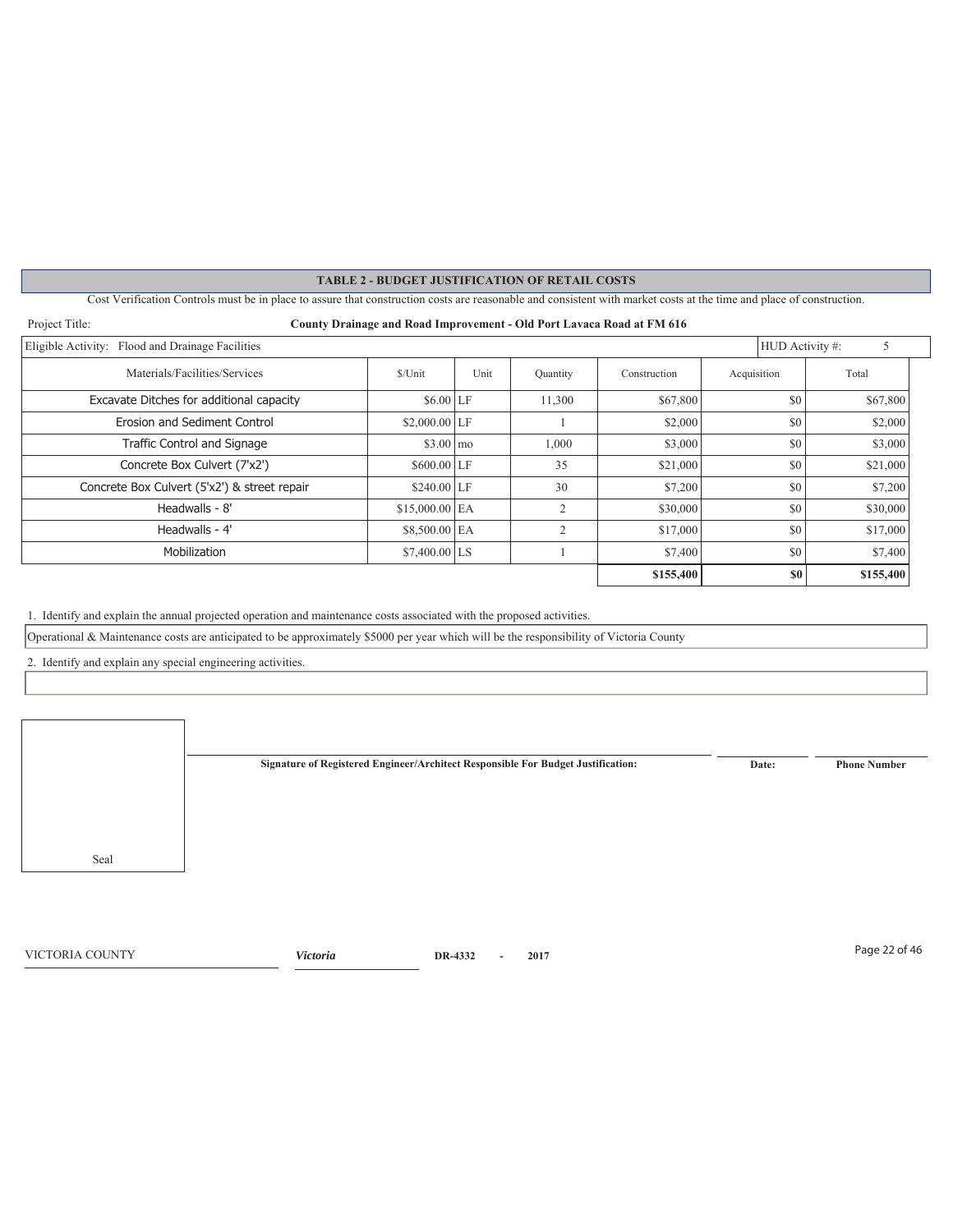| Click here to ADD ANOTHER Table 2 | Click here to REMOVE the last Table 2 |
|-----------------------------------|---------------------------------------|

Page 23 of 46 VICTORIA COUNTY *Victoria* **DR-4332 - 2017**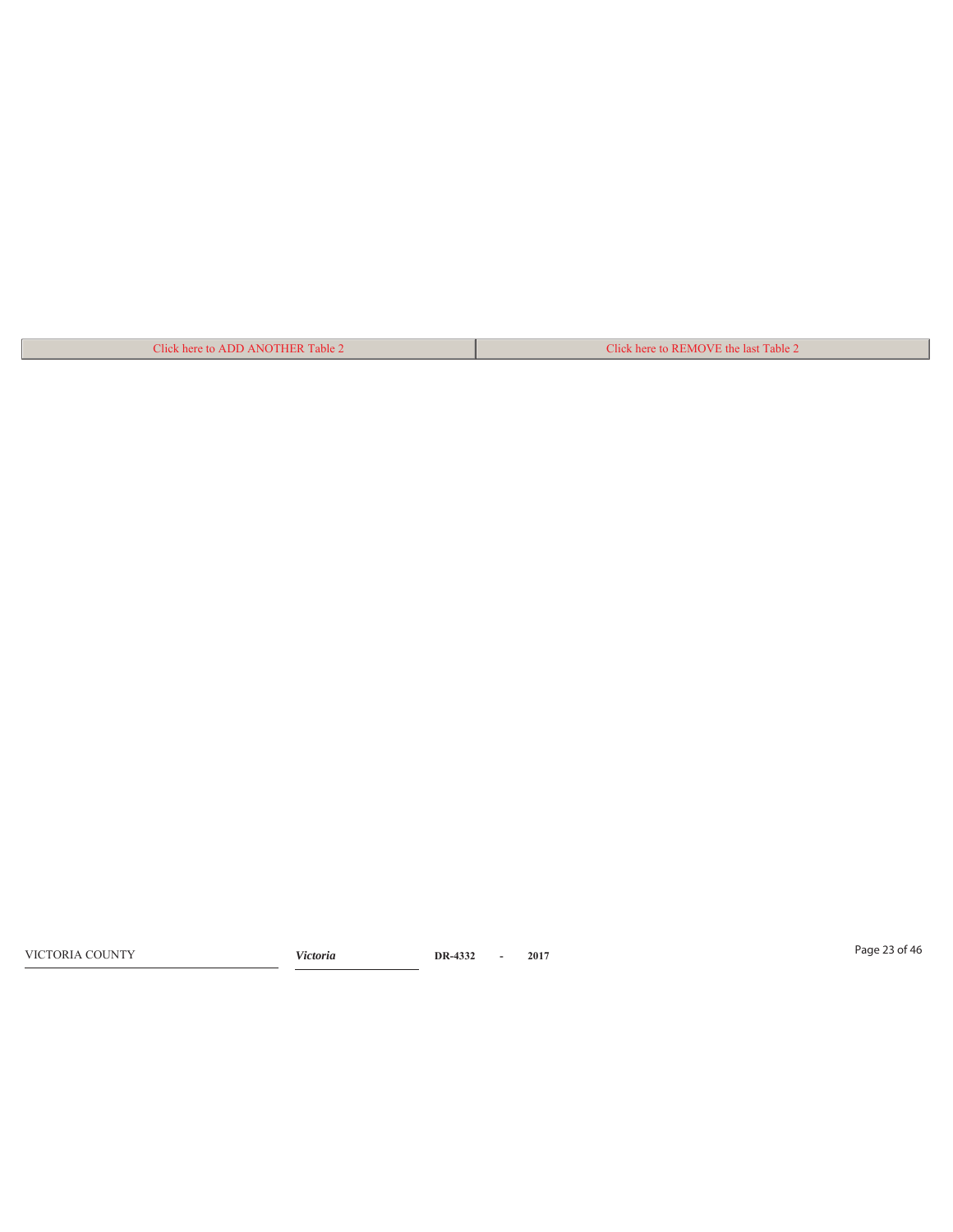Cost Verification Controls must be in place to assure that construction costs are reasonable and consistent with market costs at the time and place of construction.

| Project Title:<br><b>County Drainage and Road Improvement - Preston Road Culverts</b> |                |      |          |              |             |                             |
|---------------------------------------------------------------------------------------|----------------|------|----------|--------------|-------------|-----------------------------|
| Eligible Activity: Flood and Drainage Facilities                                      |                |      |          |              |             | HUD Activity #:<br>5        |
| Materials/Facilities/Services                                                         | \$/Unit        | Unit | Quantity | Construction | Acquisition | Total                       |
| Excavate Ditches for additional capacity                                              | $$6.00$ LF     |      | 1,700    | \$10,200     | \$0         | \$10,200                    |
| Erosion and Sediment Controls                                                         | $$1,000.00$ LS |      |          | \$1,000      | \$0         | \$1,000                     |
| <b>Traffic Control and Signage</b>                                                    | $$1,000.00$ mo |      | 2        | \$2,000      | \$0         | \$2,000                     |
| Remove Driveway Culvert                                                               | $$500.00$ EA   |      | 11       | \$5,500      | \$0         | \$5,500                     |
| Install 18" CMP driveway culverts & repairs                                           | $$80.00$ LF    |      | 300      | \$24,000     | \$0         | \$24,000                    |
| Box Culverts (5' x 3')                                                                | $$270.00$ LF   |      | 200      | \$54,000     | \$0         | \$54,000                    |
| Headwalls - 4'                                                                        | $$7,500.00$ EA |      | 8        | \$60,000     | \$0         | \$60,000                    |
| Mobilization                                                                          | $$7,835.00$ LS |      |          | \$7,835      | \$0         | \$7,835                     |
|                                                                                       |                |      |          | \$164,535    |             | S <sub>0</sub><br>\$164,535 |

1. Identify and explain the annual projected operation and maintenance costs associated with the proposed activities.

Operational & Maintenance costs are anticipated to be approximately \$5000 per year which will be the responsibility of Victoria County

2. Identify and explain any special engineering activities.

Seal **Signature of Registered Engineer/Architect Responsible For Budget Justification: Date: Phone Number**

Page 24 of 46 VICTORIA COUNTY *Victoria* **DR-4332 - 2017**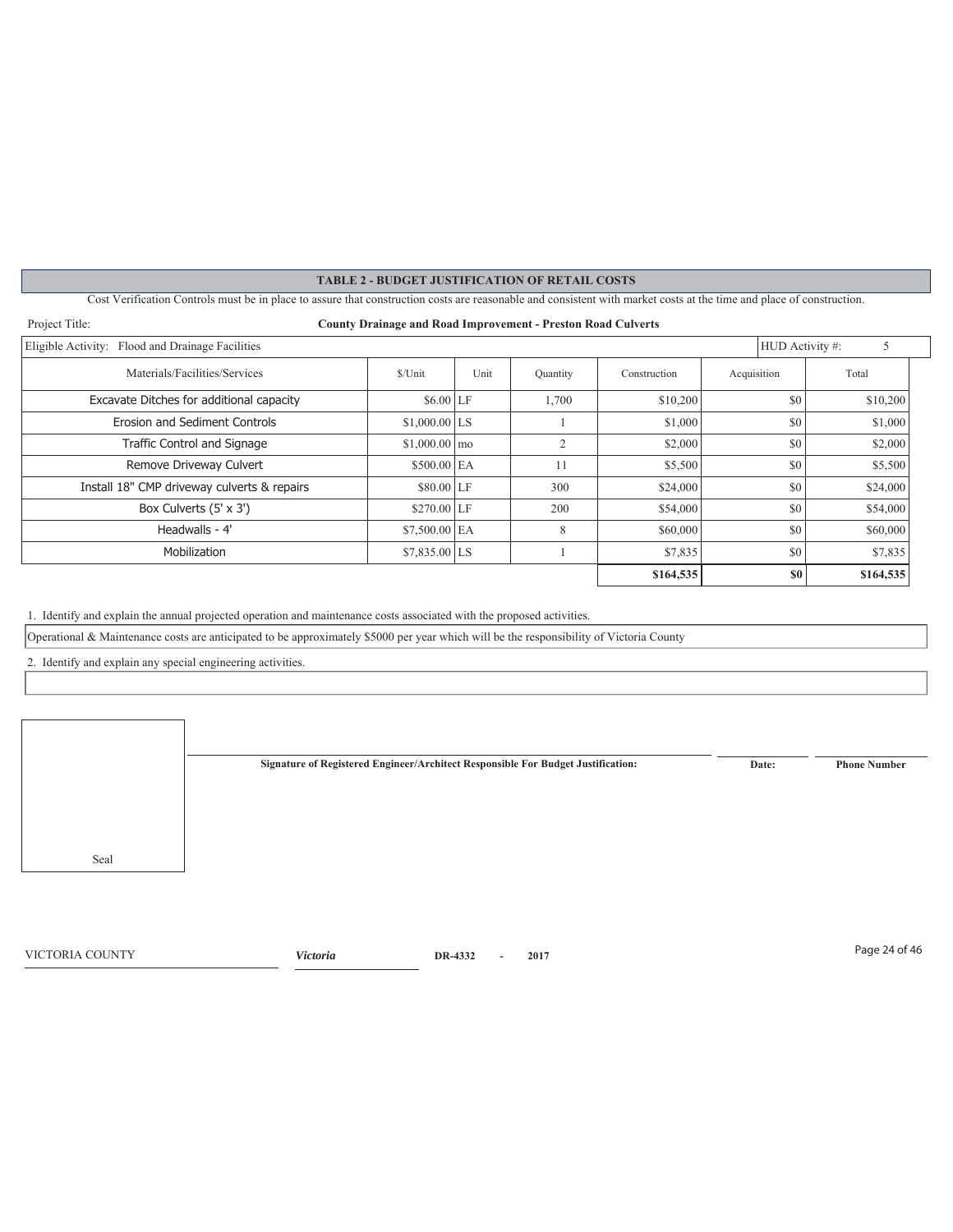| Click here to ADD ANOTHER Table 2 | Click here to REMOVE the last Table 2 |
|-----------------------------------|---------------------------------------|

Page 25 of 46 VICTORIA COUNTY *Victoria* **DR-4332 - 2017**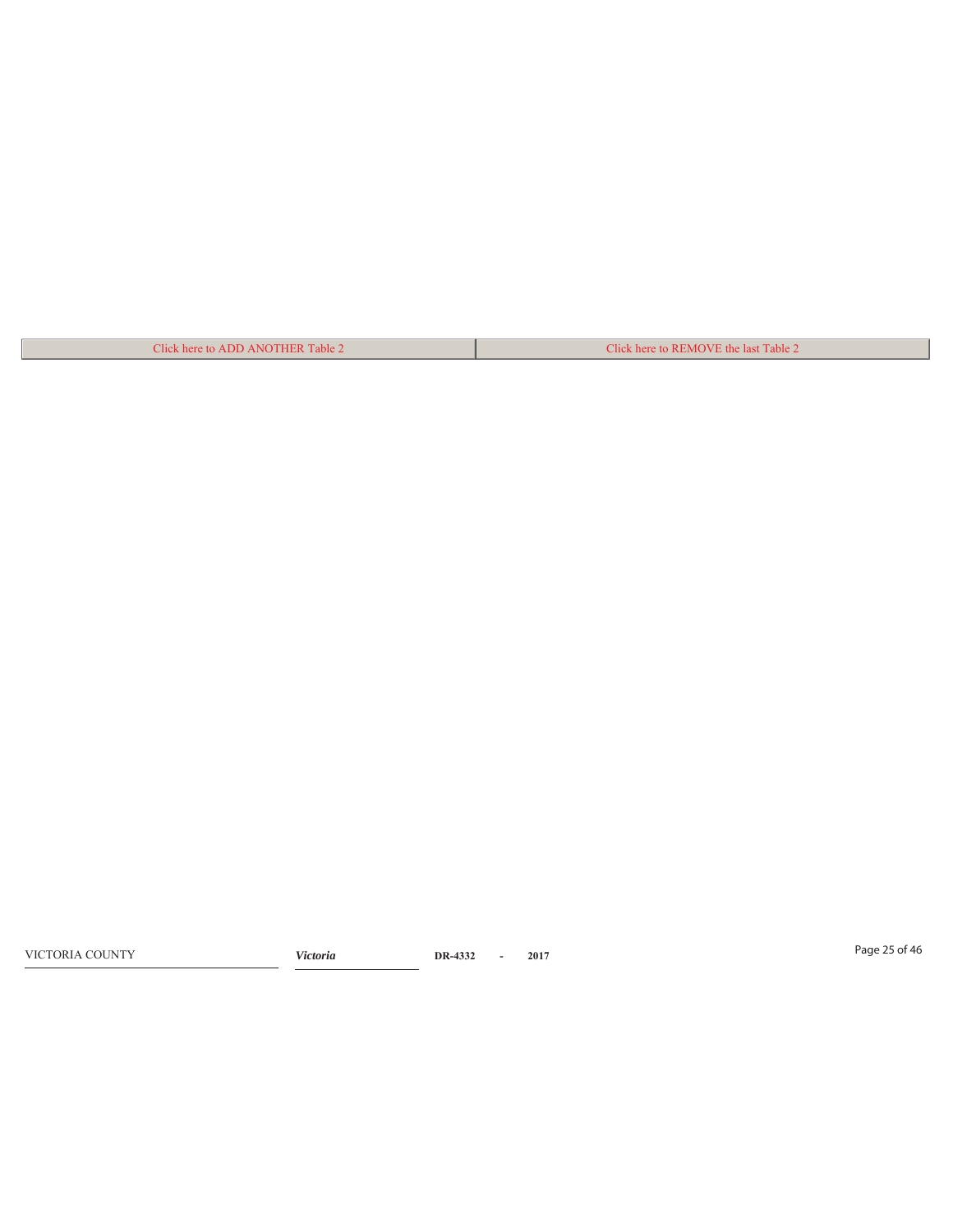Cost Verification Controls must be in place to assure that construction costs are reasonable and consistent with market costs at the time and place of construction.

| Project Title:<br><b>County Drainage and Road Improvement - Cologne to Winding Way</b> |                |      |          |              |             |                 |          |  |
|----------------------------------------------------------------------------------------|----------------|------|----------|--------------|-------------|-----------------|----------|--|
| Eligible Activity: Flood and Drainage Facilities                                       |                |      |          |              |             | HUD Activity #: |          |  |
| Materials/Facilities/Services                                                          | \$/Unit        | Unit | Quantity | Construction | Acquisition |                 | Total    |  |
| <b>Gabion Mattresses</b>                                                               | $$130.00$ SY   |      | 525      | \$68,250     |             | \$0             | \$68,250 |  |
| Erosion and Sediment Controls                                                          | $$2,500.00$ LS |      |          | \$2,500      |             | \$0             | \$2,500  |  |
| Reshape Ditches for added capacity                                                     | $$20.00$ LF    |      | 210      | \$4,200      |             | \$0             | \$4,200  |  |
| Mobilization                                                                           | \$3,747.00     | mo   |          | \$3,747      |             | \$0             | \$3,747  |  |
|                                                                                        |                |      |          | \$78,697     |             | \$0             | \$78,697 |  |

1. Identify and explain the annual projected operation and maintenance costs associated with the proposed activities.

Operational & Maintenance costs are anticipated to be approximately \$5000 per year which will be the responsibility of Victoria County

2. Identify and explain any special engineering activities.



Click here to ADD ANOTHER Table 2 Click here to REMOVE the last Table 2

Page 26 of 46 VICTORIA COUNTY *Victoria* **DR-4332 - 2017**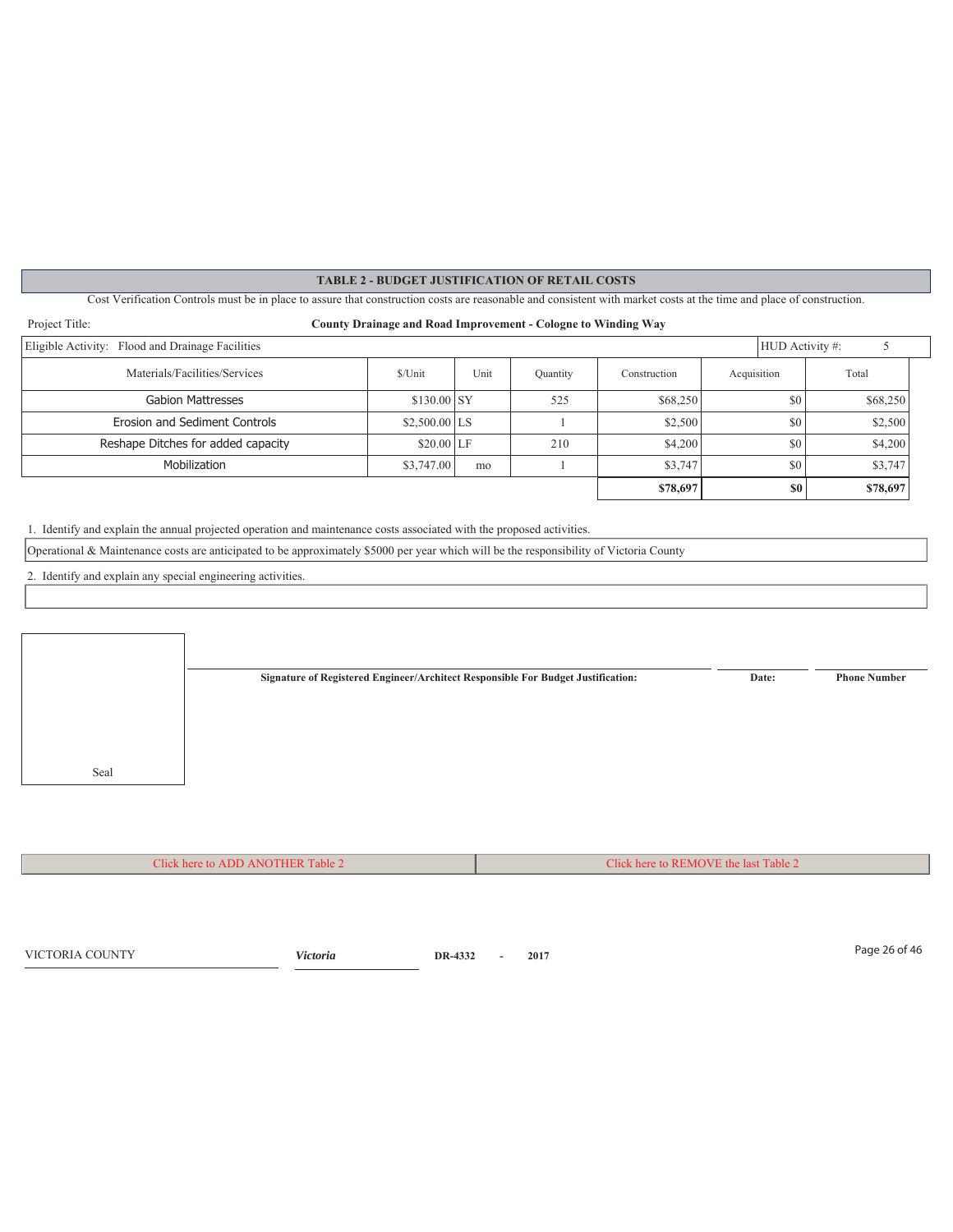Cost Verification Controls must be in place to assure that construction costs are reasonable and consistent with market costs at the time and place of construction.

| Project Title:                                   | <b>County Drainage and Road Improvement - Fordyce Drainage Improvements</b> |      |          |              |                 |           |
|--------------------------------------------------|-----------------------------------------------------------------------------|------|----------|--------------|-----------------|-----------|
| Eligible Activity: Flood and Drainage Facilities |                                                                             |      |          |              | HUD Activity #: | 5         |
| Materials/Facilities/Services                    | \$/Unit                                                                     | Unit | Quantity | Construction | Acquisition     | Total     |
| Excavation                                       | $$10.00$ CY                                                                 |      | 179      | \$1,791      | \$0             | \$1,791   |
| Blading                                          | \$144.00                                                                    | hr   | 40       | \$5,760      | \$0             | \$5,760   |
| Concrete Riprap Pavement                         | $$400.00$ CY                                                                |      | 500      | \$200,000    | \$0             | \$200,000 |
| Concrete Box Culvert (5'x3')                     | $$300.00$ LF                                                                |      | 150      | \$45,000     | \$0             | \$45,000  |
| Remove Pipe                                      | $$20.00$ LF                                                                 |      | 103      | \$2,060      | \$0             | \$2,060   |
| Wingwall (PW-1) (HW=5")                          | $$16,000.00$ EA                                                             |      | 2        | \$32,000     | \$0             | \$32,000  |
| Pedestrian Rail                                  | $$100.00$ LF                                                                |      | 50       | \$5,000      | \$0             | \$5,000   |
| Traffic Control and Signage                      | $$3,000.00 \, \text{mo}$                                                    |      | 4        | \$12,000     | \$0             | \$12,000  |
| Erosion and Sediment Controls                    | $$2,000.00$ LF                                                              |      |          | \$2,000      | \$0             | \$2,000   |
| Mobilization                                     | $$16,780.00$ LS                                                             |      |          | \$16,780     | \$0             | \$16,780  |
| Temporary Cofferdam for Construction             | $$30,000.00$ LS                                                             |      |          | \$30,000     | \$0             | \$30,000  |
|                                                  |                                                                             |      |          | \$352,391    | \$0             | \$352,391 |

1. Identify and explain the annual projected operation and maintenance costs associated with the proposed activities.

Operational & Maintenance costs are anticipated to be approximately \$5000 per year which will be the responsibility of Victoria County

2. Identify and explain any special engineering activities.

Page 27 of 46 VICTORIA COUNTY *Victoria* **DR-4332 - 2017**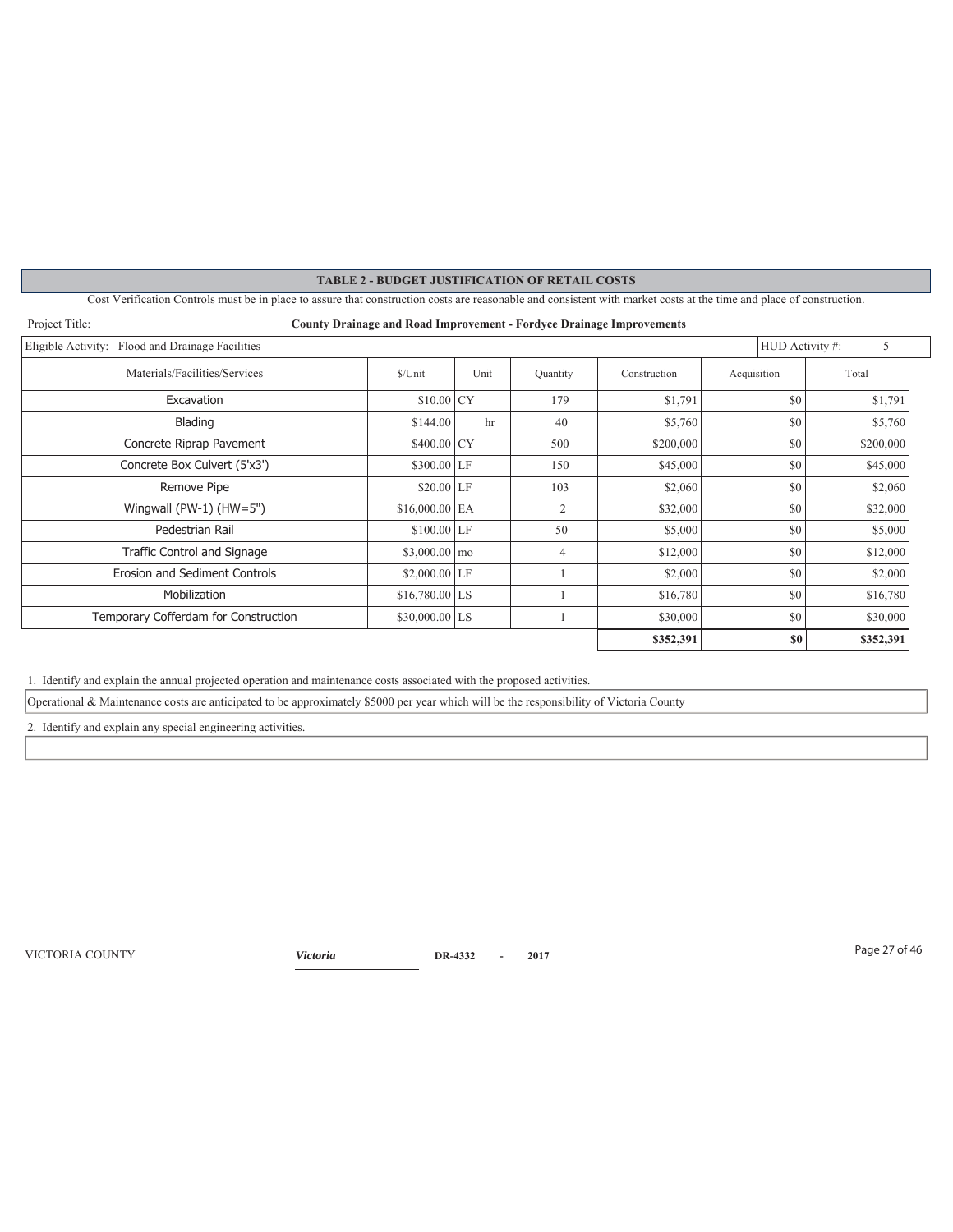

Click here to ADD ANOTHER Table 2 Click here to REMOVE the last Table 2

Page 28 of 46 VICTORIA COUNTY *Victoria* **DR-4332 - 2017**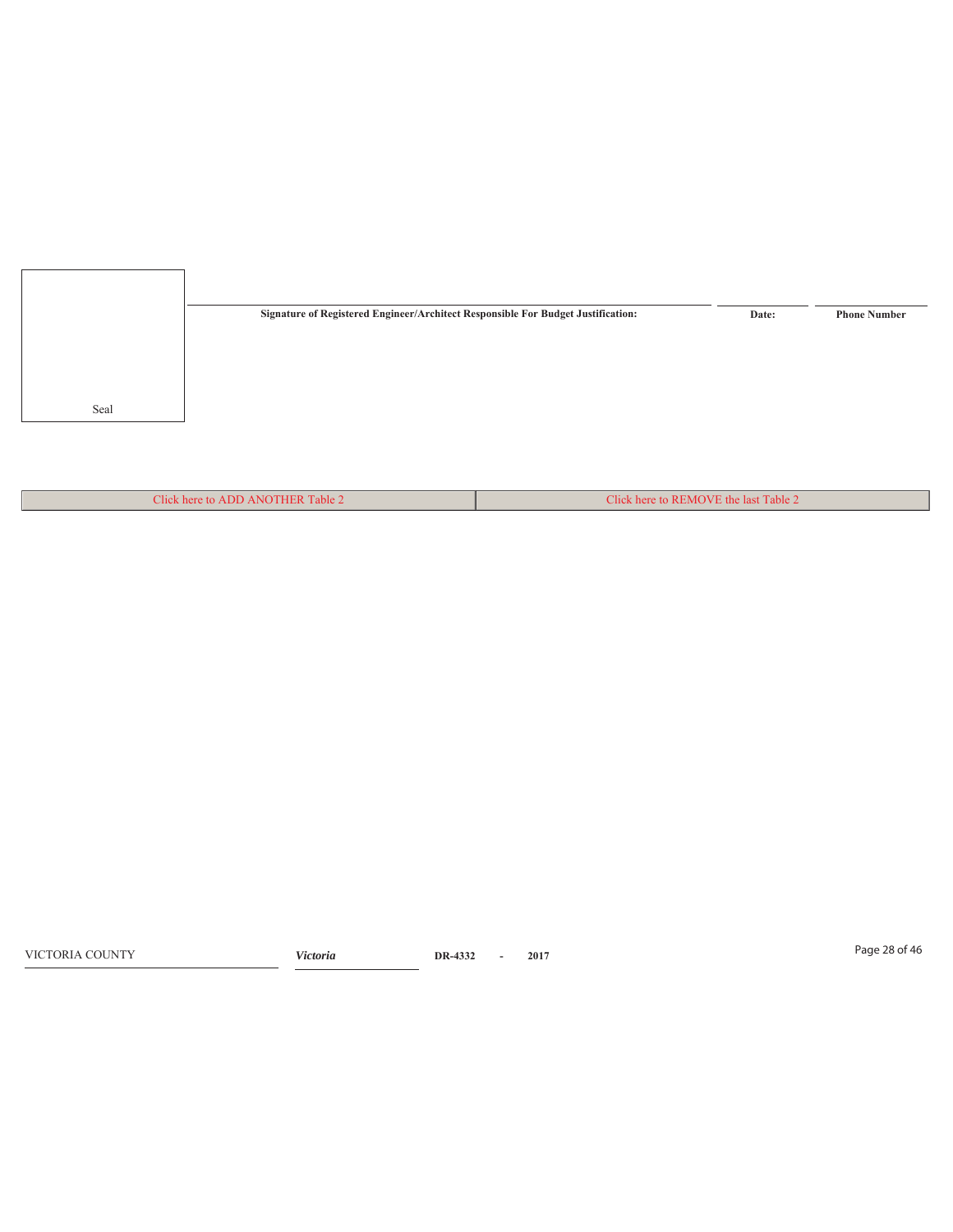Cost Verification Controls must be in place to assure that construction costs are reasonable and consistent with market costs at the time and place of construction.

| Project Title:<br><b>County Drainage and Road Improvement - Raise Road (Miniatre Road)</b> |                     |      |          |              |                 |           |
|--------------------------------------------------------------------------------------------|---------------------|------|----------|--------------|-----------------|-----------|
| Eligible Activity: Flood and Drainage Facilities                                           |                     |      |          |              | HUD Activity #: | 5         |
| Materials/Facilities/Services                                                              | \$/Unit             | Unit | Quantity | Construction | Acquisition     | Total     |
| Cement Treat Existing road base                                                            | $$2.50$ SY          |      | 26,889   | \$67,223     | \$0             | \$67,223  |
| Flexbase                                                                                   | $$75.00$ CY         |      | 1,524    | \$114,300    | \$0             | \$114,300 |
| Lime treat subgrade                                                                        | $$5.35$ SY          |      | 6,722    | \$35,963     | \$0             | \$35,963  |
| Prime Coat                                                                                 | $$1.50$ SY          |      | 26,889   | \$40,334     | \$0             | \$40,334  |
| Two-coat sealcoat                                                                          | $$3.50$ SY          |      | 26,889   | \$94,112     | \$0             | \$94,112  |
| <b>Traffic Control and Signage</b>                                                         | $$500.00 \text{ m}$ |      | 3        | \$1,500      | \$0             | \$1,500   |
| Erosion Control & Sediment                                                                 | $$375.00$ LS        |      |          | \$375        | \$0             | \$375     |
| Mobilization                                                                               | $$17,689.00$ LS     |      |          | \$17,689     | \$0             | \$17,689  |
|                                                                                            |                     |      |          | \$371,494    | S <sub>0</sub>  | \$371,494 |

1. Identify and explain the annual projected operation and maintenance costs associated with the proposed activities.

Operational & Maintenance costs are anticipated to be approximately \$5000 per year which will be the responsibility of Victoria County

2. Identify and explain any special engineering activities.

Seal **Signature of Registered Engineer/Architect Responsible For Budget Justification: Date: Phone Number**

Page 29 of 46 VICTORIA COUNTY *Victoria* **DR-4332 - 2017**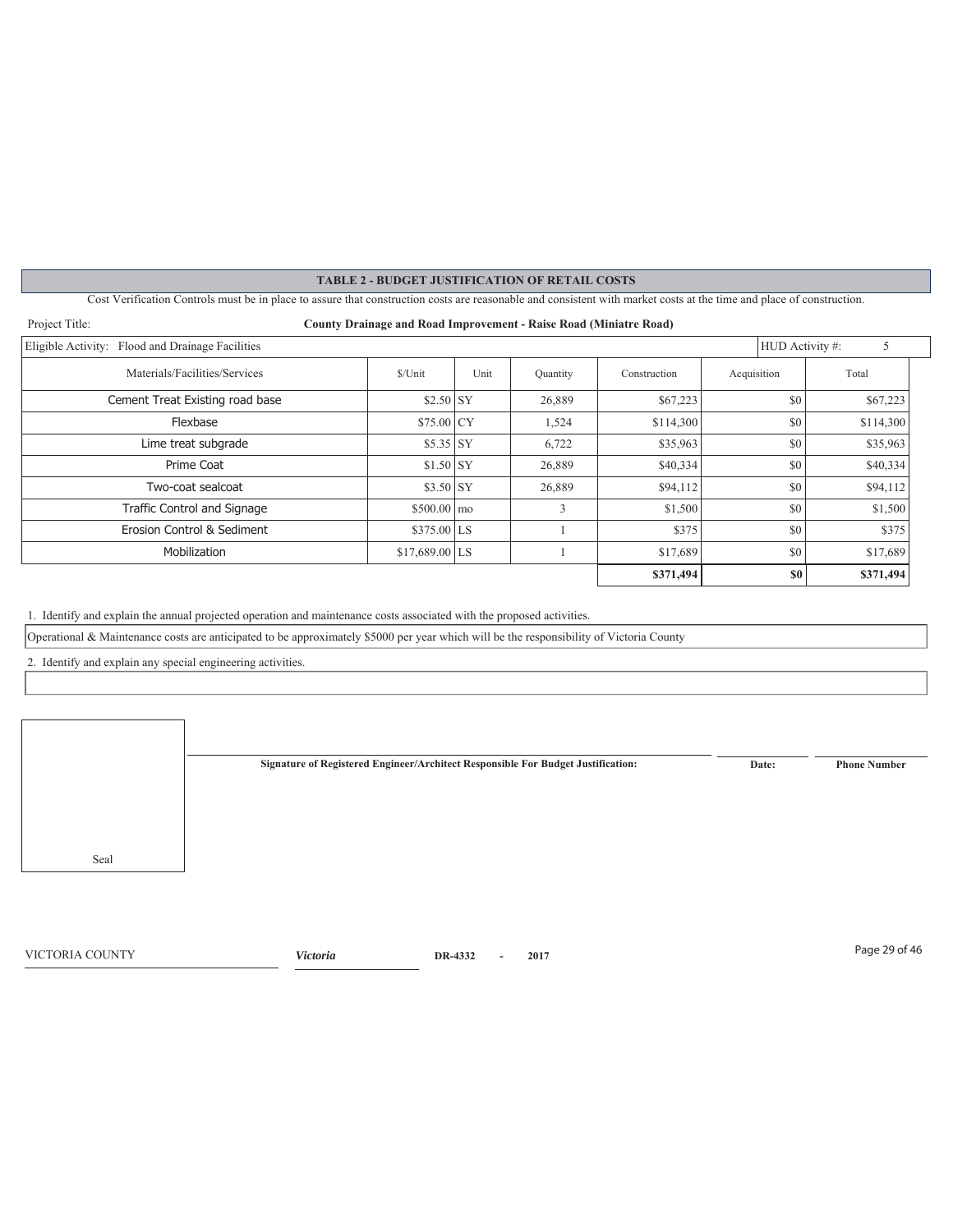| Click here to ADD ANOTHER Table 2 | Click here to REMOVE the last Table 2 |
|-----------------------------------|---------------------------------------|

Page 30 of 46 VICTORIA COUNTY *Victoria* **DR-4332 - 2017**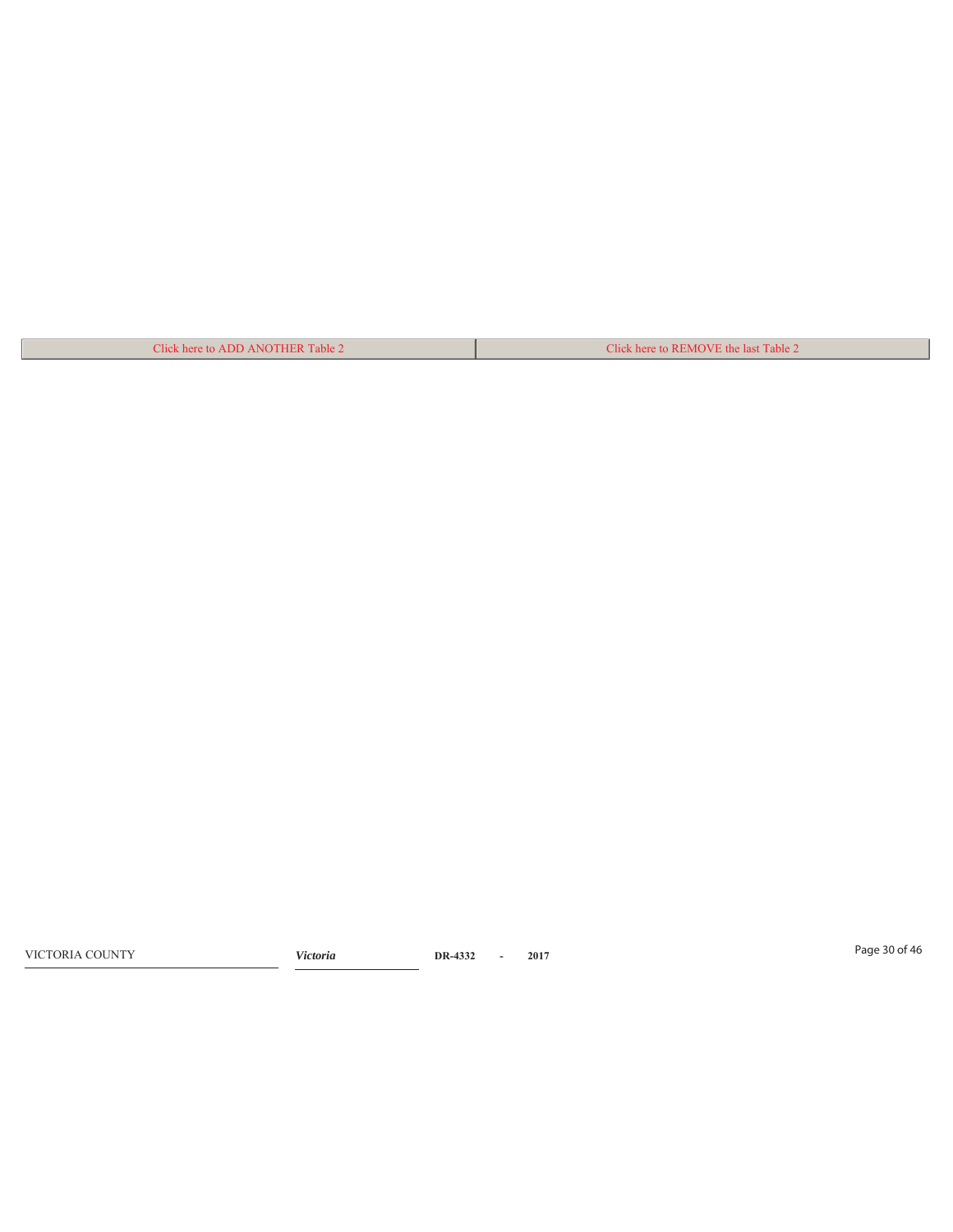Cost Verification Controls must be in place to assure that construction costs are reasonable and consistent with market costs at the time and place of construction.

| Project Title:<br>County Drainage and Road Improvement - Nursery Road Drainage Improvements (A) |                        |      |                |              |             |           |  |  |  |  |
|-------------------------------------------------------------------------------------------------|------------------------|------|----------------|--------------|-------------|-----------|--|--|--|--|
| Eligible Activity: Flood and Drainage Facilities                                                | HUD Activity #:        | 5    |                |              |             |           |  |  |  |  |
| Materials/Facilities/Services                                                                   | \$/Unit                | Unit | Quantity       | Construction | Acquisition | Total     |  |  |  |  |
| <b>Broadcast Seeding</b>                                                                        | $$0.18$ SY             |      | 9,387          | \$1,690      | \$0         | \$1,690   |  |  |  |  |
| Flexbase                                                                                        | $$14.00$ ton           |      | 850            | \$11,900     | \$0         | \$11,900  |  |  |  |  |
| Cement stabilize subgrade                                                                       | $$2.00$ CY             |      | 4.693          | \$9,386      | \$0         | \$9,386   |  |  |  |  |
| Cement Treat existing road base                                                                 | $$1.20$ sy             |      | 18,875         | \$22,650     | \$0         | \$22,650  |  |  |  |  |
| Prime Coat                                                                                      | $$1.00$ SY             |      | 18,875         | \$18,875     | \$0         | \$18,875  |  |  |  |  |
| Two-Course sealcoat                                                                             | $$2.70$ SY             |      | 18,875         | \$50,963     | \$0         | \$50,963  |  |  |  |  |
| Traffic Control & Signage                                                                       | $$500.00 \, \text{mo}$ |      | $\overline{2}$ | \$1,000      | \$0         | \$1,000   |  |  |  |  |
| Erosion & Sediment Controls                                                                     | $$375.00$ LS           |      |                | \$375        | \$0         | \$375     |  |  |  |  |
| Excavate Ditches for Additional Capacity                                                        | $$1.00$ LF             |      | 8,448          | \$8,448      | \$0         | \$8,448   |  |  |  |  |
| 24" Culverts                                                                                    | \$80.00 LF             |      | 64             | \$5,120      | \$0         | \$5,120   |  |  |  |  |
| 48" Culverts                                                                                    | $$140.00$ LF           |      | 32             | \$4,480      | \$0         | \$4,480   |  |  |  |  |
| Concrete Box Culvert (5'x3')                                                                    | $$240.00$ LF           |      | 32             | \$7,680      | \$0         | \$7,680   |  |  |  |  |
| Concrete Headwall - 24"                                                                         | $$1,600.00$ EA         |      | $\overline{4}$ | \$6,400      | \$0         | \$6,400   |  |  |  |  |
| Concrete Headwall - 48"                                                                         | $$3,300.00$ EA         |      | $\overline{2}$ | \$6,600      | \$0         | \$6,600   |  |  |  |  |
| Wingwall (PW-1) (HW=4ft)                                                                        | $$6,000.00$ EA         |      | $\overline{c}$ | \$12,000     | \$0         | \$12,000  |  |  |  |  |
| mobilization                                                                                    | $$8,378.31$ LS         |      |                | \$8,378      | \$0         | \$8,378   |  |  |  |  |
|                                                                                                 |                        |      |                | \$175,944    | \$0         | \$175,944 |  |  |  |  |

1. Identify and explain the annual projected operation and maintenance costs associated with the proposed activities.

Operational & Maintenance costs are anticipated to be approximately \$5000 per year which will be the responsibility of Victoria County

2. Identify and explain any special engineering activities.

Page 31 of 46 VICTORIA COUNTY *Victoria* **DR-4332 - 2017**

 $\overline{\phantom{a}}$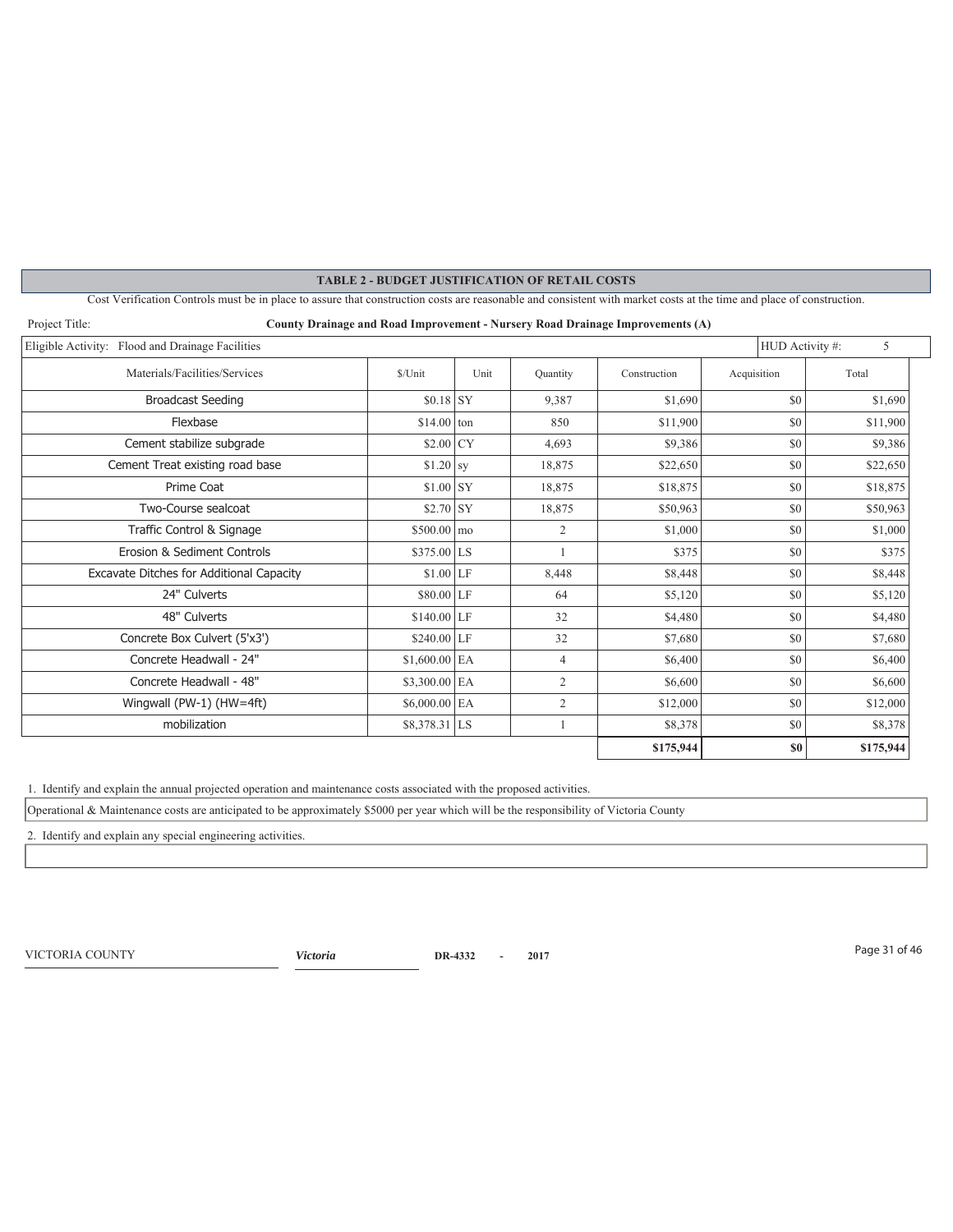

Click here to ADD ANOTHER Table 2 Click here to REMOVE the last Table 2

Page 32 of 46 VICTORIA COUNTY *Victoria* **DR-4332 - 2017**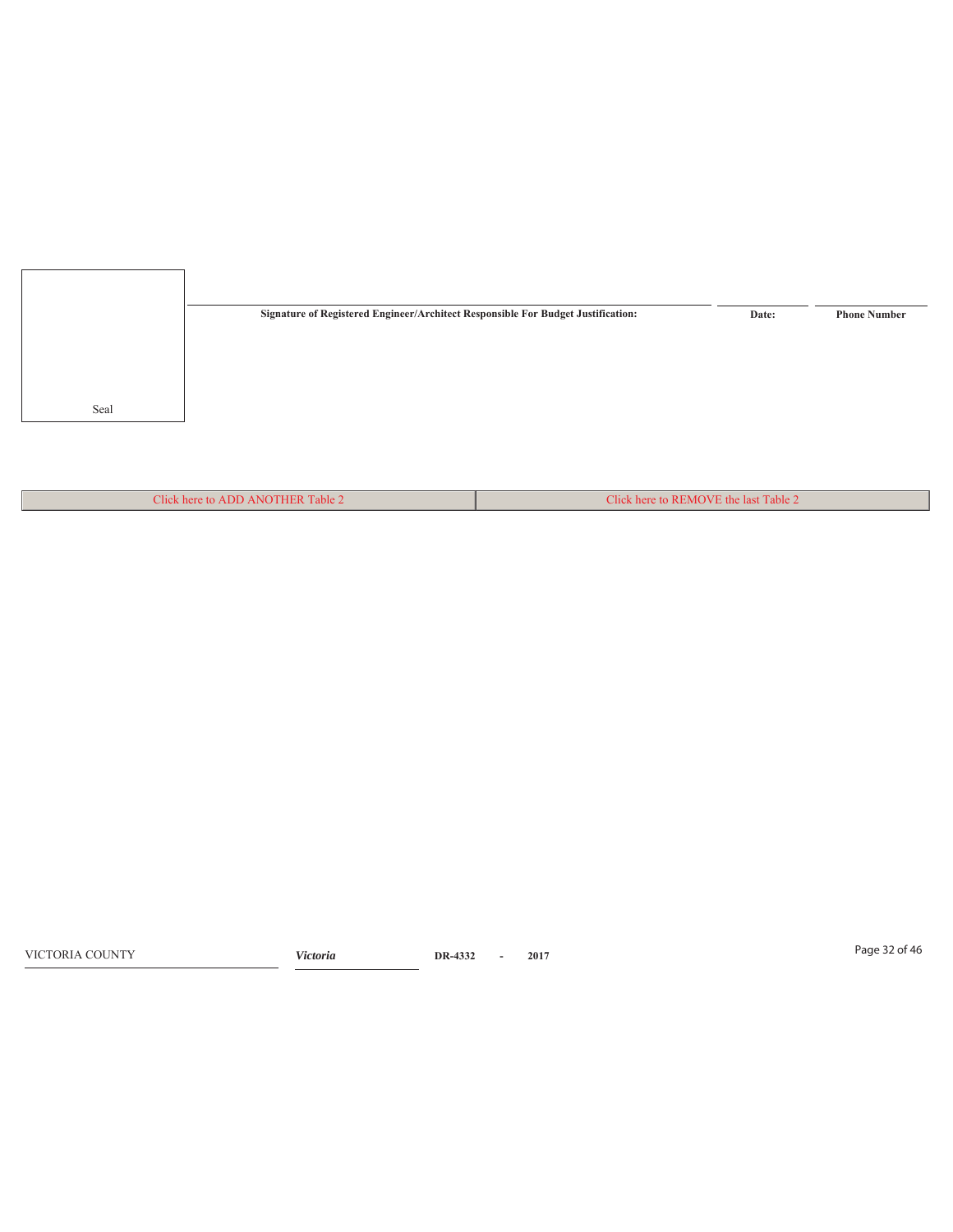# **TABLE 2 - BUDGET JUSTIFICATION OF RETAIL COSTS** Cost Verification Controls must be in place to assure that construction costs are reasonable and consistent with market costs at the time and place of construction. Project Title: **County Drainage and Road Improvement - Broadway**  Eligible Activity: Flood and Drainage Facilities 5 Materials/Facilities/Services 5/Unit Unit Quantity Construction Acquisition Total Excavate Ditches **Excavate Ditches** 519,200 **11**  $\frac{1}{3,200}$   $\frac{1}{3,200}$   $\frac{1}{3,200}$   $\frac{1}{30}$   $\frac{1}{30}$   $\frac{1}{30}$ Flexbase \$95.00 cy 350 \$33,250 \$0 \$33,250 Prime Coat \$3.00 sy 3,150 \$9,450 \$0 \$9,450 Two-Course Sealcoat \$5.00 sy 3,150 \$15,750 \$0 \$15,750 Cement Treatment base  $$4.00 \text{ sy} \quad 3,150 \quad $12,600$  \$12,600 \$0 \$12,600 Erosion & Sediment Controls  $$2,000.00$  LS  $1$   $$2,000$   $$80$   $$80$   $$2,000$ **Traffic Control & Signage**  $$1,000.00 \, \text{mo}$   $3$   $$3,000$   $$80$   $$3,000$   $$5,000$ Remove existing driveway culverts  $$200.00$   $\overline{EA}$   $$20$   $$4,000$   $$84,000$   $$80$   $$4,000$ 18" CMP driveway culverts, including street repairs \$80.00 LF 680 \$54,400 \$54,400 \$0 \$54,400 36" Storm sewer pipe  $$100.00$  LF  $$2,355$   $$8235,500$   $$80$   $$235,500$ Concrete junction box  $$4,000.00$  EA  $$2$   $$8,000$   $$80$   $$8,000$ 36" Concrete Safety End Treatment  $\begin{vmatrix} 36 & 1 & 1 & 34,000 & 84,000 \\ 1 & 1 & 1 & 34,000 \end{vmatrix}$  \$4,000 Mobilization  $$20,057.00$  LS  $1$   $$20,057$   $$0$   $$20,057$ **\$421,207 \$0 \$421,207**

1. Identify and explain the annual projected operation and maintenance costs associated with the proposed activities.

Operational & Maintenance costs are anticipated to be approximately \$5000 per year which will be the responsibility of Victoria County

2. Identify and explain any special engineering activities.

Page 33 of 46 VICTORIA COUNTY *Victoria* **DR-4332 - 2017**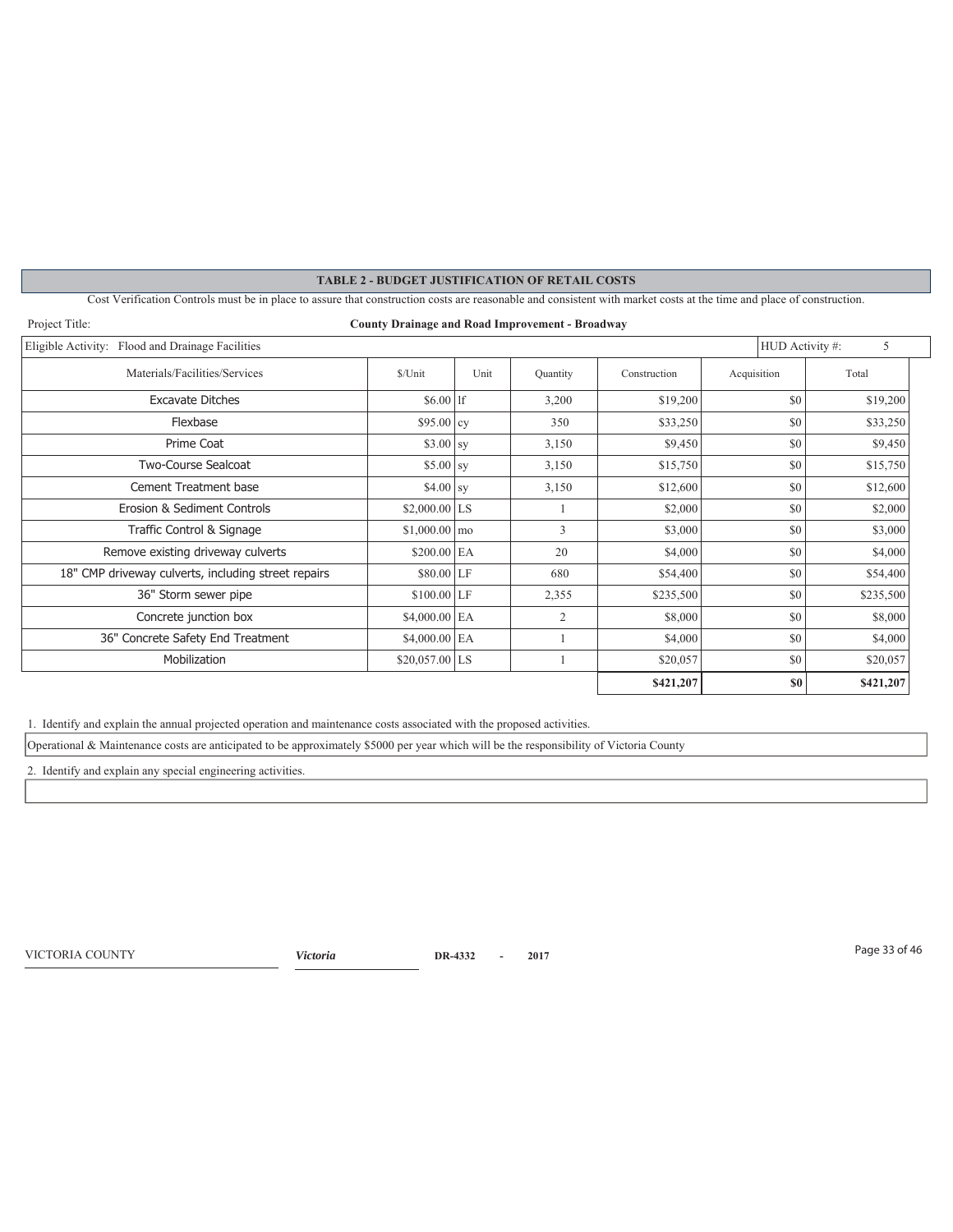

Click here to ADD ANOTHER Table 2 Click here to REMOVE the last Table 2

Page 34 of 46 VICTORIA COUNTY *Victoria* **DR-4332 - 2017**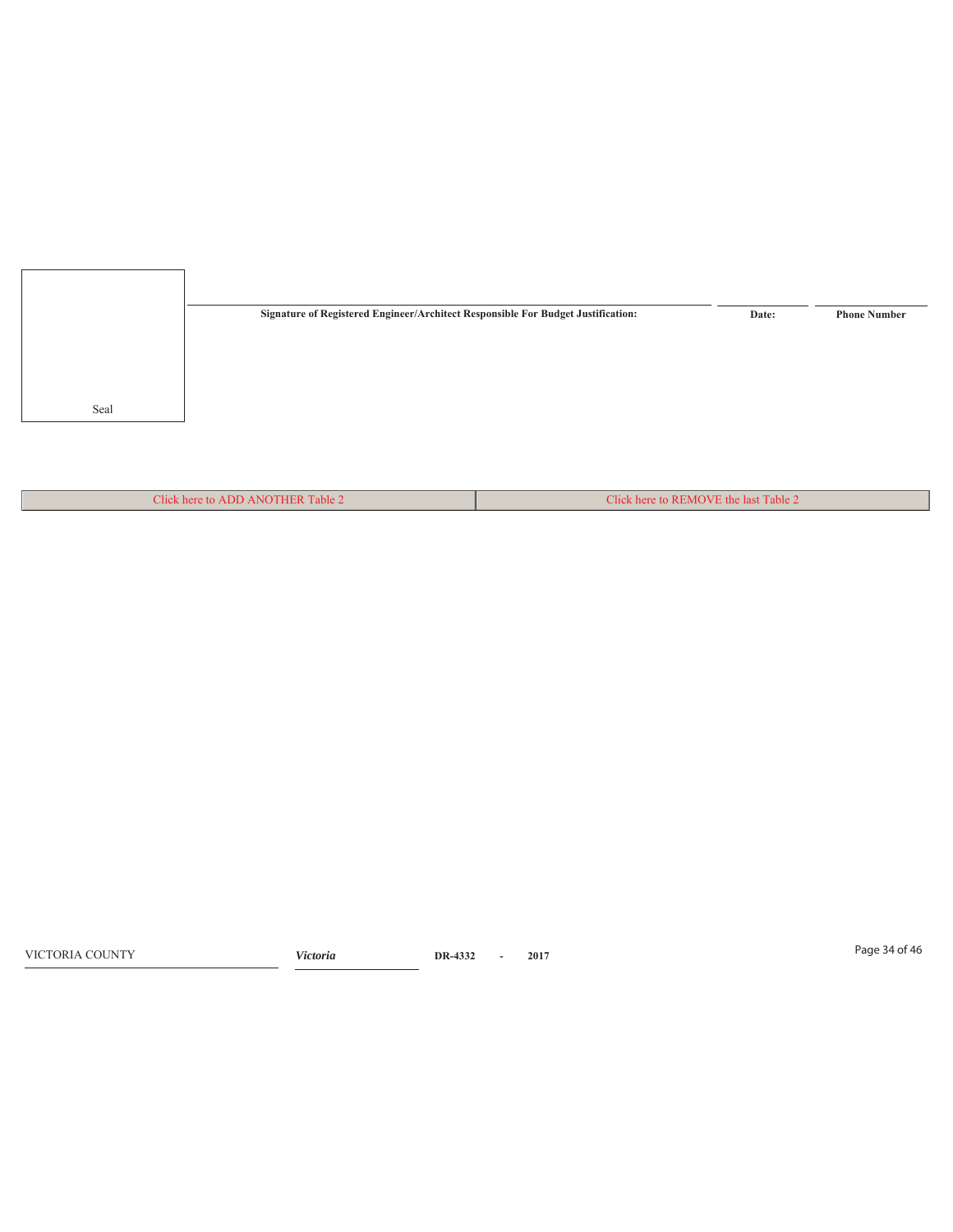| <b>TABLE 2 - BUDGET JUSTIFICATION OF RETAIL COSTS</b>                                                                                                                |                        |                 |                |              |             |                 |           |  |  |
|----------------------------------------------------------------------------------------------------------------------------------------------------------------------|------------------------|-----------------|----------------|--------------|-------------|-----------------|-----------|--|--|
| Cost Verification Controls must be in place to assure that construction costs are reasonable and consistent with market costs at the time and place of construction. |                        |                 |                |              |             |                 |           |  |  |
| Project Title:<br>County Drainage and Road Improvement - Nursery Road (B)                                                                                            |                        |                 |                |              |             |                 |           |  |  |
| Eligible Activity: Flood and Drainage Facilities                                                                                                                     |                        | HUD Activity #: | 5              |              |             |                 |           |  |  |
| Materials/Facilities/Services                                                                                                                                        | \$/Unit                | Unit            | Quantity       | Construction | Acquisition |                 | Total     |  |  |
| <b>Broadcast Seeding</b>                                                                                                                                             | $$0.18$ <sub>LS</sub>  |                 | 10,560         | \$1,901      |             | \$0             | \$1,901   |  |  |
| Flexbase                                                                                                                                                             | $$14.00$ ton           |                 | 1.100          | \$15,400     |             | \$0             | \$15,400  |  |  |
| Cement stabilized subgrade                                                                                                                                           | $$2.00$ SY             |                 | 5.280          | \$10,560     |             | \$0             | \$10,560  |  |  |
| Cement treat existing road base                                                                                                                                      | $$1.20$ sy             |                 | 21.120         | \$25,344     |             | \$0             | \$25,344  |  |  |
| Prime Coat                                                                                                                                                           | $$1.00$ SY             |                 | 21.120         | \$21,120     |             | \$0             | \$21,120  |  |  |
| Two-Course sealcoat                                                                                                                                                  | $$2.70$ SY             |                 | 21,120         | \$57,024     |             | \$0<br>\$57,024 |           |  |  |
| Traffic Control & Signage                                                                                                                                            | $$500.00 \, \text{mo}$ |                 | $\overline{2}$ | \$1,000      |             | \$0<br>\$1,000  |           |  |  |
| Erosion & Stabilization Control                                                                                                                                      | $$375.00$ LS           |                 |                | \$375        |             | \$0             | \$375     |  |  |
| Excavate Ditches for additional capacity                                                                                                                             | $$1.00$ LF             |                 | 9,504          | \$9,504      |             | \$0             | \$9,504   |  |  |
| 24" Culvert                                                                                                                                                          | $$80.00$ LF            |                 | 32             | \$2,560      |             | \$0             | \$2,560   |  |  |
| 42" Culvert                                                                                                                                                          | $$130.00$ LF           |                 | 64             | \$8,320      |             | \$0             | \$8,320   |  |  |
| Concrete Headwall - 24"                                                                                                                                              | $$1,600.00$ EA         |                 | $\overline{4}$ | \$6,400      |             | \$0             | \$6,400   |  |  |
| Concrete Headwall - 42"                                                                                                                                              | $$2,700.00$ EA         |                 | 2              | \$5,400      |             | \$0             | \$5,400   |  |  |
| Mobilization                                                                                                                                                         | $$8,245.00$ LS         |                 | 1              | \$8,245      |             | \$0             | \$8,245   |  |  |
|                                                                                                                                                                      |                        |                 |                | \$173,153    |             | <b>SO</b>       | \$173,153 |  |  |

1. Identify and explain the annual projected operation and maintenance costs associated with the proposed activities.

Operational & Maintenance costs are anticipated to be approximately \$5000 per year which will be the responsibility of Victoria County

2. Identify and explain any special engineering activities.

Page 35 of 46 VICTORIA COUNTY *Victoria* **DR-4332 - 2017**

 $\overline{\phantom{a}}$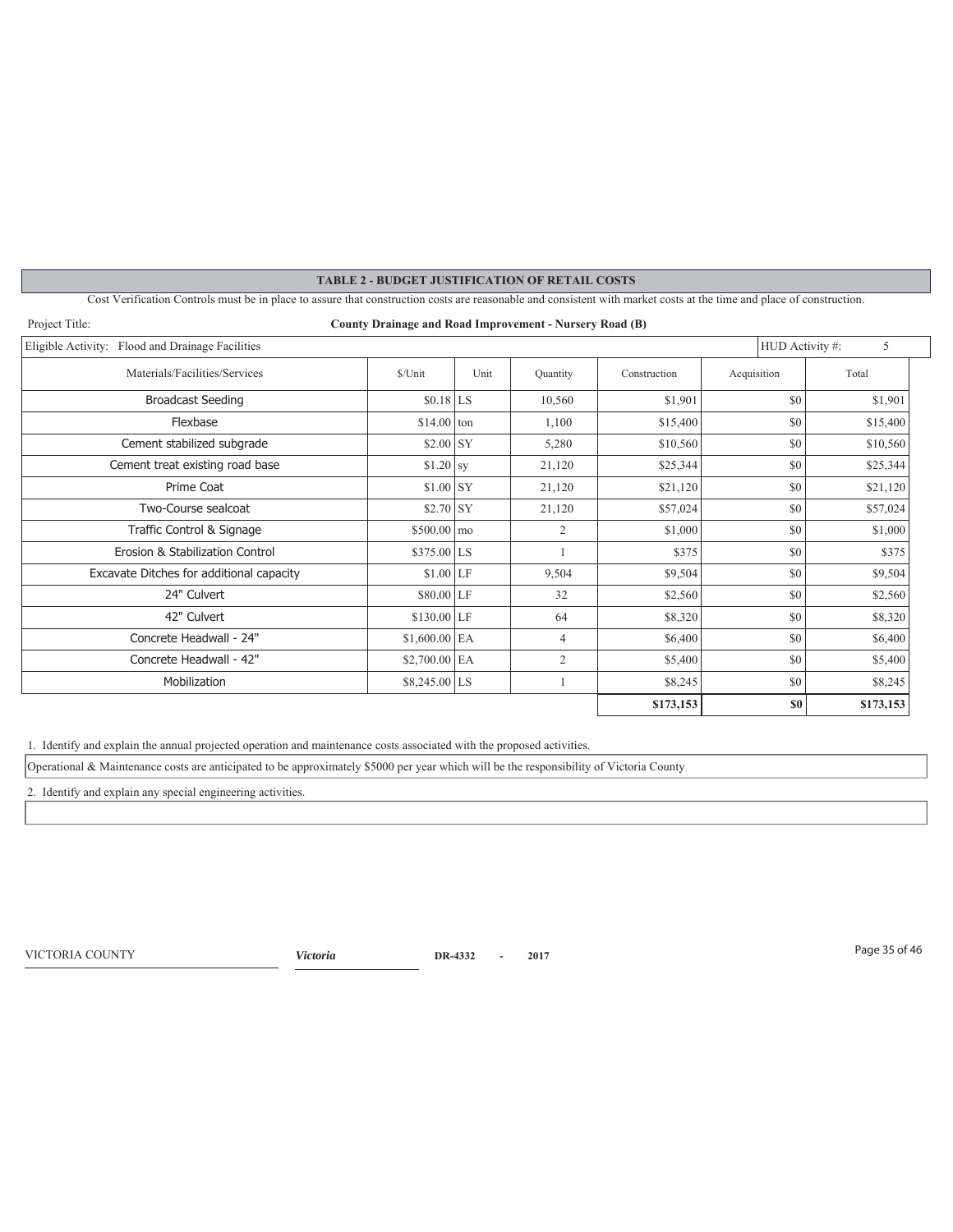

Click here to ADD ANOTHER Table 2 Click here to REMOVE the last Table 2

Page 36 of 46 VICTORIA COUNTY *Victoria* **DR-4332 - 2017**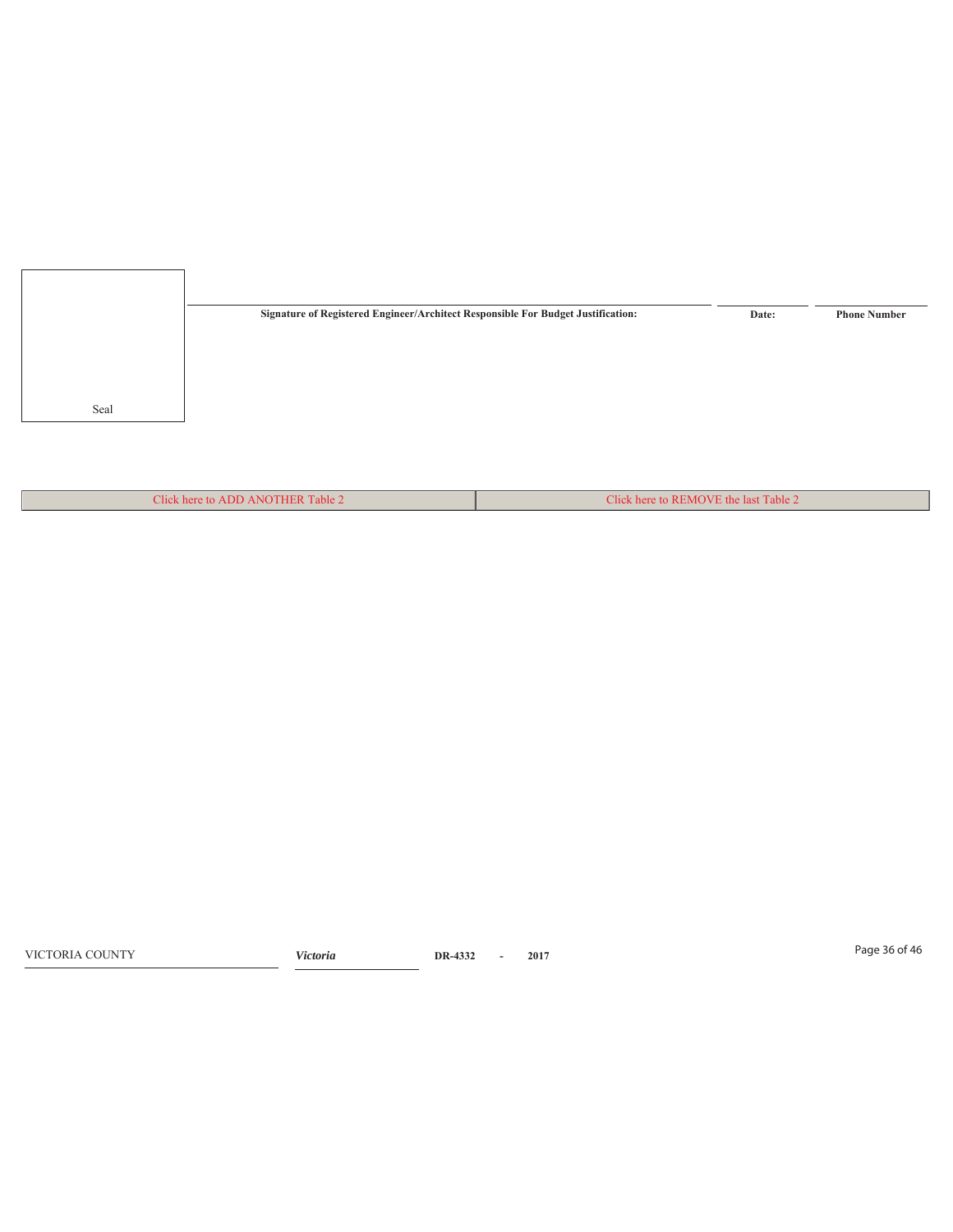| <b>TABLE 2 - BUDGET JUSTIFICATION OF RETAIL COSTS</b>                                                                                                                |                        |      |                |              |             |           |  |  |  |
|----------------------------------------------------------------------------------------------------------------------------------------------------------------------|------------------------|------|----------------|--------------|-------------|-----------|--|--|--|
| Cost Verification Controls must be in place to assure that construction costs are reasonable and consistent with market costs at the time and place of construction. |                        |      |                |              |             |           |  |  |  |
| Project Title:<br>County Drainage and Road Improvement - Nursery Rd (C)                                                                                              |                        |      |                |              |             |           |  |  |  |
| Eligible Activity: Flood and Drainage Facilities<br>HUD Activity #:                                                                                                  |                        |      |                |              |             |           |  |  |  |
| Materials/Facilities/Services                                                                                                                                        | \$/Unit                | Unit | Quantity       | Construction | Acquisition | Total     |  |  |  |
| <b>Broadcast Seeding</b>                                                                                                                                             | $$0.18$ SY             |      | 6,453          | \$1,162      | \$0         | \$1,162   |  |  |  |
| Flexbase                                                                                                                                                             | $$14.00$ ton           |      | 650            | \$9,100      | \$0         | \$9,100   |  |  |  |
| Cement Stabilized subgrade                                                                                                                                           | $$2.00$ SY             |      | 3,226          | \$6,452      | \$0         | \$6,452   |  |  |  |
| Cement treat existing road base                                                                                                                                      | $$1.20$ sy             |      | 12,907         | \$15,488     | \$0         | \$15,488  |  |  |  |
| Prime Coat                                                                                                                                                           | $$1.00$ SY             |      | 12,907         | \$12,907     | \$0         | \$12,907  |  |  |  |
| Two-Course sealcoat                                                                                                                                                  | $$2.70$ SY             |      | 12,907         | \$34,849     | \$0         | \$34,849  |  |  |  |
| Traffic Control & Signage                                                                                                                                            | $$500.00 \, \text{mo}$ |      | $\overline{2}$ | \$1,000      | \$0         | \$1,000   |  |  |  |
| <b>Erosion Control</b>                                                                                                                                               | $$375.00$ s            |      |                | \$375        | \$0         | \$375     |  |  |  |
| Excavate Ditches for additional capacity                                                                                                                             | $$1.00$ LF             |      | 5,808          | \$5,808      | \$0         | \$5,808   |  |  |  |
| 18" Culverts                                                                                                                                                         | $$70.00$ LF            |      | 32             | \$2,240      | \$0         | \$2,240   |  |  |  |
| 15" Culverts                                                                                                                                                         | $$60.00$ LF            |      | 32             | \$1,920      | \$0         | \$1,920   |  |  |  |
| Concrete Headwall - 15"                                                                                                                                              | $$1,200.00$ EA         |      | 2              | \$2,400      | \$0         | \$2,400   |  |  |  |
| Concrete Headwall - 18"                                                                                                                                              | \$1,500.00 EA          |      | $\overline{c}$ | \$3,000      | \$0         | \$3,000   |  |  |  |
| Mobilization                                                                                                                                                         | $$4,835.00$ LS         |      |                | \$4,835      | \$0         | \$4,835   |  |  |  |
|                                                                                                                                                                      |                        |      |                | \$101,536    | \$0         | \$101,536 |  |  |  |

1. Identify and explain the annual projected operation and maintenance costs associated with the proposed activities.

Operational & Maintenance costs are anticipated to be approximately \$5000 per year which will be the responsibility of Victoria County

2. Identify and explain any special engineering activities.

Page 37 of 46 VICTORIA COUNTY *Victoria* **DR-4332 - 2017**

 $\overline{\phantom{a}}$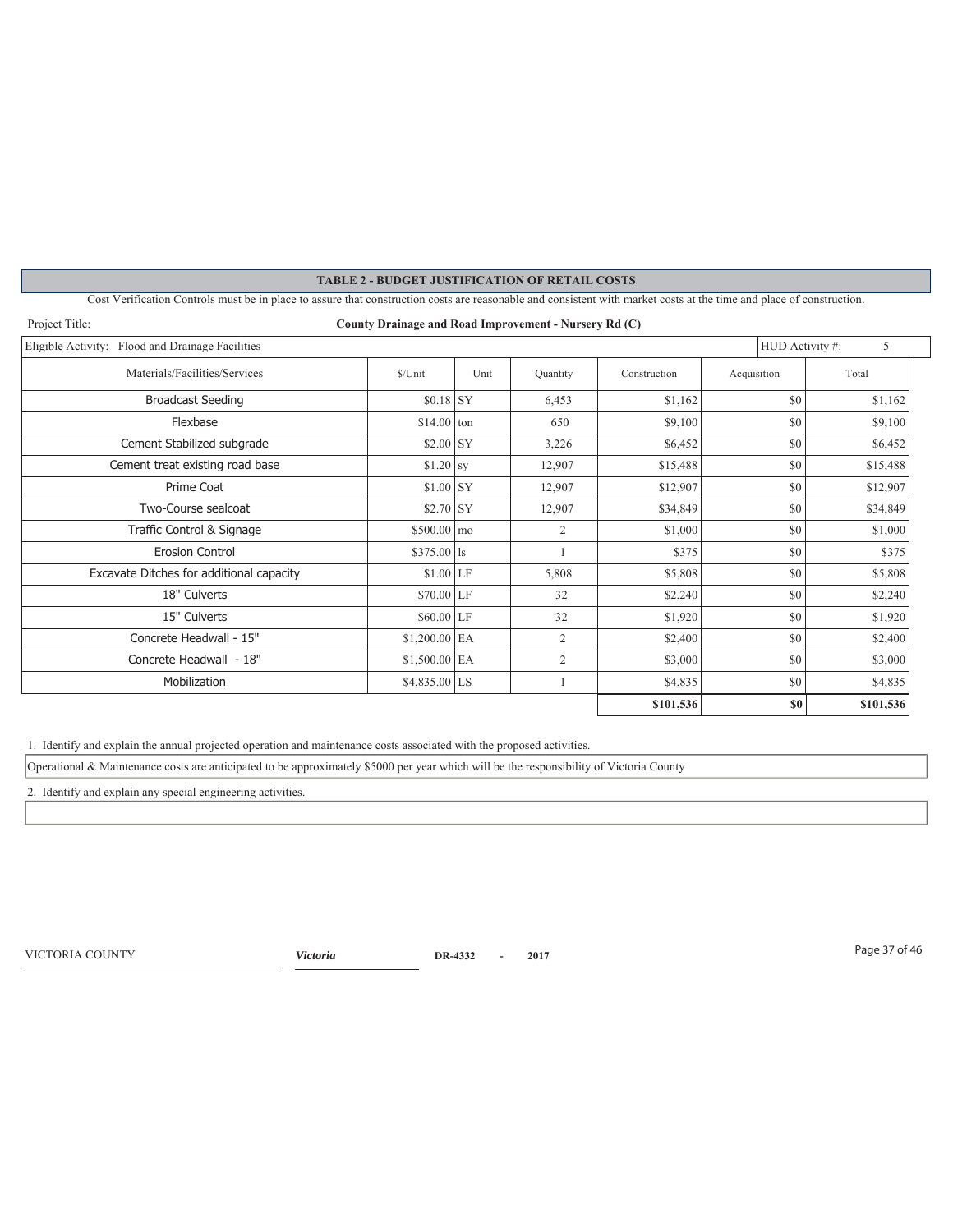

Click here to ADD ANOTHER Table 2 Click here to REMOVE the last Table 2

Page 38 of 46 VICTORIA COUNTY *Victoria* **DR-4332 - 2017**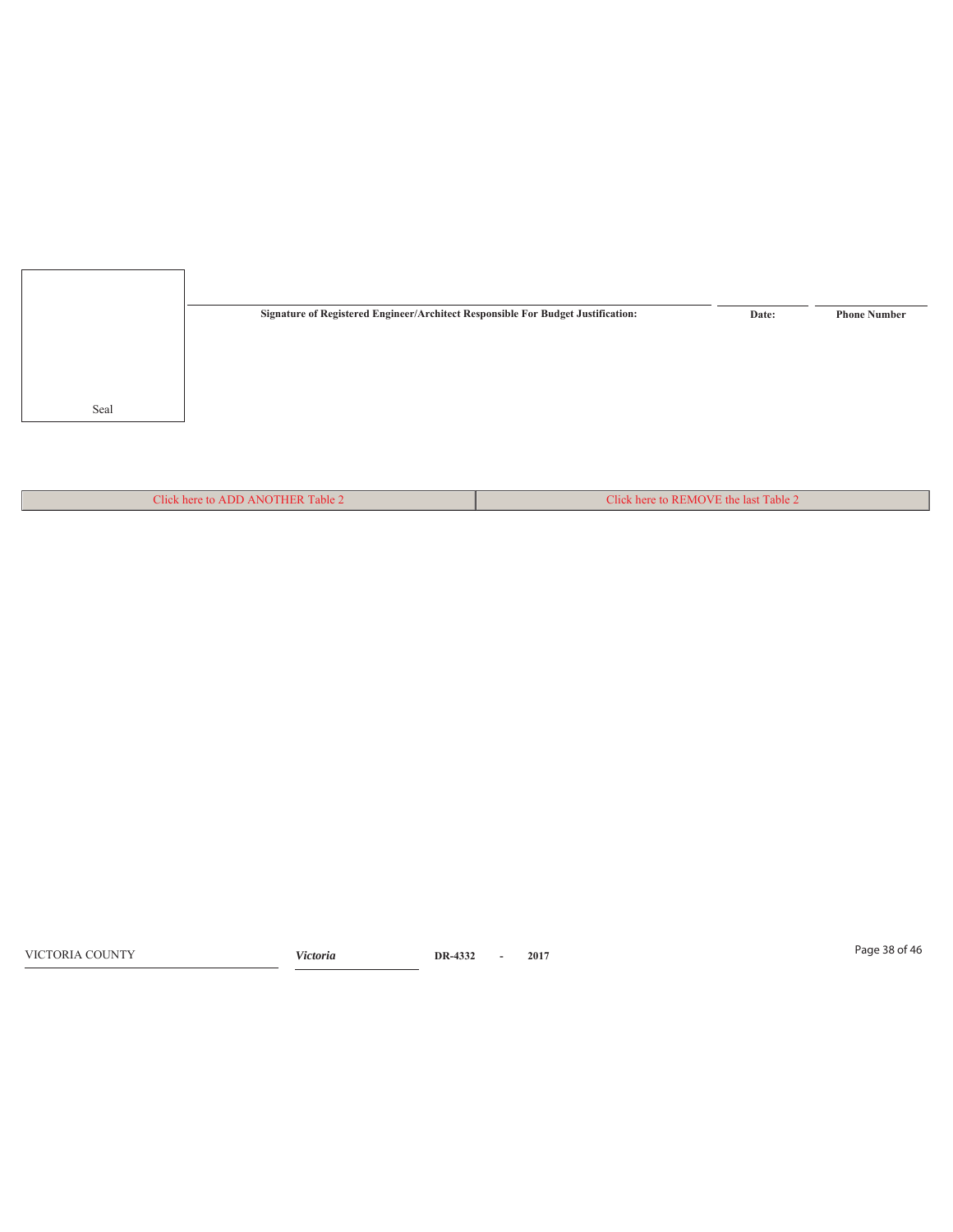Cost Verification Controls must be in place to assure that construction costs are reasonable and consistent with market costs at the time and place of construction.

| Project Title:<br><b>County Drainage and Road Improvements - Raise Road (Precinct 3 - Hiller Road)</b> |                     |      |          |              |             |           |  |  |  |  |
|--------------------------------------------------------------------------------------------------------|---------------------|------|----------|--------------|-------------|-----------|--|--|--|--|
| Eligible Activity: Flood and Drainage Facilities<br>HUD Activity #:                                    |                     |      |          |              |             |           |  |  |  |  |
| Materials/Facilities/Services                                                                          | \$/Unit             | Unit | Quantity | Construction | Acquisition | Total     |  |  |  |  |
| Cement treat existing Road Base                                                                        | $$2.50$ SY          |      | 22,444   | \$56,110     | \$0         | \$56,110  |  |  |  |  |
| Flexbase                                                                                               | $$75.00$ CY         |      | 1,272    | \$95,400     | \$0         | \$95,400  |  |  |  |  |
| Lime Treat subgrade                                                                                    | $$5.35$ SY          |      | 5,611    | \$30,019     | \$0         | \$30,019  |  |  |  |  |
| Prime Coat                                                                                             | $$1.50$ SY          |      | 22,444   | \$33,666     | \$0         | \$33,666  |  |  |  |  |
| Two-Course sealcoat                                                                                    | $$3.50$ SY          |      | 22,444   | \$78,554     | \$0         | \$78,554  |  |  |  |  |
| Traffic Control & Signage                                                                              | $$500.00 \text{ m}$ |      | 3        | \$1,500      | \$0         | \$1,500   |  |  |  |  |
| Erosion & Sediment Control                                                                             | $$375.00$ SY        |      |          | \$375        | \$0         |           |  |  |  |  |
| Mobilization                                                                                           | $$14,780.00$ LS     |      |          | \$14,780     | \$0         | \$14,780  |  |  |  |  |
|                                                                                                        |                     |      |          | \$310,404    | \$0         | \$310,404 |  |  |  |  |

1. Identify and explain the annual projected operation and maintenance costs associated with the proposed activities.

Operational & Maintenance costs are anticipated to be approximately \$5000 per year which will be the responsibility of Victoria County

2. Identify and explain any special engineering activities.

Seal **Signature of Registered Engineer/Architect Responsible For Budget Justification: Date: Phone Number**

Page 39 of 46 VICTORIA COUNTY *Victoria* **DR-4332 - 2017**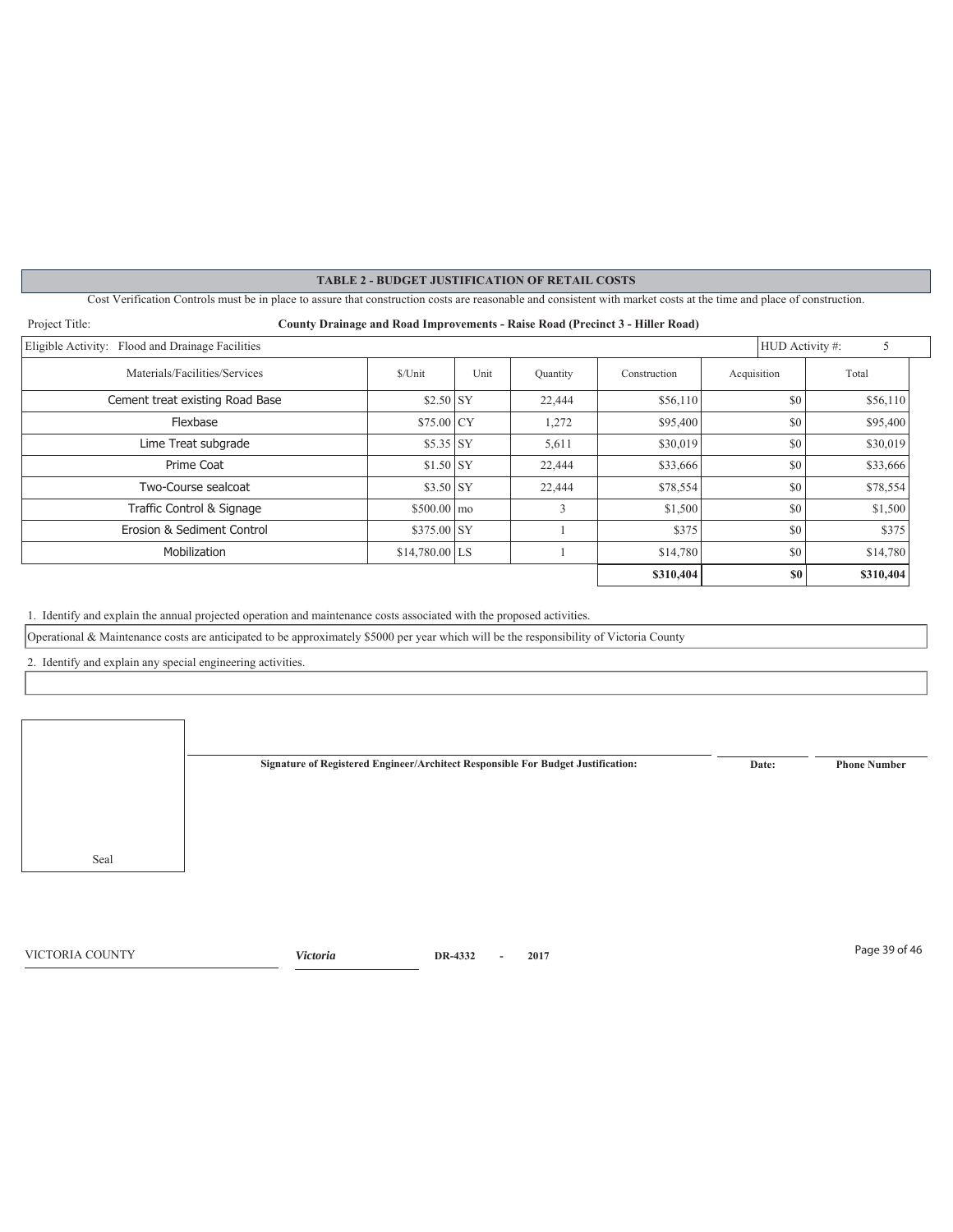| Click here to ADD ANOTHER Table 2 | Click here to REMOVE the last Table 2 |
|-----------------------------------|---------------------------------------|

Page 40 of 46 VICTORIA COUNTY *Victoria* **DR-4332 - 2017**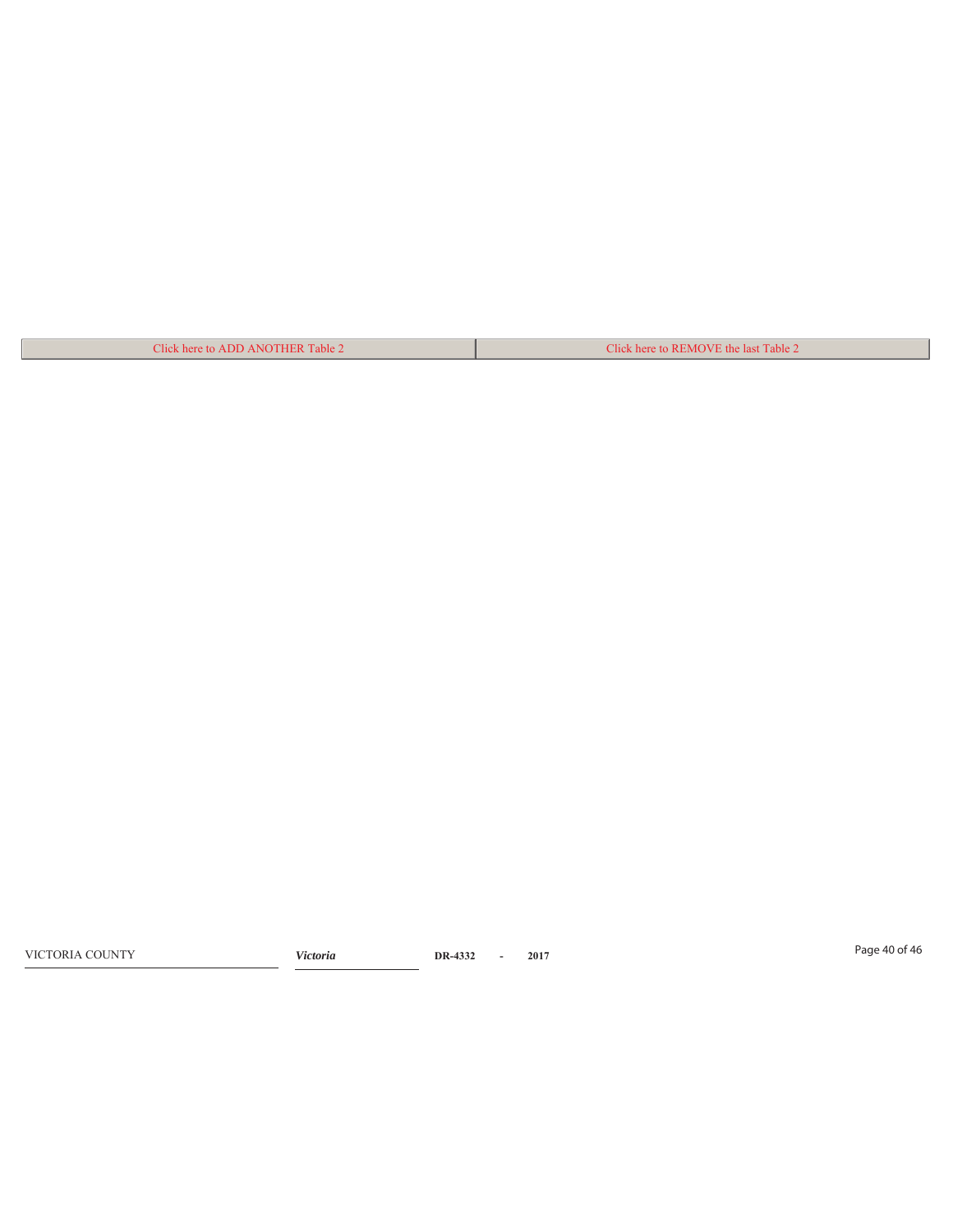Cost Verification Controls must be in place to assure that construction costs are reasonable and consistent with market costs at the time and place of construction.

| Project Title:<br>County Drainage and Road Improvements - Raise Road (Precinct 3 - Gin Road) |                              |      |           |              |             |           |  |  |  |  |  |
|----------------------------------------------------------------------------------------------|------------------------------|------|-----------|--------------|-------------|-----------|--|--|--|--|--|
| Eligible Activity: Flood and Drainage Facilities<br>HUD Activity #:<br>5                     |                              |      |           |              |             |           |  |  |  |  |  |
| Materials/Facilities/Services                                                                | \$/Unit                      | Unit | Quantity  | Construction | Acquisition | Total     |  |  |  |  |  |
| Cement Treat existing road base                                                              | $$2.50$ SY                   |      | 11,867    | \$29,668     | \$0         | \$29,668  |  |  |  |  |  |
| Flexbase                                                                                     | $$75.00$ CY                  |      | 672       | \$50,400     | \$0         | \$50,400  |  |  |  |  |  |
| Lime treat subgrade                                                                          | $$5.35$ SY                   |      | 2,967     | \$15,873     | \$0         | \$15,873  |  |  |  |  |  |
| Prime Coat                                                                                   | $$1.50$ SY                   |      | 11,867    | \$17,801     | \$0         | \$17,801  |  |  |  |  |  |
| Two-Course Sealcoat                                                                          | $$3.50$ SY                   |      | 11,867    | \$41,535     | \$0         | \$41,535  |  |  |  |  |  |
| Traffic Control & Signage                                                                    | $$500.00 \text{ } \text{mo}$ |      | $\bigcap$ | \$1,000      | \$0         | \$1,000   |  |  |  |  |  |
| Erosion & Sediment Control                                                                   | $$375.00$ LS                 |      |           | \$375        | \$0         | \$375     |  |  |  |  |  |
| Mobilization                                                                                 | $$7,834.00$ LS               |      |           | \$7,834      | \$0         | \$7,834   |  |  |  |  |  |
|                                                                                              |                              |      |           | \$164,485    | \$0         | \$164,485 |  |  |  |  |  |

1. Identify and explain the annual projected operation and maintenance costs associated with the proposed activities.

Operational & Maintenance costs are anticipated to be approximately \$5000 per year which will be the responsibility of Victoria County

2. Identify and explain any special engineering activities.

Seal **Signature of Registered Engineer/Architect Responsible For Budget Justification: Date: Phone Number**

Page 41 of 46 VICTORIA COUNTY *Victoria* **DR-4332 - 2017**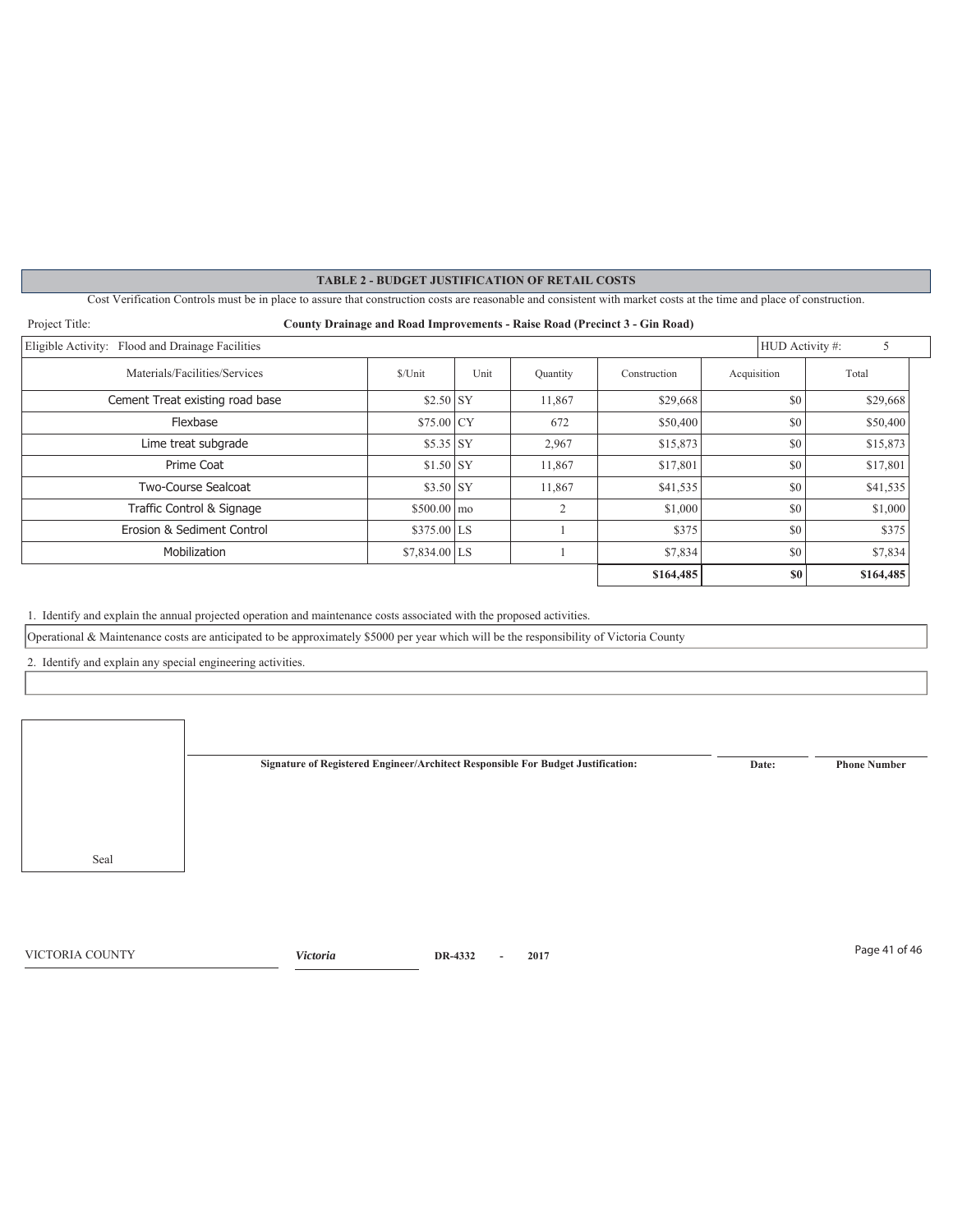| Click here to ADD ANOTHER Table 2 | Click here to REMOVE the last Table 2 |
|-----------------------------------|---------------------------------------|

Page 42 of 46 VICTORIA COUNTY *Victoria* **DR-4332 - 2017**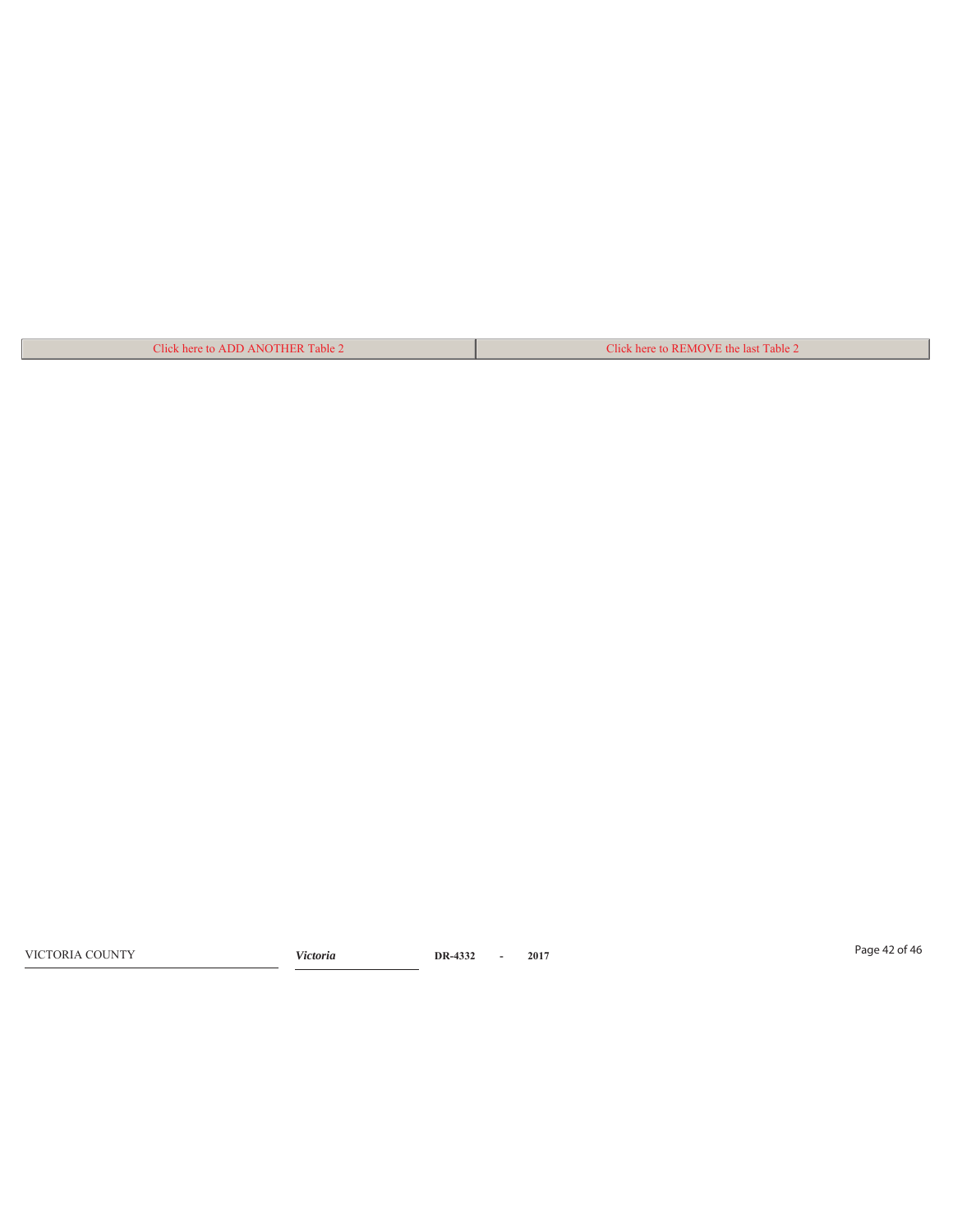Cost Verification Controls must be in place to assure that construction costs are reasonable and consistent with market costs at the time and place of construction.

| Project Title:<br><b>County Drainage and Road Improvements - Raise Road (Precinct 3 - Leita Road)</b> |                     |                      |                |              |                |           |  |  |  |  |
|-------------------------------------------------------------------------------------------------------|---------------------|----------------------|----------------|--------------|----------------|-----------|--|--|--|--|
| Eligible Activity: Flood and Drainage Facilities                                                      |                     | HUD Activity #:<br>5 |                |              |                |           |  |  |  |  |
| Materials/Facilities/Services                                                                         | \$/Unit             | Unit                 | Quantity       | Construction | Acquisition    | Total     |  |  |  |  |
| Cement treat existing road base                                                                       | $$2.50$ SY          |                      | 12,444         | \$31,110     | \$0            | \$31,110  |  |  |  |  |
| flexbase                                                                                              | $$75.00$ CY         |                      | 705            | \$52,875     | \$0            | \$52,875  |  |  |  |  |
| Lime treat subgrade                                                                                   | $$5.35$ SY          |                      | 3,111          | \$16,644     | \$0            | \$16,644  |  |  |  |  |
| Prime Coat                                                                                            | $$1.50$ SY          |                      | 12,444         | \$18,666     | \$0            | \$18,666  |  |  |  |  |
| Two-Course Sealcoat                                                                                   | $$3.50$ SY          |                      | 12,444         | \$43,554     | \$0            | \$43,554  |  |  |  |  |
| Traffic Control & Signage                                                                             | $$500.00 \text{ m}$ |                      | $\overline{2}$ | \$1,000      | \$0            | \$1,000   |  |  |  |  |
| Erosion & Sediment Control                                                                            | $$375.00$ LS        |                      |                | \$375        | \$0            | \$375     |  |  |  |  |
| Mobilization                                                                                          | $$8,212.00$ LS      |                      |                | \$8,212      | \$0            | \$8,212   |  |  |  |  |
|                                                                                                       |                     |                      |                | \$172,436    | S <sub>0</sub> | \$172,436 |  |  |  |  |

1. Identify and explain the annual projected operation and maintenance costs associated with the proposed activities.

Operational & Maintenance costs are anticipated to be approximately \$5000 per year which will be the responsibility of Victoria County

2. Identify and explain any special engineering activities.

Seal **Signature of Registered Engineer/Architect Responsible For Budget Justification: Date: Phone Number**

Page 43 of 46 VICTORIA COUNTY *Victoria* **DR-4332 - 2017**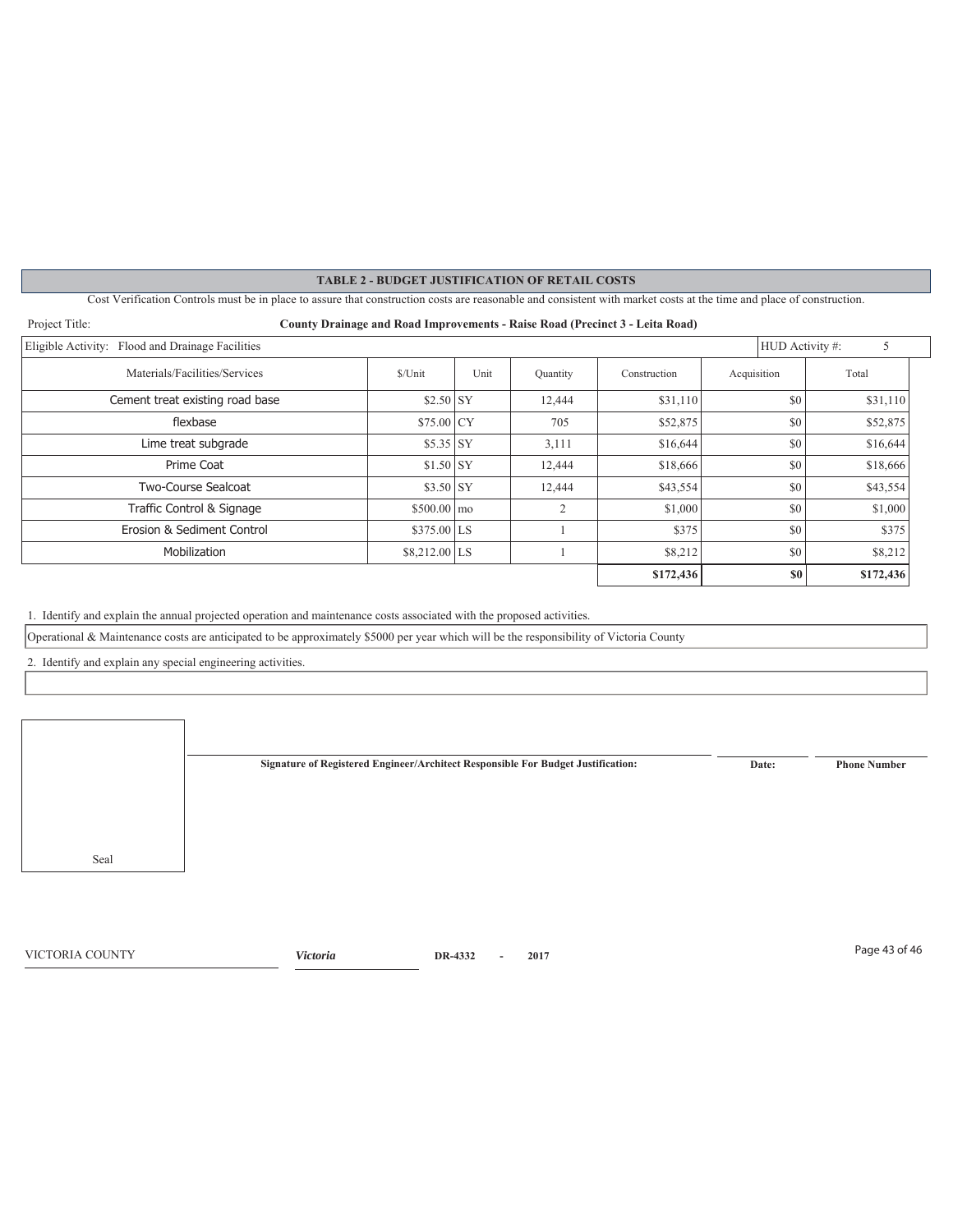| Click here to ADD ANOTHER Table 2 | Click here to REMOVE the last Table 2 |
|-----------------------------------|---------------------------------------|

Page 44 of 46 VICTORIA COUNTY *Victoria* **DR-4332 - 2017**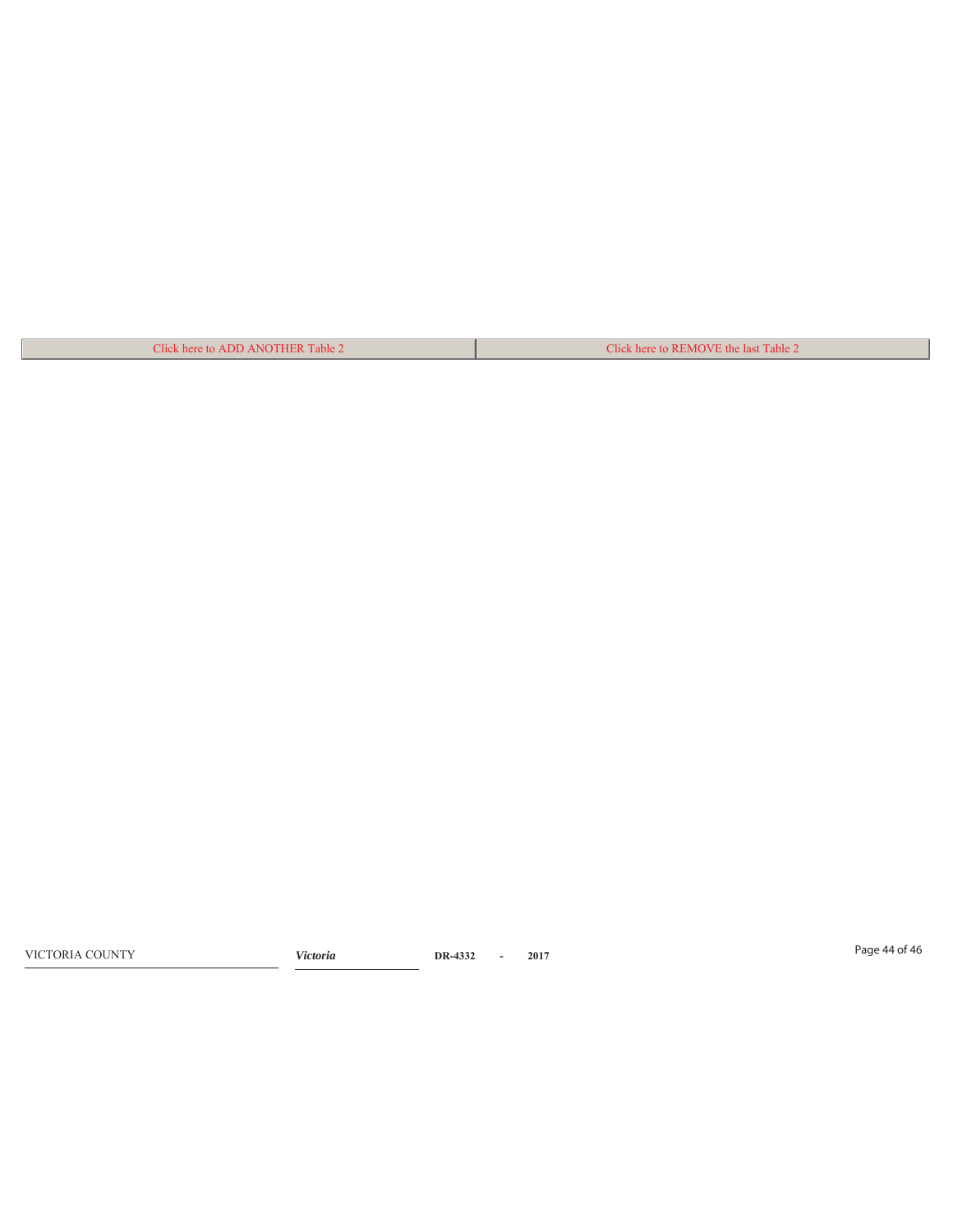#### **PROJECT SCHEDULE**

**A schedule must be provided for each project**. Highlight the projected length in months for each phase by clicking on the desired months. If a phase is not applicable, leave it blank. Projects are expected to be completed within 24 months following execution of the contract between the applicant and the GLO. Provide any comments regarding the schedule that may be helpful.

| roject Title: |  |
|---------------|--|
|---------------|--|

#### Project Title: **County Drainage and Road Improvements**

Eligible Activity: Flood and Drainage Facilities 5

|                             | MONTHS: | $\overline{0}$ |  | $\sim$ |                     | 5 | 6 | 8 | Q | 10 | 11                                             | 12 | 13 | 14 <sup>1</sup> | 15 | 16 | 17 | 18                         | 19 | 20 | 21 | 22 | 23 | 24 |
|-----------------------------|---------|----------------|--|--------|---------------------|---|---|---|---|----|------------------------------------------------|----|----|-----------------|----|----|----|----------------------------|----|----|----|----|----|----|
| Professional Procurement    |         |                |  |        |                     |   |   |   |   |    |                                                |    |    |                 |    |    |    |                            |    |    |    |    |    |    |
| <b>Environmental Review</b> |         |                |  |        | e je je je je je in |   |   |   |   |    |                                                |    |    |                 |    |    |    |                            |    |    |    |    |    |    |
| Acquisition                 |         |                |  |        |                     |   |   |   |   |    |                                                |    |    |                 |    |    |    |                            |    |    |    |    |    |    |
| <b>Engineering Design</b>   |         |                |  |        |                     |   |   |   |   |    | =    =    =    =    =    =    =    =    =    = |    |    |                 |    |    |    |                            |    |    |    |    |    |    |
| Construction                |         |                |  |        |                     |   |   |   |   |    |                                                |    |    |                 |    |    |    | s    w    w    w    w    w |    |    |    |    |    |    |
| Closeout Completion         |         |                |  |        |                     |   |   |   |   |    |                                                |    |    |                 |    |    |    |                            |    |    |    |    |    |    |
| <b>Extended Activity</b>    |         |                |  |        |                     |   |   |   |   |    |                                                |    |    |                 |    |    |    |                            |    |    |    |    |    |    |

| Comments: |  |
|-----------|--|
|           |  |

| Click here to ADD ANOTHER Project Schedule |          |         | Click here to REMOVE the last Project Schedule |  |      |  |               |
|--------------------------------------------|----------|---------|------------------------------------------------|--|------|--|---------------|
| VICTORIA COUNTY                            | Victoria | DR-4332 |                                                |  | 2017 |  | Page 45 of 46 |